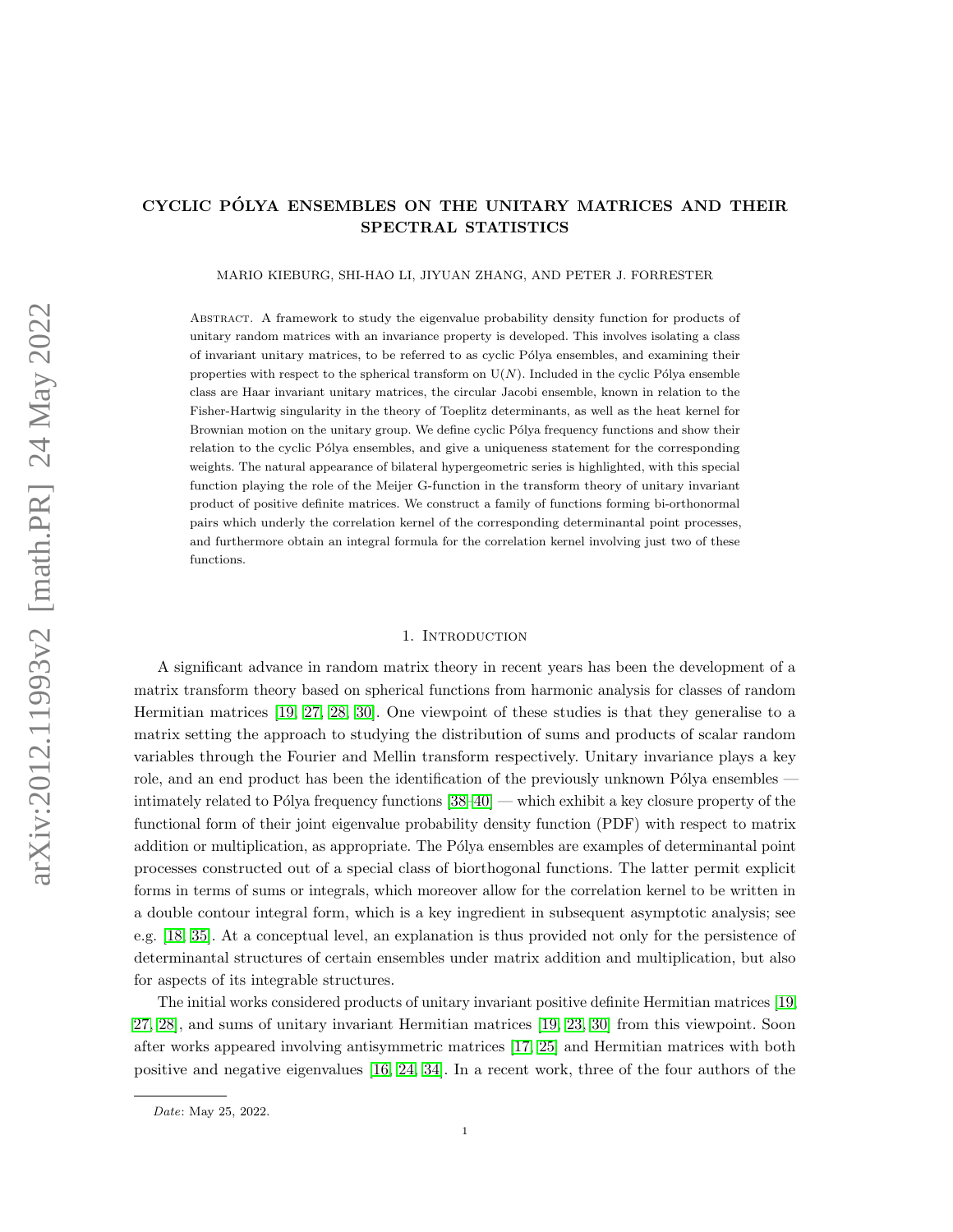present article introduced the spherical transform in the study of the randomised Horn problem for rank-1 additions and multiplications [\[44\]](#page-36-1). This contained a class of unitary invariant matrix products of a type not studied in previous works using matrix transform methods, namely multiplication on  $U(N)$ . The harmonic analysis for this group goes back to Weyl and Harish-Chandra, as the spherical functions in the spherical transform [\[20\]](#page-35-10) are, up to a normalisation, the characters of the irreducible representations; those are the Schur polynomials in relation to  $U(N)$ . In the present paper our aim is to identify the analogues of the Pólya ensembles in this setting — to be referred to as cyclic Pólya ensemble — and then to use the spherical transform to develop theory culminating in the specification of the biorthogonal system and correlation kernel for the corresponding product matrices.

Definition [3](#page-11-0) of Section [2](#page-3-0) specifies cyclic Pólya ensembles as having PDF  $p_N^{(U)}(z)$  of the eigenvalues  $z = diag(z_1, \ldots, z_N)$  on the unit circle in the complex plane proportional to

<span id="page-1-0"></span>
$$
(1.0.1) \quad \Delta_N(z) \det[(z_a \partial_a)^{b-1} \omega(z_a)]_{a,b=1...,N}, \quad \Delta_N(z) = \det[z_a^{b-1}]_{a,b=1,...,N} = \prod_{1 \le a < b \le N} (z_b - z_a).
$$

Here the second expression for  $\Delta_N(z)$  is the evaluation of the Vandermonde determinant, and the weight function  $\omega$  must belong to the class [\(2.3.6\)](#page-10-0). The latter can be directly related to cyclic Pólya frequency functions which have been defined for odd orders in [\[32\]](#page-35-11), and which we extend to even orders in Definition [5.](#page-22-0) With  $\mathbb{I}_N$  the set  $(2.2.1)$  and  $s = (s_1, \ldots, s_N) \in \mathbb{I}_N$ , the spherical transform  $\mathcal{S}^{(U)}(s)$  is specified in Definition [2.2.2.](#page-6-1) From this, with U drawn from a cyclic Pólya ensemble with weight  $\omega$ , one calculates spherical transform  $\mathcal{S}\omega(s)$  (in this scalar case the spherical transform corresponds to the Fourier transform on an interval) (c.f. Corollary [6\)](#page-11-1)

<span id="page-1-1"></span>(1.0.2) 
$$
\mathcal{S}^{(U)}(s) = \prod_{j=1}^{N} \frac{\mathcal{S}\omega(s_j)}{\mathcal{S}\omega(j-1)}.
$$

With the aid of the spherical transform we are able to prove that the cyclic Pólya ensembles are closed under matrix multiplication. Specifically, with the weights of matrices from two cyclic Pólya ensembles being  $\omega$  and  $\hat{\omega}$ , their product is a cyclic Pólya ensemble with weight (part (2) of Theorem [7\)](#page-12-0)

<span id="page-1-2"></span>(1.0.3) 
$$
\widetilde{\omega}(z') = \widehat{\omega} * \omega(z') = \int_{\mathbb{S}_1} \frac{d\widetilde{z}}{2\pi \widetilde{z}} \widehat{\omega}\left(\frac{z'}{\widetilde{z}}\right) \omega(\widetilde{z}) \in \widetilde{L}_N^1(\mathbb{S}_1)
$$

for all  $z' \in \mathbb{S}_1$ , the complex unit circle. Here the set  $\tilde{L}_N^1(\mathbb{S}_1)$  is specified by [\(2.3.6\)](#page-10-0). As another application of the spherical transform, a uniqueness theorem for the weight  $\omega$  under the assumption of the non-vanishing of the first N Laurent coefficients, counting from zero, is obtained.

## <span id="page-1-3"></span>Theorem 1 (Uniqueness of the Laurent Series and Weight).

Consider two cyclic Pólya ensembles on  $U(N)$  associated to two weights  $\omega_1$  and  $\omega_2$  which have non-vanishing Laurent coefficients  $u_{s_0}^{(1)}, u_{s_0}^{(2)} \neq 0$  for an integer  $s_0 \neq 0, \ldots, N-1$ . When their corresponding joint probability densities (see Eq.  $(2.3.7)$ ) agree, the two weights can maximally differ by a global normalisation constant C. In particular, for  $N = 2M + 1$  odd there is a  $C > 0$  and for  $N = 2M$  even there is a real  $C \neq 0$  with  $\omega_1(z') = C \omega_2(z')$  for almost all  $z' \in \mathbb{S}_1$ .

The proof is in subsection [2.3.](#page-10-1) This result comes as quite a surprise in two ways, namely, firstly, the Haar measure weight is not unique for  $N > 1$  (Proposition [10\)](#page-15-0) while, secondly, any other cyclic Pólya ensemble on  $U(N)$  is unique when normalising the weight.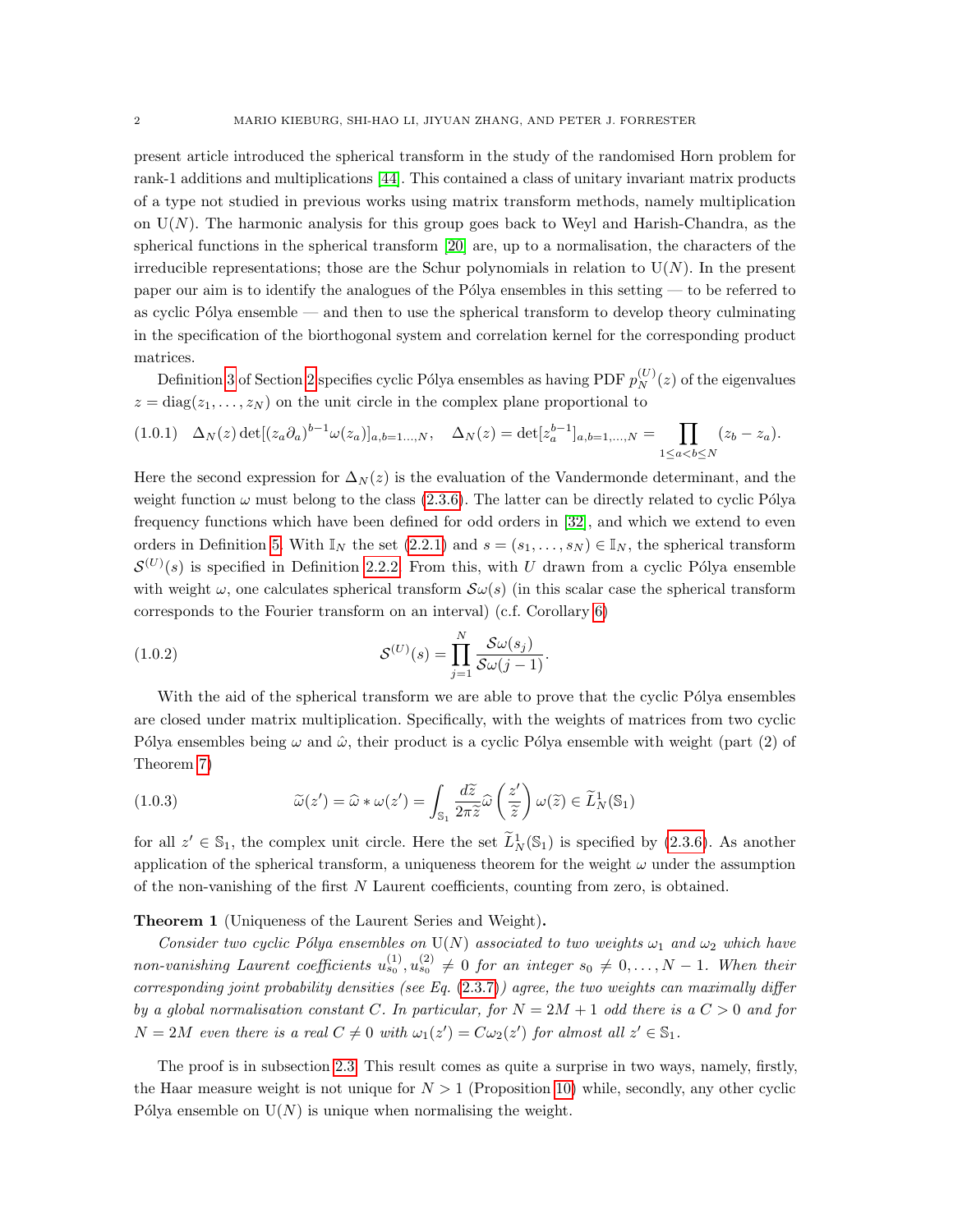Part of the richness of the theory of products of unitary invariant positive definite Hermitian matrices is its tie in special functions by way of the Meijer G-function [\[1,](#page-34-3) [27,](#page-35-1) [28\]](#page-35-2). In the present setting, the role of the Meijer G-function is played by the bilateral hypergeometric series defined as [\[37,](#page-35-12) Eq. (16.4.16)]

<span id="page-2-2"></span>(1.0.4) 
$$
{}_{p}H_{q}\left[\begin{matrix}a_{1},\ldots,a_{p}\\b_{1},\ldots,b_{q}\end{matrix}\bigg|x\right]=\frac{\prod_{j=1}^{q}\Gamma(b_{j})}{\prod_{j=1}^{p}\Gamma(a_{j})}\sum_{s=-\infty}^{\infty}\frac{\prod_{j=1}^{p}\Gamma(a_{j}+s)}{\prod_{j=1}^{q}\Gamma(b_{j}+s)}x^{s}.
$$

The function  $pH_q$  is defined for all values of the variable x such that  $|x| = 1$ . If  $x = -1$ , we require  $\text{Re}(b_1 + \cdots + b_q - a_1 - \cdots - a_p) > 1$ , and if  $x = 1$ , we require  $\text{Re}(b_1 + \cdots + b_q - a_1 - \cdots - a_p) > 0$ . Moreover, if any of the  $a$  parameters is a negative integer or any of the  $b$  parameters is a positive integer, then the series terminates above or below, respectively. If any of the a parameters is a positive integer or if any of the b parameters is a non-positive integer, the series is not defined as it experiences a pole. The relevance of this class of special functions is immediate from their closure under multiplicative convolution on the complex unit circle

<span id="page-2-3"></span>
$$
(1.0.5)
$$

$$
\left[pH_q\left[\begin{array}{c} a_1,\ldots,a_p \\ b_1,\ldots,b_q \end{array}\bigg|\right.\cdot\right]*p'H_{q'}\left[\begin{array}{c} c_1,\ldots,c_{p'} \\ d_1,\ldots,d_{q'} \end{array}\bigg|\right]\right](z')=p+p'H_{q+q'}\left[\begin{array}{c} a_1,\ldots,a_p,c_1,\ldots,c_{p'} \\ b_1,\ldots,b_q,d_1,\ldots,d_{q'} \end{array}\bigg|z\right].
$$

Our primary example in this class is the cyclic Pólya ensemble with weight

(1.0.6)

<span id="page-2-1"></span>
$$
\omega_N^{(\text{Jac})}(z';\alpha,\gamma) = |(1+z')^{\alpha-2i\gamma}|(1+z'^*)^{N-1} = z'^{-\alpha/2-i\gamma-N+1}(1+z')^{\alpha+N-1}, \quad (\alpha > -1, \gamma \in \mathbb{R})
$$

with  $z'^*$  being the complex conjugate of  $z'$ . By applying partial differentiations to the Jacobi weight  $\omega_N^{\text{(Jac)}}$ , equation [\(1.0.1\)](#page-1-0) becomes proportional to

<span id="page-2-0"></span>(1.0.7) 
$$
\frac{|\Delta_N(z)|^2}{\widetilde{C}_N} \prod_{j=1}^N |(1+z_j)^{\alpha-2i\gamma}|.
$$

This ensemble has also been considered in [\[18\]](#page-34-0), as an analogue of the Jacobi ensemble on the unitary group. It will be discussed further in subsection [2.4.3.](#page-17-0)

In Sec. [3](#page-28-0) we compute the spectral statistics at finite matrix dimensions along the same lines as in [\[23,](#page-35-6) [24\]](#page-35-8). In particular, we construct a bi-orthonormal pair of functions  $\{(P_j, Q_j)\}_{j=0,\ldots,N-1}$  with which we can build the kernel of the corresponding determinantal point processes. The latter are given in series and integral forms. Specifically, for a cyclic polynomial ensemble an explicit series form of the bi-orthonormal pair of functions is given in Proposition [19.](#page-29-0) Subject to a minor technical requirement on  $\omega$ , Corollary [20](#page-30-0) gives for the correlation kernel the integral form

<span id="page-2-4"></span>(1.0.8) 
$$
K_N(z_1, z_2) = i \int_0^{2\pi} \frac{d\varphi}{2\pi} \varphi P_{N-1}(z_1 e^{i\varphi}) Q_N(z_2 e^{i\varphi}) + \frac{1 - (z_1 z_2^{-1})^N}{1 - z_1 z_2^{-1}}.
$$

Here the integral on the right hand side has a form analogous to that known in the study of products of unitary invariant positive definite Hermitian matrices [\[27\]](#page-35-1), and recently shown to be key in studying the large N hard edge asymptotics [\[18\]](#page-34-0). The second term is the kernel of the Circular Unitary Ensemble (CUE) which is the set of the unitary matrices distributed uniformly by the normalised Haar measure.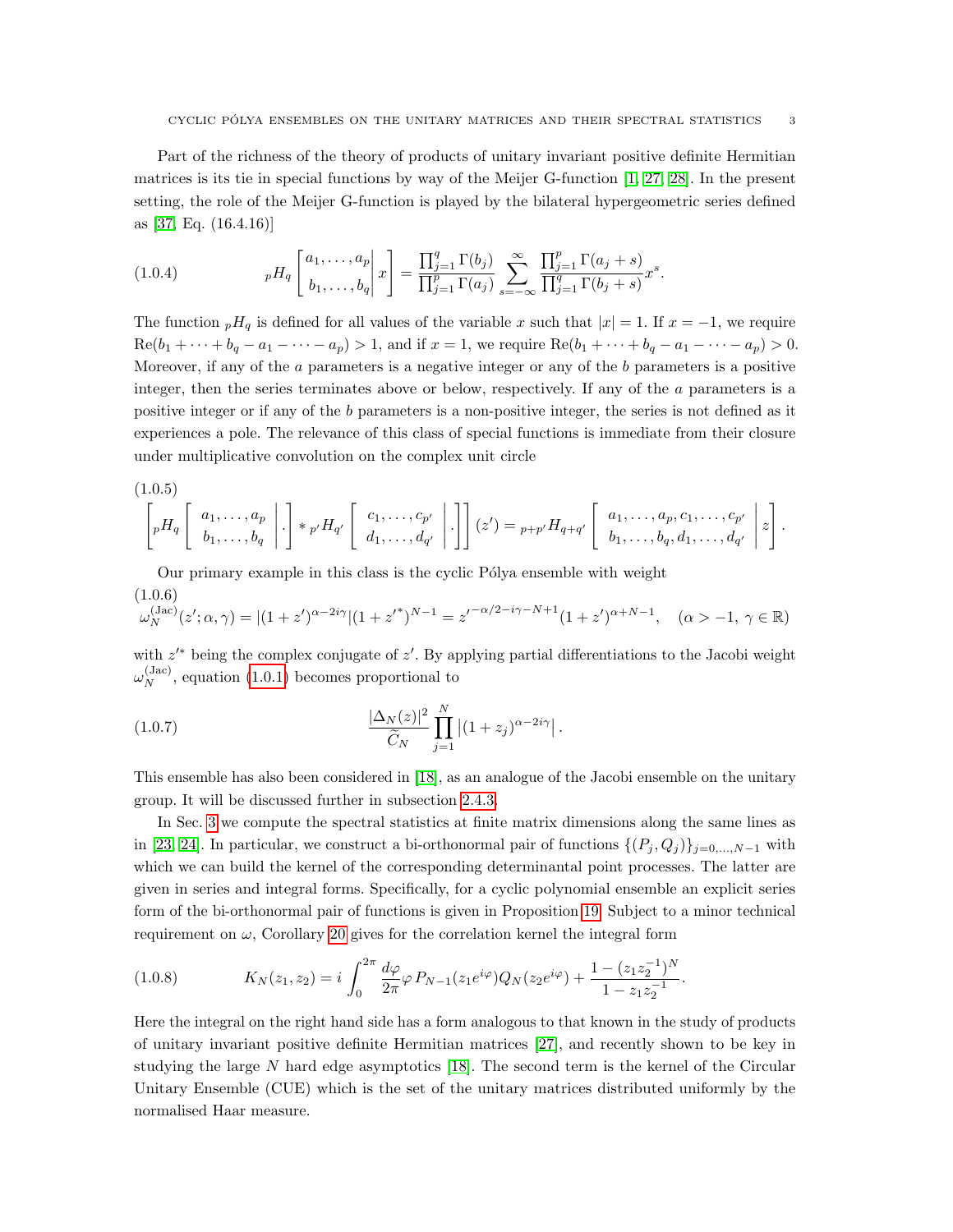## 2. CYCLIC PÓLYA ENSEMBLES ON  $U(N)$

<span id="page-3-0"></span>In subsection [2.1,](#page-3-1) we introduce the notion of cyclic polynomial ensembles, which are a natural generalisation of those on the real line [\[31\]](#page-35-13). Those ensembles exhibit the integrable structure of a determinantal point process [\[5\]](#page-34-4) and at the same time one set of functions of the corresponding biorthonormal pair are still polynomials. The utility of the latter is seen when computing the spectral transform of these ensembles, in subsection [2.2.](#page-5-0) As the polynomial part of the joint probability density is encoded in terms of a Vandermonde determinant, it cancels with the one from the spherical functions, which are in the present case the Schur polynomials. The problem is, however, that the product of two cyclic polynomial ensembles is not necessarily a cyclic polynomial ensemble again. The subclass which is closed under multiplicative matrix convolution are the cyclic Pólya ensembles, introduced in subsection [2.3.](#page-10-1) As a benefit, those ensembles satisfy Harish-Chandra-like group integrals and have a closed multiplicative action on the set of cyclic polynomial ensembles for which we compute the resulting joint probability density of the eigenvalues. In the same subsection, we also prove that the weight of a cyclic Pólya ensemble is unique if and only if it is not the Haar measure.

In subsection [2.4](#page-15-1) we give several examples of cyclic Pólya ensembles. Therein we also show that we can readily construct cyclic Pólya ensemble via products of certain exponentiated rank-1 random matrices. The class of Pólya ensembles obtained in this way is by far exhaustive as can be seen by the circular Jacobi ensembles [\[6,](#page-34-5) [18,](#page-34-0) [43\]](#page-36-2) for certain parameters.

The positivity condition of cyclic Pólya ensembles is investigated in subsection [2.5.](#page-22-1) For this purpose, we extend the definition of cyclic Pólya frequency functions on the circle [\[32\]](#page-35-11) from odd to even orders. This is very important as we will see there is a subtle difference between these two kinds of dimensions which originates from the Vandermonde determinant.

<span id="page-3-1"></span>2.1. From the Haar Measure to Cyclic Polynomial Ensembles. As stated in the Introduction, our aim is to advance the ideas of Pólya ensembles  $[19, 27, 28, 30]$  $[19, 27, 28, 30]$  $[19, 27, 28, 30]$  $[19, 27, 28, 30]$  $[19, 27, 28, 30]$  $[19, 27, 28, 30]$  for the additive and multiplicative matrix convolutions on spaces like the Hermitian matrices  $\text{Herm}(N)$  and the complex general linear group  $GL_{\mathbb{C}}(N)$  to the multiplicative convolution on the unitary matrices U(N). As we have learned from [\[19,](#page-35-0) [27,](#page-35-1) [28,](#page-35-2) [30\]](#page-35-3), those ensembles preserve the structure of determinantal point processes [\[5\]](#page-34-4) for their eigenvalue correlations under their respective matrix convolutions, i.e., the k-point correlation function has the form

<span id="page-3-2"></span>
$$
(2.1.1) \t R_k(z_1,\ldots,z_k) = \frac{N!}{(N-k)!} \int_{\mathbb{S}_1^{N-k}} \frac{dz_{k+1}}{2\pi i z_{k+1}} \cdots \frac{dz_N}{2\pi i z_N} p_N(z) = \det[K_N(z_a,z_b)]_{a,b=1,\ldots,k}.
$$

The density  $p_N(z)$  is the joint probability density of the eigenvalues  $z = diag(z_1, \ldots, z_N)$  on the torus  $\mathbb{S}_1^N$  with  $\mathbb{S}_1 = \{z' \in \mathbb{C} | |z'| = 1\}$  the centred complex unit circle and the reference measure  $dz'/(2\pi i z')$ , which is the normalised Haar measure on  $\mathbb{S}_1$ . We are interested in the unitarily invariant random matrix ensemble corresponding to  $p_N(z)$  which is uniquely given because the Haar measure describing the distribution of the eigenvectors is unique. We recall that a function f on  $U(N)$  is unitarily invariant if  $f(U) = f(VUV^{\dagger})$  for all  $U, V \in U(N)$  and  $V^{\dagger}$  being the Hermitian adjoint of  $V$ .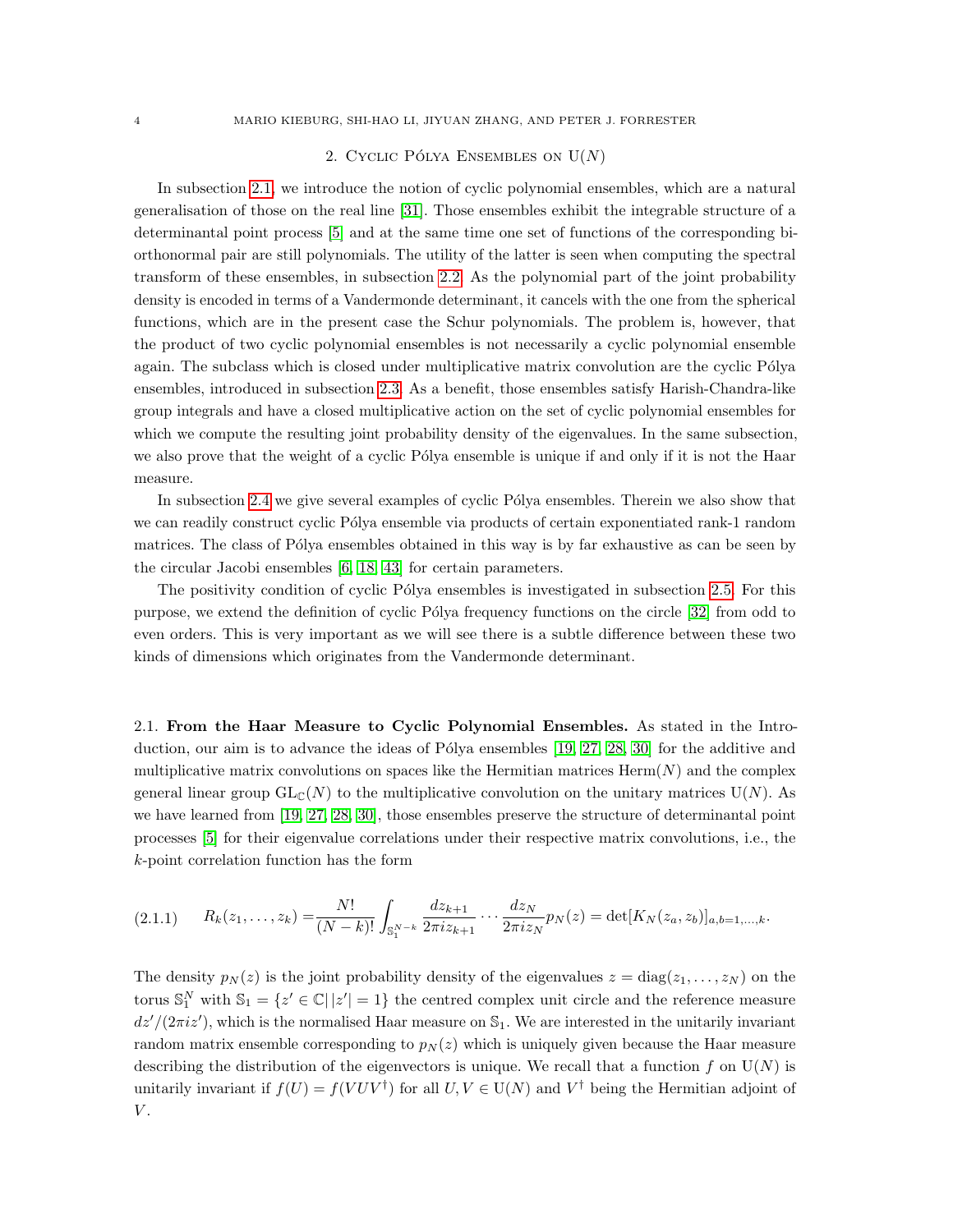The kernel  $K_N(z_a, z_b)$  is, for instance, for the normalised Haar measure  $d\mu(U)$  on  $U(N)$  of the form [\[12\]](#page-34-6)

<span id="page-4-1"></span>(2.1.2) 
$$
K_N^{\text{(Haar)}}(z_a, z_b) = \sum_{j=0}^{N-1} \left(\frac{z_a}{z_b}\right)^j = \frac{1 - (z_a/z_b)^N}{1 - z_a/z_b}.
$$

The joint probability density of the eigenvalues of a Haar distributed unitary matrix is given by [\[12\]](#page-34-6)

<span id="page-4-0"></span>(2.1.3) 
$$
p_N^{\text{(Haar)}}(z) = \frac{1}{(2\pi)^N N!} |\Delta_N(z)|^2 = \frac{(-1)^{N(N-1)/2}}{(2\pi)^N N!} \frac{\Delta_N^2(z)}{\det z^{N-1}},
$$

where det  $z := \prod_{j=1}^{N} z_j$ . The second equality is useful to identify [\(2.1.3\)](#page-4-0) with the determinantal form of the Vandermonde determinant  $\Delta_N(z)$  in [\(1.0.1\)](#page-1-0). Indeed the application of the generalised Andréief indentity  $[2, 26]$  $[2, 26]$  on the second expression in  $(2.1.3)$  immediately yields the kernel  $(2.1.2)$ . The latter reads that for suitably integrable sets of functions  $\{P_{j-1}(z)\}_{j=1,\ldots,N}$  and  $\{Q_{j-1}(z)\}_{j=1,\ldots,N}$ , but otherwise arbitrary, we have

<span id="page-4-2"></span>
$$
\int_{\mathbb{S}_1^{N-k}} \frac{dz_{k+1}}{2\pi i z_{k+1}} \cdots \frac{dz_N}{2\pi i z_N} \det[P_{b-1}(z_a)]_{a,b=1,\ldots,N} \det[Q_{b-1}(z_a)]_{a,b=1,\ldots,N}
$$
\n
$$
(2.1.4)
$$
\n
$$
= (N-k)! \det \begin{bmatrix} 0 & P_c(z_a) \\ -Q_d(z_b) & \int_{\mathbb{S}_1} \frac{dz'}{2\pi i z'} P_c(z') Q_d(z') \end{bmatrix}_{\substack{a,b=1,\ldots,k\\c,d=0,\ldots,N-1}}.
$$

In the case of the Haar measure, one commonly chooses  $P_c(z_a) = z_a^c$  and  $Q_d(z_b) = z_b^{-d}$  to simplify the lower right block in the determinant on the right hand side of [\(2.1.4\)](#page-4-2) to the identity. However the invariance of the determinant under linearly combining the rows and columns allows for a different basis. We will make use of this fact later on.

What we would like to concentrate on, now, is the generalisation of the joint probability density of the Haar measure [\(2.1.3\)](#page-4-0) to a class of ensembles so that these densities satisfy the following conditions:

(1) the joint probability density of the eigenvalues should have the form

(2.1.5) 
$$
p_N(z) = \frac{1}{N!} \det[P_{b-1}(z_a)]_{a,b=1,\dots,N} \det[Q_{b-1}(z_a)]_{a,b=1,\dots,N}
$$

<span id="page-4-3"></span>so that it is guaranteed that the eigenvalue statistics build a determinantal point process;

- (2) the span of  $\{P_{j-1}(z)\}_{j=1,\ldots,N}$  is still the vector space of polynomials of order  $N-1$ ;
- (3) when  $U_1, U_2 \in U(N)$  are two independent, not necessarily identically distributed, unitarily invariant random matrices with joint probability densities of their eigenvalues of the form [\(2.1.5\)](#page-4-3), then, also the eigenvalues of  $U_1U_2$  are distributed along the form (2.1.5). Certainly, the functions  $Q_{b-1}(z_a)$  may vary for  $U_1, U_2$  and  $U_1U_2$ .

The first two conditions bring us to our first definition of the notion of a polynomial ensemble on  $U(N)$  which is the counterpart of polynomial ensembles for real spectra [\[31\]](#page-35-13). For this purpose we define the set of functions

<span id="page-4-4"></span>(2.1.6) 
$$
L_N^1(\mathbb{S}_1) = \{ w \in L^1(\mathbb{S}_1) | [w(z)]^* = z^{N-1} w(z) \}.
$$

We note that the  $L^1$ -functions on the complex unit circle are all functions that are absolutely integrable with respect to the Haar measure  $|dz/z| = d\vartheta$  on  $\mathbb{S}_1$  with  $z = e^{i\vartheta}$  and  $\vartheta \in ]-\pi, \pi[$ . The necessity of the condition  $[w(z)]^* = z^{N-1}w(z)$  results from the following definition.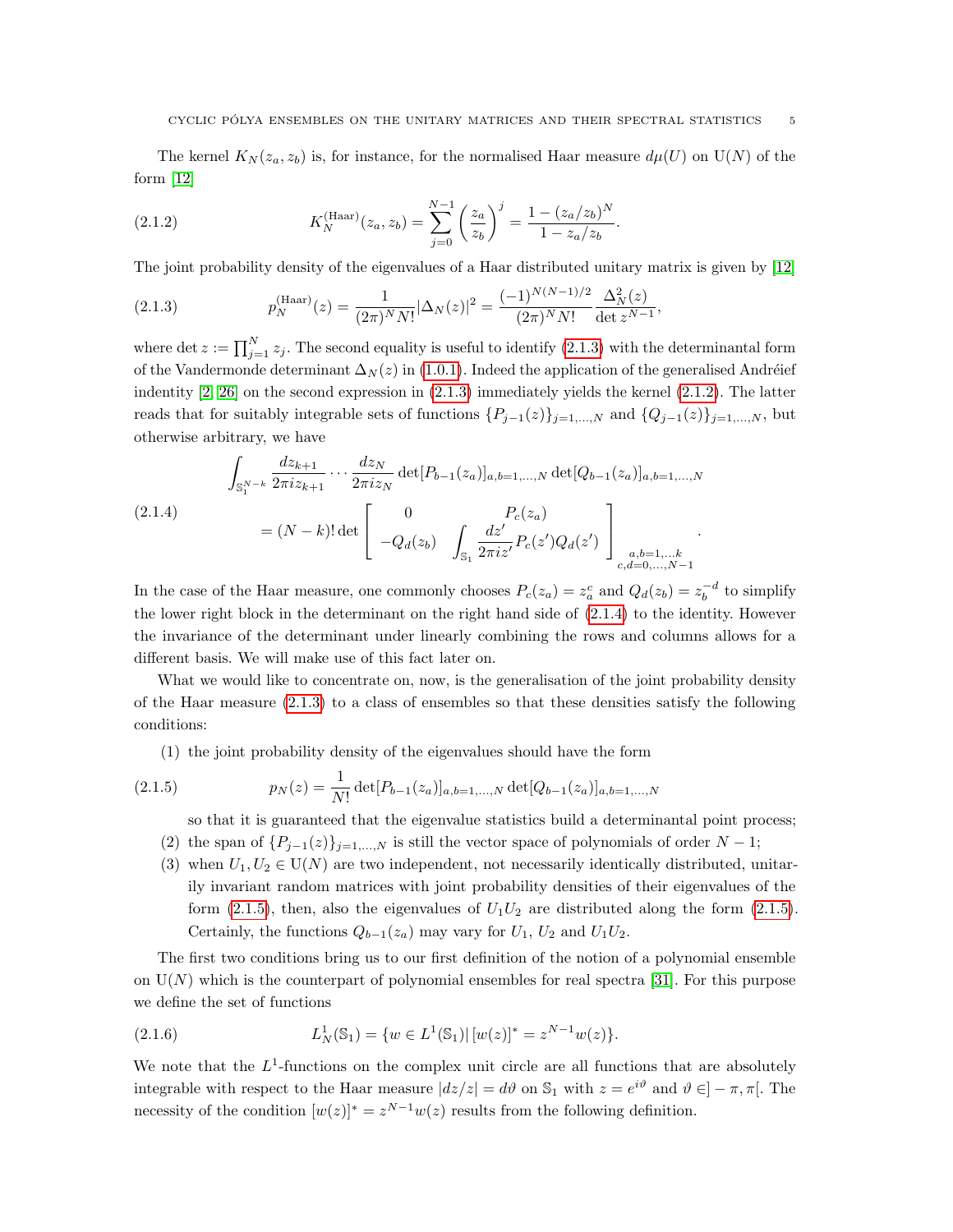## <span id="page-5-1"></span>Definition 1 (Cyclic Polynomial Ensemble).

A unitarily invariant random matrix  $U \in U(N)$  is called a cyclic polynomial ensemble associated to the weights  $\{w_j\}_{j=0,\dots,N-1} \subset L^1_N(\mathbb{S}_1)$  iff its joint probability distribution of its eigenvalues  $z = diag(z_1, \ldots, z_N) \in \mathbb{S}_1^N$  has the form

<span id="page-5-2"></span>(2.1.7) 
$$
p_N^{(U)}(z) = \frac{1}{C_N N!} \frac{\Delta_N(z)}{i^{N(N-1)/2}} \det[w_{b-1}(z_a)]_{a,b=1,...,N} \ge 0
$$

with respect to the measure  $\prod_{j=1}^{N} dz_j/(2\pi i z_j)$  and the normalisation constant

<span id="page-5-3"></span>(2.1.8) 
$$
C_N = \det \left[ \int_{\mathbb{S}_1} \frac{dz'}{2\pi i z'} (-iz')^{a-1} w_{b-1}(z') \right]_{a,b=1,\ldots,N} > 0.
$$

One can see that the additional condition in the set  $(2.1.6)$  guarantees that the joint probability density is real because of

<span id="page-5-4"></span>(2.1.9) 
$$
[\Delta_N(z)]^* = (-1)^{N(N-1)/2} \frac{\Delta_N(z)}{\prod_{j=1}^N z_j^{N-1}},
$$

which we have already exploited for the second equality in  $(2.1.3)$ . Hence, there is certainly also a real representation when choosing the coordinates  $z_j = e^{i\theta_j}$  with  $\theta_j \in ]-\pi, \pi[$  of the form

(2.1.10) 
$$
p_N^{(U)}(e^{i\theta}) = \frac{1}{C_N N!} \left( \prod_{1 \le a < b \le N} 2 \sin \left[ \frac{\theta_a - \theta_b}{2} \right] \right) \det[\widehat{w}_{b-1}(\theta_a)]_{a,b=1,...,N}
$$
  
with  $\widehat{w}_{b-1}(\theta_a) = [\widehat{w}_{b-1}(\theta_a)]^* = e^{i(N-1)\theta_a/2} w_{b-1}(e^{i\theta_a}).$ 

For the square root of the complex phases, the branch cut is taken along the negative real axis. The price that we have to pay is that for even dimensions N the functions  $\hat{w}_{b-1}(\theta_a) = \hat{w}_{b-1}(\theta_a + 4\pi)$ are only  $4\pi$  periodic, more precisely they are  $2\pi$  anti-periodic,  $\hat{w}_{b-1}(\theta_a) = -\hat{w}_{b-1}(\theta_a + 2\pi)$ , not like the  $2\pi$  periodicity for odd N. Indeed, the  $2\pi$  periodicity is always preserved for the weights  $w_{b-1}(e^{i\theta}) = w_{b-1}(e^{i(\theta+2\pi)})$ . Hence, this change of periodicity is not a problem, the joint probability density  $p_N^{(U)}(e^{i\theta})$  stays always  $2\pi$  periodic in each angle  $\theta_j$ . This observation has some important consequences in the explicit representation of some ensembles as it has been already noted in [\[33\]](#page-35-15), and we will see this below, too.

In contrast, the positivity of the joint probability density cannot be so easily traced back and ensured. We will discuss this in more detail for the Pólya ensembles on  $U(N)$  that have to be still defined, yet.

<span id="page-5-0"></span>2.2. Spherical Transforms on  $U(N)$ . Let us turn our attention to the last of the three aforementioned conditions, namely that the product  $U_1U_2$  of two independent, unitarily invariant random matrices  $U_1, U_2 \in U(N)$ , that are drawn from two (maybe different) cyclic polynomial ensembles, is also a cyclic polynomial ensemble. We will see in the ensuing discussion that this is not true for two arbitrary cyclic polynomial ensembles. We emphasize that the unitary invariance of the product is a direct consequence of the one of  $U_1$  and  $U_2$  because of  $VU_1U_2V^{\dagger} = (VU_1V^{\dagger})(VU_2V^{\dagger})$ .

The tool we need to discuss products of unitary matrices is the result of a successful combination of harmonic analysis and group and representation theory; it is the method of spherical transforms [\[20\]](#page-35-10). For the multiplicative action on the unitary group  $U(N)$  this was recently introduced in RMT and applied to the multiplicative Horn problem by some of the present authors in [\[44\]](#page-36-1). We will briefly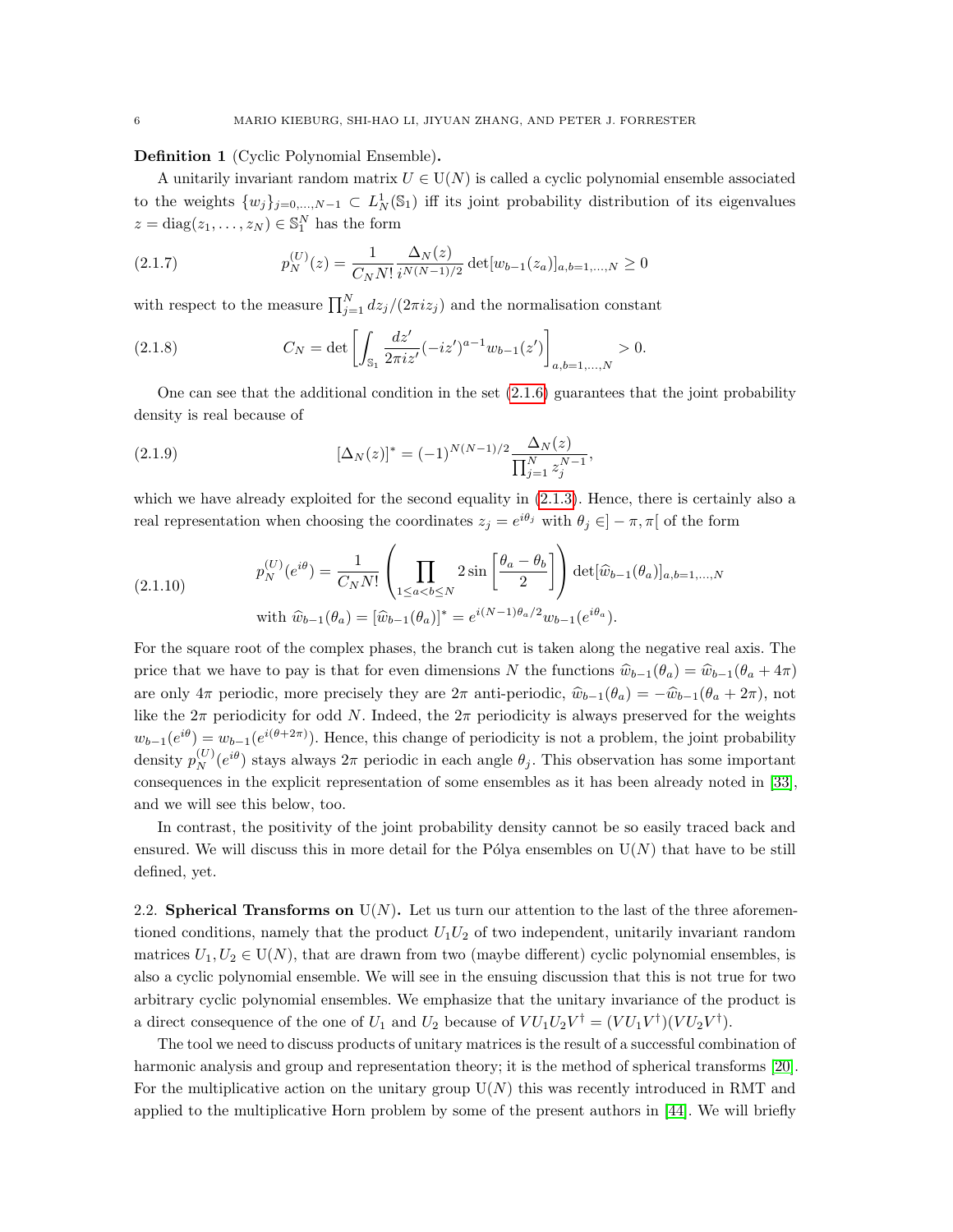repeat the definition of the spherical transform and recall some of its properties. To this aim we define the multi-index set

(2.2.1) 
$$
\mathbb{I}_N = \{(s_1, ..., s_N) \in \mathbb{Z}^N | s_a \neq s_b \text{ when } a \neq b\}.
$$

Definition 2 (Spherical Transform).

<span id="page-6-1"></span><span id="page-6-0"></span>Let  $s = (s_1, \ldots, s_N) \in \mathbb{I}_N$ . The spherical transform of an  $L^1$ -function  $f(U)$  on  $U(N)$  is given by

(2.2.2) 
$$
\mathcal{S}f(s) = \int_{U(N)} d\mu(U) f(U) \Phi(U; s),
$$

with  $d\mu(U)$  the normalised Haar measure on  $U(N)$ . The spherical function given by

<span id="page-6-2"></span>(2.2.3) 
$$
\Phi(U; s) = \frac{\text{ch}_s(U)}{\text{ch}_s(1_N)} = \left(\prod_{j=0}^{N-1} j!\right) \frac{\det[z_a^{s_b}]_{a, b=1...N}}{\Delta_N(z)\Delta_N(s)}
$$

is the ratio of the character of U and the N-dimensional identity  $\mathbf{1}_N$ , where ch<sub>s</sub> denotes the character of U which is the trace of an irreducible representation of U (see e.g. [\[20,](#page-35-10) Ch. IV Sec. I]). The right hand side of  $(2.2.3)$  is given in terms of the eigenvalues  $z = diag(z_1, \ldots, z_N) \in \mathbb{S}_1^N$  of the matrix U.

For the additive and multiplicative convolution on  $\text{Herm}(N)$ ,  $\text{GL}_{\mathbb{C}}(N)$  etc., the points where two or more indices  $s_j$  of  $s = (s_1, \ldots, s_N)$  agree with each other are of measure zero, and therefore one may exclude those points when inverting the spherical transform. For the multiplication of unitary matrices the Fourier space of the "frequencies"  $s$  has to be discrete since the unitary group is compact. The natural measure on  $\mathbb{Z}^N$  is the Dirac measure. Hence, it is still crucial to exclude those points as they will be not of measure zero. The deeper representation theoretical reason is that the characters of finite dimensional irreducible representations of compact groups must be polynomials of all matrix entries of the group element  $U$ . In our case these are the Schur polynomials. The frequencies s are related to the partition of the corresponding irreducible representation. When two  $s_i$  agree we are forced to understand the character by l'Hôpital's rule creating logarithms of the eigenvalues  $z_a$  which are not any more polynomials of the matrix U. Therefore, these terms must be excluded to agree with the group theoretical insights.

We would like to also point out that the function  $f$  does not necessarily need to be unitarily invariant. However, when it is unitarily invariant the formula [\(2.2.2\)](#page-6-1) immediately simplifies to

(2.2.4) 
$$
\mathcal{S}f(s) = \frac{\prod_{j=0}^{N-1} j!}{N!} \int_{\mathbb{S}_1^N} \left( \prod_{j=1}^N \frac{dz_j}{2\pi i z_j} \right) |\Delta_N(z)|^2 f(z) \frac{\det[z_a^{s_b}]_{a,b=1...,N}}{\Delta_N(z)\Delta_N(s)}.
$$

With a slight abuse of notation we also write

<span id="page-6-3"></span>(2.2.5) 
$$
\mathcal{S}p_N^{(U)}(s) = \left(\prod_{j=0}^{N-1} j!\right) \int_{\mathbb{S}_1^N} \left(\prod_{j=1}^N \frac{dz_j}{2\pi iz_j}\right) p_N^{(U)}(z) \frac{\det[z_a^{s_b}]_{a,b=1...N}}{\Delta_N(z)\Delta_N(s)},
$$

where now  $p_N^{(U)}(z)$  is the joint probability density of the eigenvalues which comprises a major part of the Haar measure on  $U(N)$  since its reference measure is the Haar measure  $\prod_{j=1}^{N} dz_j/(2\pi i z_j)$  on the *N*-dimensional torus  $\mathbb{S}_1^N$ .

Remark 2 (Probability Densities on  $U(N)$  and  $\mathbb{S}_1^N$ ).

To distinguish the probability density of a unitarily invariant random matrix  $U$  on  $U(N)$  with the joint probability density function of the eigenvalues on the torus  $\mathbb{S}_1^N$  we apply the following notation.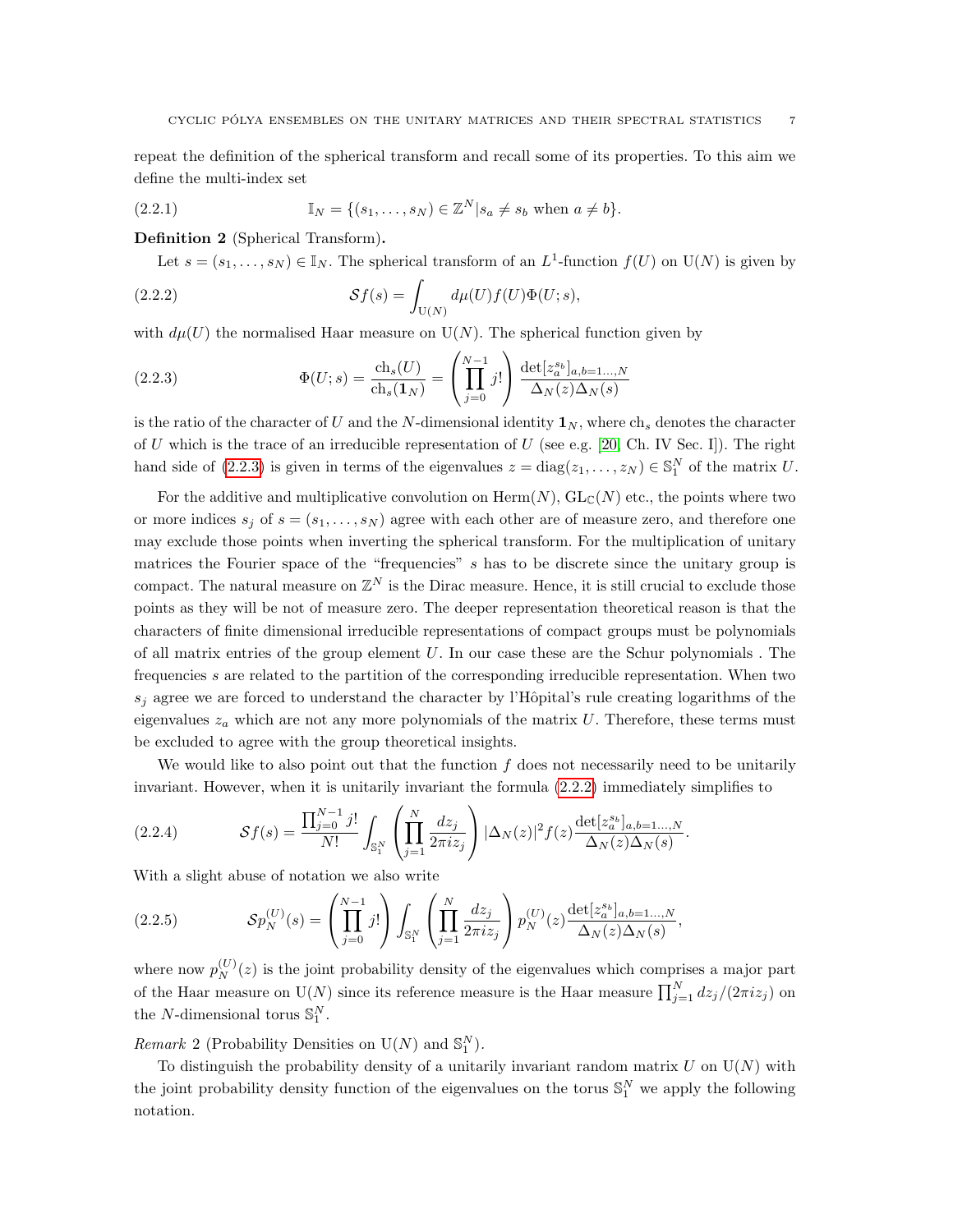(1) The probability density of  $U \in U(N)$  is denoted by  $f_N^{(U)}$  where the superscript indicates the random matrix it corresponds to. The reference measure is the normalised Haar measure  $d\mu(U')$  on U(N). In particular the density is normalised as follows

(2.2.6) 
$$
\int_{U(N)} d\mu(U') f_N^{(U)}(U') = 1.
$$

Therefore, the Haar measure on  $U(N)$  has the probability density  $f_N^{\text{(Haar)}}(U') = 1$ .

(2) The joint probability density of the eigenvalues  $z = diag(z_1, \ldots, z_N) \in \mathbb{S}_1^N$  of the random matrix U is coined  $p_N^{(U)}$  and is normalised with respect to the normalised Haar measure on  $\mathbb{S}_1^N$ , i.e.,

(2.2.7) 
$$
\int_{\mathbb{S}_1^N} \left( \prod_{j=1}^N \frac{dz_j}{2\pi i z_j} \right) p_N^{(U)}(z) = 1.
$$

For the Haar measure the corresponding joint probability density of the eigenvalues is given in [\(2.1.3\)](#page-4-0).

(3) The relation between a unitarily invariant density  $f_N^{(U)}$  and  $p_N^{(U)}$  is given by

(2.2.8) 
$$
p_N^{(U)}(z) = \frac{1}{N!} |\Delta_N(z)|^2 f_N^{(U)}(z).
$$

<span id="page-7-0"></span>Therefore, the spherical transform of  $f_N^{(U)}$  agrees with the one of  $p_N^{(U)}$ ,

(2.2.9) 
$$
\mathcal{S}f_N^{(U)} = \mathcal{S}p_N^{(U)} = \mathcal{S}^{(U)}.
$$

The abbreviation  $\mathcal{S}^{(U)}$  highlights this feature. We make use of it when we do not need to highlight which density we consider.

As the spherical transform plays a crucial role in the ensuing sections, we would like to summarise some of its properties, see [\[20,](#page-35-10) [44\]](#page-36-1).

(1) **The normalisation** is given by 
$$
s = s^{(0)}
$$
 with  $s_j^{(0)} = j - 1$  because of

(2.2.10) Φ(U; s (0)) = 1

so that we have

(2.2.11) 
$$
\mathcal{S}f(s^{(0)}) = \int_{U(N)} d\mu(U) f(U),
$$

which equals 1 when f is a probability density on  $U(N)$ .

(2) The inverse of the spherical transform is for unitarily invariant ensembles guaranteed when restricting to the image of  $S$  and it is explicitly given by [\[44,](#page-36-1) Proposition 1 in Sec. 4.2]

<span id="page-7-1"></span>
$$
S^{-1}[\mathcal{S}f](U) = \frac{1}{N! \prod_{j=0}^{N-1} (j!)^2} \lim_{t \to 0^+} \sum_{s \in \mathbb{I}_N} \Delta_N^2(s) \mathcal{S}f(s) \Phi(U^\dagger; s)
$$
  

$$
\times \exp\left[-t \text{Tr}\left(s + \frac{1-N}{2} \mathbf{1}_N\right)^2 + t \sum_{j=0}^{N-1} \left(j + \frac{1-N}{2}\right)^2\right].
$$

The regularisation  $\exp \left[-t \text{Tr} \left(s + \frac{1-N}{2} \mathbf{1}_N\right)^2 + t \sum_{j=0}^{N-1} \left(j + \frac{1-N}{2}\right)^2\right]$  is only important for those  $L^1$ -functions for which the series of  $\Delta_N^2(s) \mathcal{S} f(s)$  on  $s \in \mathbb{I}_N$  is not absolutely convergent. In cases where the absolute convergence is given, we can neglect this auxiliary term. We would like to underline that  $S^{-1}[\mathcal{S}f](U)$  and  $f(U)$  only need to agree almost everywhere as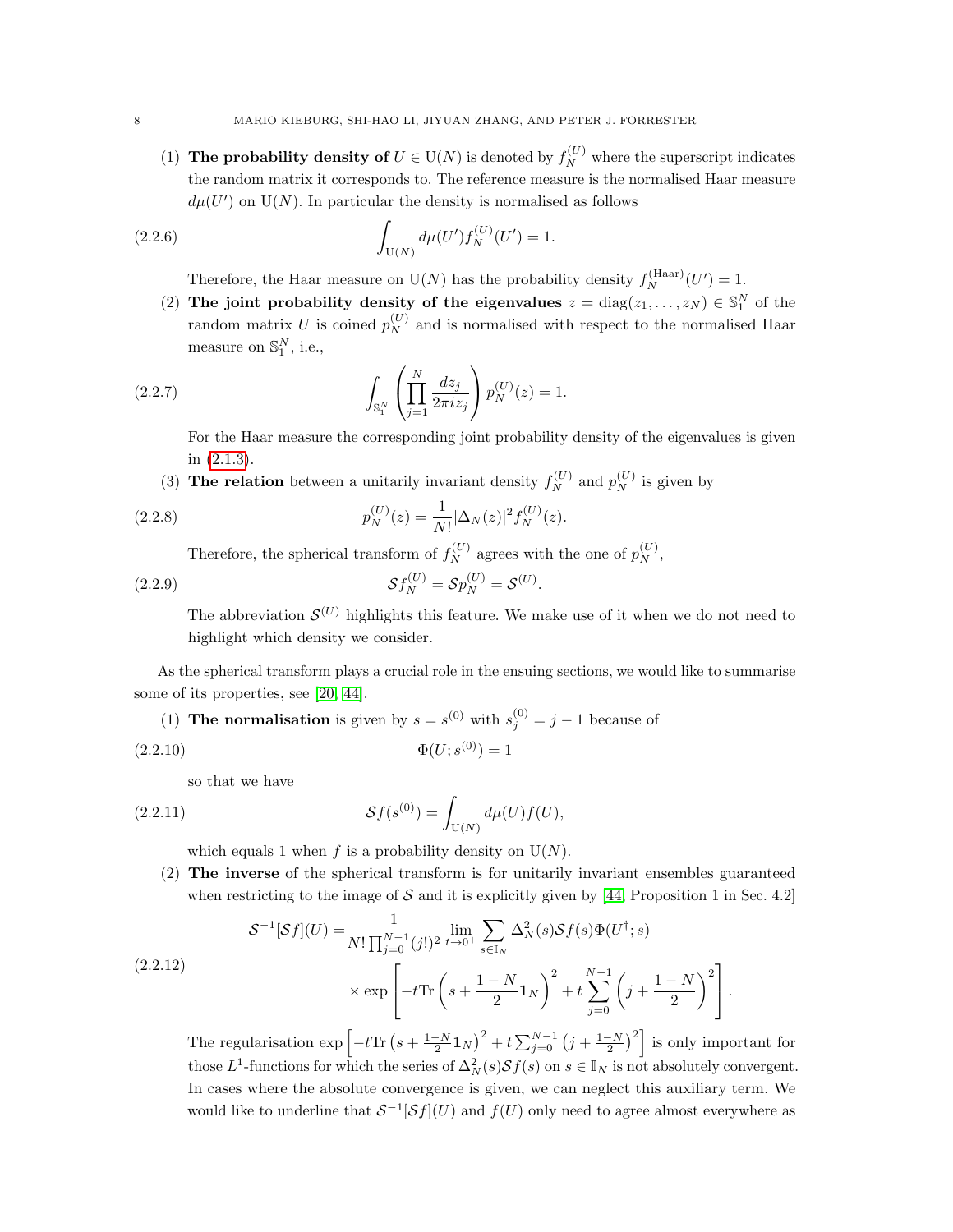it is known that there might be inconsistencies at points where  $f$  is discontinuous. Those points, however, are irrelevant when the reference measure is the Haar measure on  $U(N)$ .

- (3) The spherical transform is evidently **symmetric** in its arguments s because of the symmetry of the spherical function  $\Phi(U; s) = \Phi(U; s_{\pi})$  for any permutation  $s_{\pi}$  of the multi-index  $s \in \mathbb{I}_N$ .
- (4) The factorisation theorem makes statements on the spherical transform of the random matrix  $U_1U_2$  where  $U_1 \in U(N)$  is fixed and  $U_2 \in U(N)$  is a unitarily invariant random matrix. Say  $f_N^{(U_2)}$  and  $f_N^{(U_1 U_2)}$  are the respective probability densities on U(N). Then, we have

(2.2.13) 
$$
\mathcal{S}^{(U_1 U_2)}(s) = \Phi(U_1; s) \mathcal{S}^{(U_2)}(s).
$$

<span id="page-8-0"></span>This equation also holds when  $U_1 = V\tilde{U}_1V^{\dagger}$  with  $\tilde{U}_1 \in U(N)$  fixed and  $V \in U(N)$  Haar distributed because characters and, hence, the spherical function are invariant under cyclic permutations, i.e.,  $ch_s(AB) = ch_s(BA)$ ; it is a trace of the product of A and B in a certain irreducible representation of the unitary group. Thence,  $VU_1V^{\dagger}U_2$  and  $U_1V^{\dagger}U_2V$  and, therefore,  $\tilde{U}_1 U_2$  (because of the unitarily invariance of  $U_2$ ) share the same joint probability density of the eigenvalues.

Equation [\(2.2.13\)](#page-8-0) is a direct consequence for the well-known factorisation formula for characters,

(2.2.14) 
$$
\int_{U(N)} d\mu(U) ch_s(U_1 U U_2 U^{\dagger}) = \frac{ch_s(U_1) ch_s(U_2)}{ch_s(\mathbf{1}_N)}.
$$

When also the matrix  $U_1$  is a random matrix on  $U(N)$  drawn from the probability density  $f_N^{(U_1)}$ , Eq. [\(2.2.13\)](#page-8-0) reads then

(2.2.15) 
$$
\mathcal{S}^{(U_1U_2)}(s) = \mathcal{S}^{(U_1)}(s)\mathcal{S}^{(U_2)}(s).
$$

<span id="page-8-1"></span>The multiplicative convolution on  $U(N)$ ,

(2.2.16) 
$$
f_N^{(U_1 U_2)}(U) = f_N^{(U_1)} * f_N^{(U_2)}(U) =
$$

$$
\int_{U(N)} d\mu(U') f_N^{(U_1)}(U') f_N^{(U_2)}(UU'^{\dagger}) = f_N^{(U_2)} * f_N^{(U_1)}(U),
$$

can be also rewritten into form

(2.2.17) 
$$
f_N^{(U_1U_2)}(U) = f_N^{(U_1)} * f_N^{(U_2)}(U) = S^{-1} \left[ \mathcal{S} f_N^{(U_1)} \mathcal{S} f_N^{(U_2)} \right](U).
$$

This is one effective way to evaluate a convolution and of which we will rely later on. We would like to point out that when  $N = 1$  equation [\(2.2.15\)](#page-8-1) reduces to

(2.2.18) 
$$
\mathcal{S}w_1(s')\mathcal{S}w_2(s') = \mathcal{S}[w_1 * w_2](s')
$$

<span id="page-8-2"></span>for  $w_1, w_2$  two probability densities defined on  $\mathbb{S}_1$  and  $s' \in \mathbb{Z}$ .

### Remark 3.

Certainly, the relations above also carry over to the spherical transform of the joint probability density of the eigenvalues  $z = diag(z_1, \ldots, z_N)$  of  $U \in U(N)$ , due to [\(2.2.9\)](#page-7-0). Especially, the inverse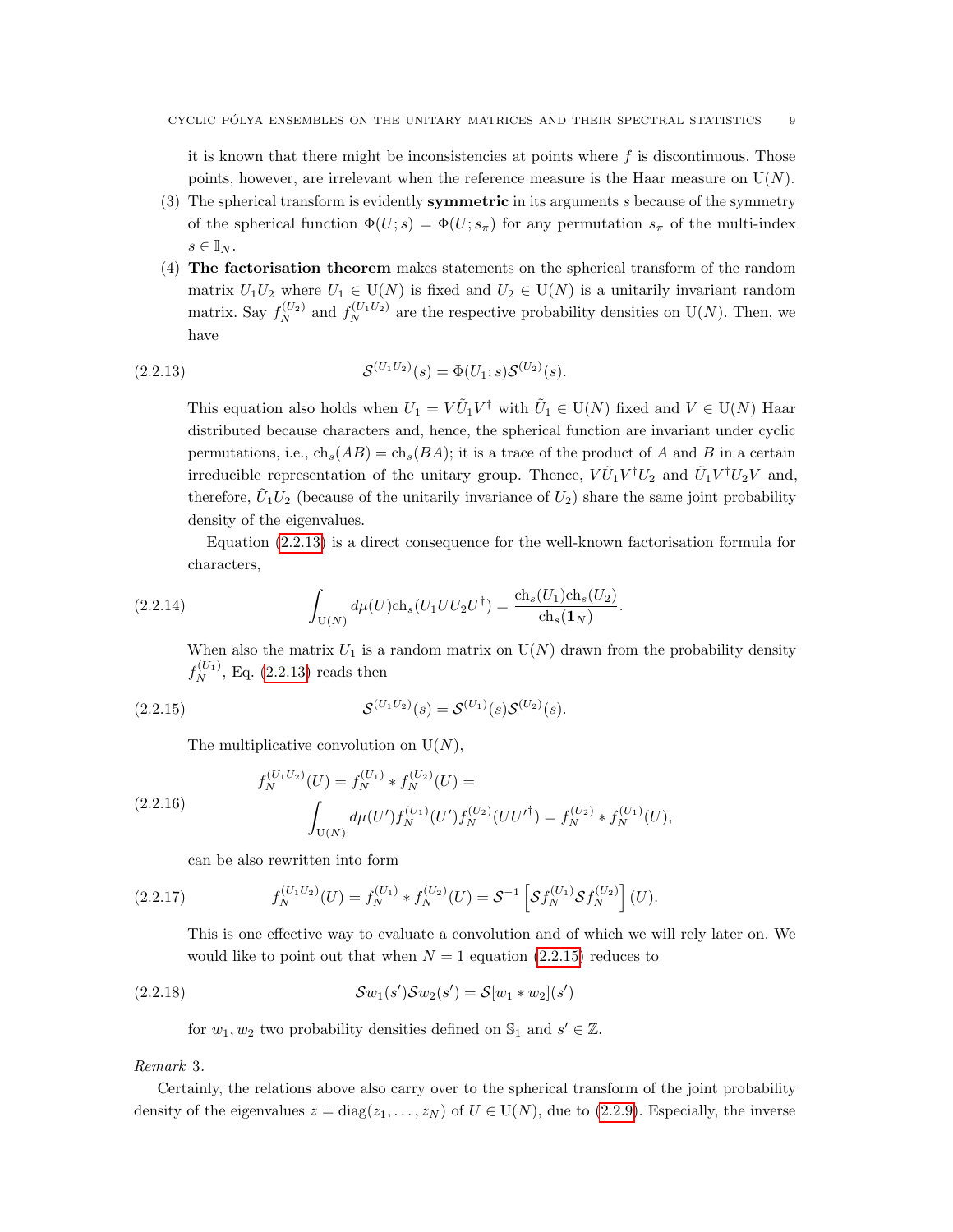of the spherical transform is then explicitly [\[44,](#page-36-1) Lemma 3 in Sec. 4.2]

<span id="page-9-0"></span>
$$
\mathcal{S}^{-1}[\mathcal{S}p_N^{(U)}](z) = \frac{|\Delta_N(z)|^2}{N!\prod_{j=0}^{N-1}(j!)^2} \lim_{t \to 0^+} \sum_{s \in \mathbb{I}_N} \Delta^2(s) \mathcal{S}p_N^{(U)}(s) \Phi(z^{-1}; s)
$$
\n
$$
\times \exp\left[-t \text{Tr}\left(s + \frac{1-N}{2}\mathbf{1}_N\right)^2 + t \sum_{j=0}^{N-1} \left(j + \frac{1-N}{2}\right)^2\right].
$$

We will mostly work on the level of the eigenvalues, in the ensuing sections, so that Eqs. [\(2.2.5\)](#page-6-3) and [\(2.2.19\)](#page-9-0) will be of importance for us.

As a simple exercise we will first compute the spherical transform of an arbitrary cyclic polynomial ensemble.

# <span id="page-9-2"></span>Proposition 4 (Spherical Transform of a Cyclic Polynomial Ensemble).

The spherical transform of the cyclic polynomial ensemble in Definition [1](#page-5-1) with  $p_N^{(U)}(z)$  the joint probability density  $(2.1.7)$  of the eigenvalues  $z$  is given by

<span id="page-9-1"></span>(2.2.20) 
$$
\mathcal{S}^{(U)}(s) = \mathcal{S}p_N^{(U)}(s) = \frac{\prod_{j=0}^{N-1} j!}{\Delta_N(s)} \frac{\det[\mathcal{S}w_{b-1}(s_a)]_{a,b=1,...N}}{\det[\mathcal{S}w_{b-1}(a-1)]_{a,b=1,...N}}
$$

for all  $s = diag(s_1, ..., s_N) \in \mathbb{I}_N$ . The spherical transform for the weights is given by the univariate Fourier transform

<span id="page-9-3"></span>(2.2.21) 
$$
\mathcal{S}w_{b-1}(s_a) = \int_{\mathbb{S}_1} \frac{dz'}{2\pi i z'} z'^{s_a} w_{b-1}(z').
$$

Due to the invertibility of the spherical transform one can give a stronger statement and say that a unitarily invariant random matrix  $U \in U(N)$  is drawn from a cyclic polynomial ensemble iff its spherical transform has the form  $(2.2.20)$ . Here one needs to restrict the domain of the  $S^{-1}$ to the image of S for unitarily invariant probability densities on  $U(N)$  with respect to the Haar measure.

### Proof of Proposition [4:](#page-9-2)

The constant  $C_N$ , see [\(2.1.8\)](#page-5-3), obviously accounts for the denominator in [\(2.2.20\)](#page-9-1) when employing the definition [\(2.2.21\)](#page-9-3) of the univariate Fourier transform. Thus, we get (2.2.22)

$$
\mathcal{S}^{(U)}(s) = \frac{\prod_{j=0}^{N-1} j!}{N! \det[\mathcal{S}w_{b-1}(a-1)]_{a,b=1,...N}} \int_{\mathbb{S}_1^N} \left( \prod_{j=1}^N \frac{dz_j}{2\pi i z_j} \right) \det[w_{b-1}(z_a)]_{a,b=1,...N} \frac{\det[z_a^{s_b}]_{a,b=1...,N}}{\Delta_N(s)}
$$

after cancelling some phase factors and the Vandermonde determinants  $\Delta_N(z)$ . Applying the original Andréief identity [\[2\]](#page-34-7) which is [\(2.1.4\)](#page-4-2) for  $k = 0$  and employing anew Eq. [\(2.2.21\)](#page-9-3) we arrive at  $(2.2.20)$ .

As a trivial consequence, we obtain the following corollary for the Haar measure. Using the Andréief identity, one only needs to identify  $w_{b-1}(z_a) = z_a^{1-b}$  and carry out the integral which yields Kronecker deltas of the form  $\delta_{s_a,b-1}$ . The determinant tells us that  $(s_1, \ldots, s_N)$  has to be a permutation of  $(0, \ldots, N-1)$ . Therefore, the constant and the sign in  $(2.2.20)$  cancel each other.

<span id="page-9-4"></span>Corollary 5 (Spherical Transform of the Haar Measure).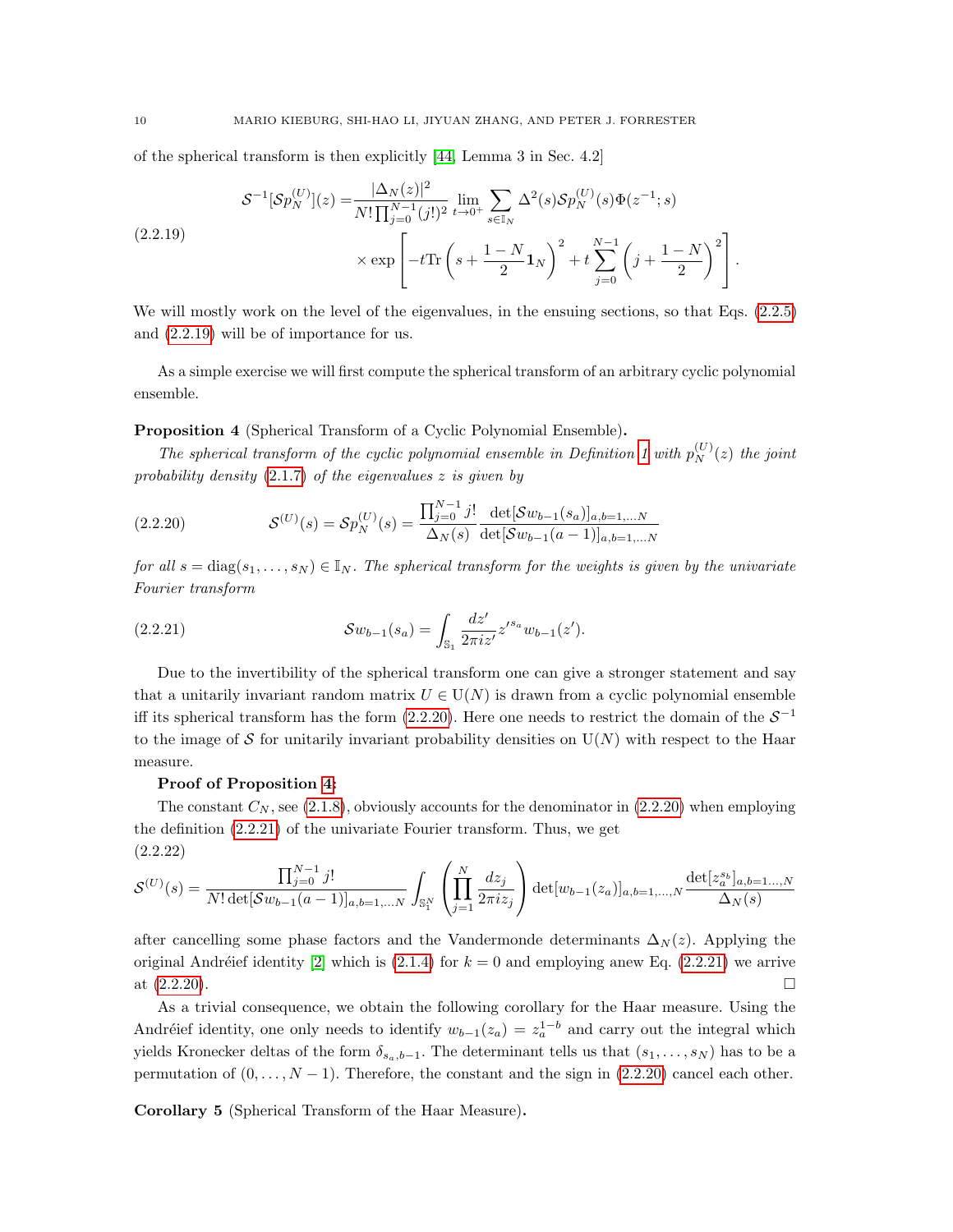<span id="page-10-3"></span>The spherical transform of the Haar measure is

(2.2.23) 
$$
\mathcal{S}p_N^{(\text{Haar})}(s) = \prod_{j=1}^N \chi_{[0,N-1]}(s_j)
$$

for all  $s = \text{diag}(s_1, \ldots, s_N) \in \mathbb{I}_N$ , where  $\chi_{[0,N-1]}(s_j)$  is the indicator function on the interval  $[0, N-1]$ , meaning it is only 1 when  $s_j \in [0, N-1]$  and vanishes otherwise.

<span id="page-10-1"></span>2.3. Cyclic Pólya Ensembles. Considering two random matrices  $U_1, U_2 \in U(N)$  drawn from the probability densities  $f_N^{(U_1)}$  and  $f_N^{(U_2)}$ , we readily notice that their product  $U_1U_2$  do not necessarily yield a cyclic polynomial ensemble even if they were both cyclic polynomial ensembles. Say  $U_1$  is associated to the weights  $\{w_j^{(1)}\}_{j=0,\dots,N-1} \subset L^1_N(\mathbb{S}_1)$  and  $U_2$  is associated to  $\{w_j^{(2)}\}_{j=0,\dots,N-1} \subset L^1_N(\mathbb{S}_1)$  $L^1_N(\mathbb{S}_1)$ . Then, the spherical transform of the probability density  $f_N^{(U_1U_2)}$  for the product  $U_1U_2$  is given by

$$
(2.3.1) \tS^{(U_1U_2)}(s) = \frac{\prod_{j=0}^{N-1} (j!)^2}{\Delta_N^2(s)} \frac{\det[\mathcal{S}w_{b-1}^{(1)}(s_a)]_{a,b=1,...N}}{\det[\mathcal{S}w_{b-1}^{(1)}(a-1)]_{a,b=1,...N}} \frac{\det[\mathcal{S}w_{b-1}^{(2)}(s_a)]_{a,b=1,...N}}{\det[\mathcal{S}w_{b-1}^{(2)}(a-1)]_{a,b=1,...N}}.
$$

The weights have to satisfy certain conditions so that this product simplifies to the form [\(2.2.20\)](#page-9-1). The simplest way to reach this goal is that one of the two determinants, say the one for  $U_2$  in the numerator can be reduced to the form

(2.3.2) 
$$
\det[\mathcal{S}w_{b-1}^{(2)}(s_a)]_{a,b=1,...N} = \Delta_N(s)\prod_{j=1}^N \sigma(s_j)
$$

with  $\sigma$  being a complex valued function on  $\mathbb{Z}$ . Note that the symmetries in the argument s need to be preserved for the ansatz which is here the case. Without loss of generality, one can say that we have

(2.3.3) 
$$
\mathcal{S}w_{b-1}^{(2)}(s_a) = q_{b-1}(s_a)\sigma(s_a),
$$

with  $q_{b-1}(s_a) = s_a^{b-1} + \dots$  a monic polynomial of order  $b-1$  or when applying the inverse spherical transform, we arrive at

(2.3.4) 
$$
w_{b-1}^{(2)}(z') = S^{-1}[q_{b-1}(s_a)\sigma(s_a)](z') = q_{b-1}(-z'\partial_{z'})S^{-1}\sigma(z').
$$

Here, we used the identity

<span id="page-10-2"></span>(2.3.5) 
$$
\mathcal{S}[-z'\partial_{z'}f(z')](s') = s'\mathcal{S}f(s')
$$

for any suitably differentiable and integrable function f on  $\mathbb{S}_1$ . It is a direct consequence of [\(2.2.21\)](#page-9-3). From this perspective it is very natural to define a subclass of cyclic polynomial ensembles on  $U(N)$ , namely cyclic Pólya ensembles. Their name is born out from their relation to Pólya frequency functions on the complex unit circle which will be discussed in subsection [2.5.](#page-22-1) For this aim, we need to define the functions

(2.3.6)

<span id="page-10-0"></span>
$$
\widetilde{L}_N^1(\mathbb{S}_1) = \{ w \in L_N^1(\mathbb{S}_1) | w \text{ is } (N-1) \text{-times differentiable, } \partial^j w \in L^1(\mathbb{S}_1) \text{ for all } j = 0, \dots, N-1 \}.
$$

Let us highlight that the functions are only  $(N-2)$ -times continuous differentiable while its  $N-1$ needs only to exist almost everywhere.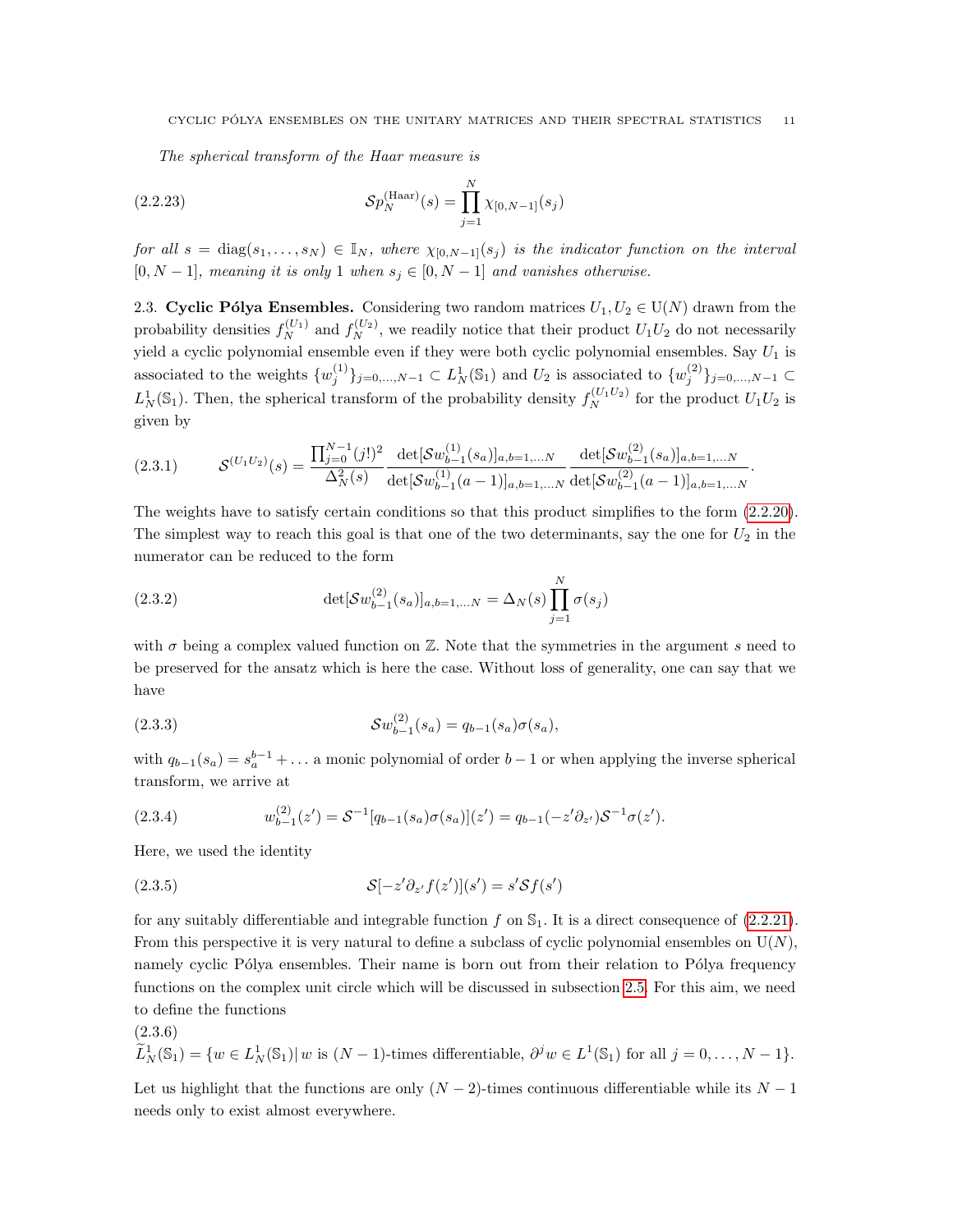<span id="page-11-0"></span>Definition 3 (Cyclic Pólya Ensemble).

A unitarily invariant random matrix  $U \in U(N)$  is drawn from a cyclic Pólya ensemble on  $U(N)$  associated to the weight  $\omega \in \tilde{L}^1_N(\mathbb{S}_1)$  iff its joint probability density of its eigenvalues  $z = diag(z_1, \ldots, z_N) \in \mathbb{S}_1^N$  can be written in the form

<span id="page-11-2"></span>
$$
(2.3.7) \t p_N^{(U)}(z) = \frac{1}{N! \prod_{j=0}^{N-1} [j! S \omega(j)]} \Delta_N(z) \det[(-z_a \partial_a)^{b-1} \omega(z_a)]_{a,b=1,\dots,N} \ge 0.
$$

Hereafter,  $\partial_a$  is an abbreviation for  $\partial_{z_a}$ .

One can readily check the normalisation and that  $p_N^{(U)}$  is real-valued. For instance, the Andréief integral identity [\[2\]](#page-34-7), see [\(2.1.4\)](#page-4-2) for  $k = 0$ , leads to

$$
\int_{\mathbb{S}_1^N} \left( \prod_{j=1}^N \frac{dz_j}{2\pi i z_j} \right) p_N^{(U)}(z) = \frac{\det[\int_{\mathbb{S}_1} dz'/(2\pi i z') z'^{a-1}(-z'\partial)^{b-1}\omega(z')]_{a,b=1,\dots,N}}{\prod_{j=0}^{N-1} [j!S\omega(j)]}
$$
\n
$$
= \frac{\det[(a-1)^{b-1}S\omega(a-1)]_{a,b=1,\dots,N}}{\prod_{j=0}^{N-1} [j!S\omega(j)]}
$$
\n=1.

The realness results from  $[\omega(z_a)]^* = z_a^{N-1} \omega(z_a)$  and  $(z_a \partial_a)^* = -z_a \partial_a$  for all  $z_a \in \mathbb{S}_1$ . The minus sign cancels with the minus sign in [\(2.1.9\)](#page-5-4) and the factors of  $z_a^{N-1}$  come in handy too. Thus we note that the commutation of the factor  $z_a^{N-1}$  with  $(z_a \partial_a)^j$  yields a monic polynomial in  $(z_a \partial_a)^j$ of order  $j$ , i.e.,

(2.3.9) 
$$
(z_a \partial_a)^j z_a^{N-1} = z_a^{N-1} (z_a \partial_a + N - 1)^j.
$$

After a linear combination of the rows in the determinant we arrive at the same determinant again.

As a simple consequence of the definition of a Pólya ensemble and Proposition [4](#page-9-2) the spherical transform can be made explicit. One only needs to replace  $w_{b-1}$  by  $(-z'\partial)^{b-1}\omega$  in [\(2.2.20\)](#page-9-1) and to exploit [\(2.3.5\)](#page-10-2).

<span id="page-11-1"></span>Corollary 6 (Spherical Transform).

- (1) The spherical transform of the cyclic Pólya ensemble in Definition [3](#page-11-0) is equal to [\(1.0.2\)](#page-1-1). for all  $s = \text{diag}(s_1, \ldots, s_N) \in \mathbb{I}_N$ .
- (2) The spherical transform of the inverse random matrix  $U^{-1} \in U(N)$  of part (a) is

(2.3.10) 
$$
\mathcal{S}^{(U^{-1})}(s) = \prod_{j=1}^{N} \frac{\mathcal{S}\omega(N - s_j - 1)}{\mathcal{S}\omega(N - j)}
$$

<span id="page-11-3"></span>for all  $s = diag(s_1, ..., s_N) \in \mathbb{I}_N$ . Therefore,  $U^{-1}$  is drawn from a Pólya ensemble, too, with the weight

(2.3.11) 
$$
\widetilde{\omega}(z') = z'^{1-N}\omega(z'^{-1}) = [\omega(z'^{-1})]^*.
$$

### Proof of Corollary [6:](#page-11-1)

As already mentioned, Eq. [\(1.0.2\)](#page-1-1) is a very direct consequence of Eq. [\(2.2.20\)](#page-9-1). The second statement, in contrast, follows from the fact that the inverse of a unitary matrix implies that we consider the inverse of its eigenvalues such that their joint probability density is given by replacing  $z \leftrightarrow z^{-1}$  in the original joint probability density [\(2.3.7\)](#page-11-2). This immediately leads to [\(2.3.11\)](#page-11-3) and, hence, Eq.  $(1.0.2)$ .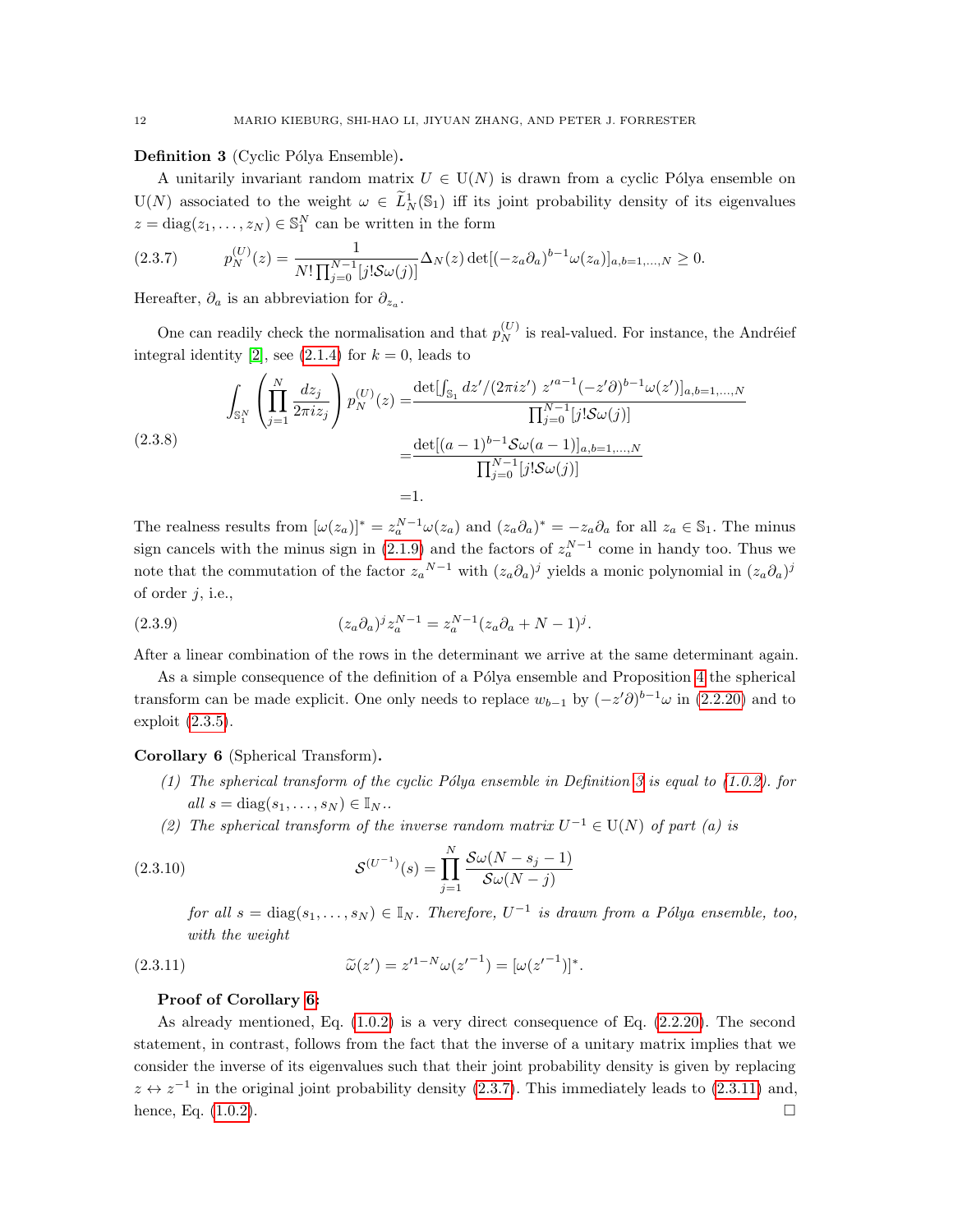With the aid of this result we come back to products involving cyclic Pólya ensembles which has been the motivation from the start and has led us to the introduction of this class of unitary random matrices. The following Theorem is our first main result.

## <span id="page-12-0"></span>**Theorem 7** (Products involving Pólya Ensembles).

Let  $U_1$  be a unitarily invariant random matrix drawn from a cyclic Pólya ensemble on  $U(N)$ , associated to the weight  $\omega \in \widetilde{L}_N^1(\mathbb{S}_1)$ .

(1) Drawing a second unitarily invariant random matrix  $U_2 \in U(N)$  from a cyclic polynomial ensemble associated to the weights  $\{w_j\}_{j=0,\dots,N-1} \subset L^1_N(\mathbb{S}_1)$ . Then,  $U = U_1U_2$  belongs to a cyclic polynomial ensemble associated to the weights

(2.3.12) 
$$
\widetilde{w}_j(z') = w_j * \omega(z') = \int_{\mathbb{S}_1} \frac{d\widetilde{z}}{2\pi \widetilde{z}} w_j \left(\frac{z'}{\widetilde{z}}\right) \omega(\widetilde{z}) \in L^1_N(\mathbb{S}_1)
$$

for all  $j = 0, ..., N - 1$  and  $z' \in \mathbb{S}_1$ .

- (2) Choosing a second unitarily invariant  $U_2 \in U(N)$  from a cyclic Pólya ensemble associated to the weight  $\widehat{\omega} \in \widetilde{L}_N^1(\mathbb{S}_1)$ ,  $U = U_1U_2$  is a cyclic Pólya ensemble associated to the weight  $(1.0.3).$  $(1.0.3).$
- (3) Let  $U_2 \in U(N)$  be fixed with the pair-wise different eigenvalues  $x = diag(x_1, \ldots, x_N) \in \mathbb{S}_1^N$ , i.e.,  $x_a \neq x_b$  for  $a \neq b$  and  $V \in U(N)$  should be Haar distributed. Then, the random matrix  $U = U_1 V U_2 V^{\dagger}$  belongs to a cyclic polynomial ensemble associated to the weights

(2.3.13) 
$$
\widetilde{w}_j(z') = \omega \left(\frac{z'}{x_{j+1}}\right)
$$

<span id="page-12-1"></span>for all  $j = 0, ..., N - 1$  and  $z' \in \mathbb{S}_1$ . In particular, the joint probability density of the eigenvalues  $z = diag(z_1, ..., z_N) \in \mathbb{S}_1^N$  of U is equal to

.

(2.3.14) 
$$
p_N^{(U)}(z|x) = \frac{1}{N!\prod_{j=0}^{N-1} \mathcal{S}\omega(j)} \frac{\Delta_N(z)}{\Delta_N(x)} \det \left[\omega \left(\frac{z_a}{x_b}\right)\right]_{a,b=1...,N}
$$

For a degenerate spectrum of  $U_2$ , one needs to apply l'Hôpital's rule.

## Proof of Theorem [7:](#page-12-0)

The first two statements are straightforward consequences of the bijectivity of the spherical transform and the factorisation identity [\(2.2.15\)](#page-8-1). Explicitly, the spherical transform of  $U = U_1U_2$  is

(2.3.15) 
$$
\mathcal{S}^{(U)}(s) = \frac{\prod_{j=0}^{N-1} j!}{\Delta_N(s)} \frac{\det[\mathcal{S}w_{b-1}(s_a)]_{a,b=1,...N}}{\det[\mathcal{S}w_{b-1}(a-1)]_{a,b=1,...N}} \prod_{j=1}^{N} \frac{\mathcal{S}\omega(s_j)}{\mathcal{S}\omega(j-1)}
$$

for the first statement along the results [\(2.2.20\)](#page-9-1) and [\(1.0.2\)](#page-1-1). Pulling the factors of  $\mathcal{S}\omega(s_i)$  and  $\mathcal{S}\omega(i-1)$  into the respective determinants and employing the convolution formula [\(2.2.18\)](#page-8-2), we obtain the claim. Similarly, we can do it for the second claim of the proposition.

For the third claim we start from [\(2.2.13\)](#page-8-0) and have for the spherical transform of  $U = U_1 V U_2 V^{\dagger} \in$  $U(N)$ 

(2.3.16) 
$$
\mathcal{S}^{(U)}(s) = \left(\prod_{j=0}^{N-1} j!\right) \frac{\det[x_a^{s_b}]_{a,b=1...,N}}{\Delta_N(x)\Delta_N(s)} \prod_{j=1}^{N} \frac{\mathcal{S}\omega(s_j)}{\mathcal{S}\omega(j-1)},
$$

cf., Eq. [\(2.2.3\)](#page-6-2). Anew, we pull the factors  $\mathcal{S}\omega(s_i)$  and  $\mathcal{S}\omega(j-1)$  into the determinant and use  $x_a^{s_b} \mathcal{S}\omega(s_b) = \mathcal{S}[\omega(z'/x_a)](s_b)$ , this time. The bijectivity of the spherical transform concludes the  $\Box$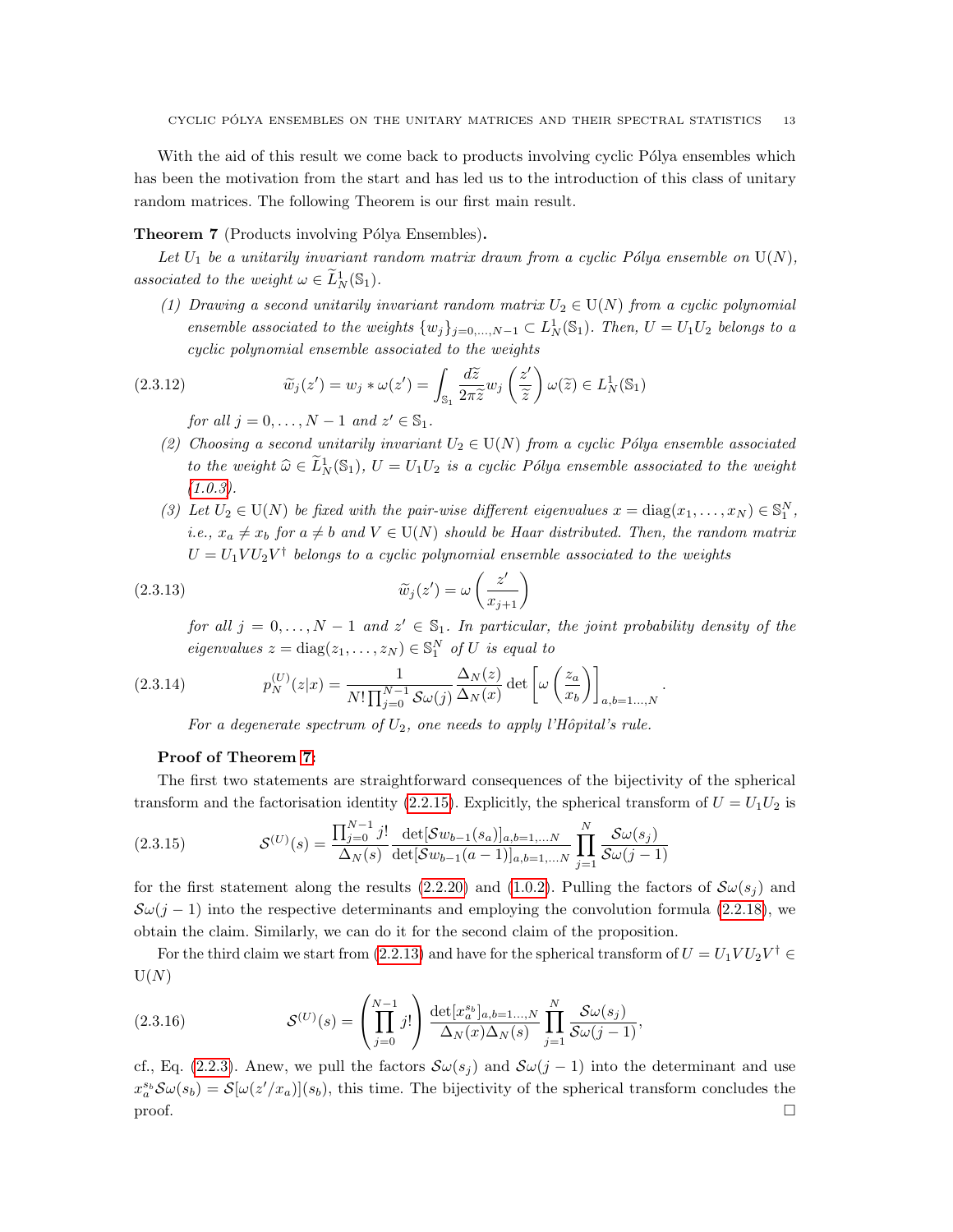The last statement of Theorem [7](#page-12-0) can be also rewritten in terms of a Harish-Chandra-like group integral identity.

## <span id="page-13-0"></span>Corollary 8 (Group Integral Identity for Pólya Ensembles).

Let  $f_N^{(U)}$  be a unitarily invariant cyclic Pólya ensemble on  $U(N)$  associated to the weight  $\omega \in \widetilde{L}^1_N(\mathbb{S}_1)$ . Then, it satisfies the group integral identity

<span id="page-13-1"></span>(2.3.17) 
$$
\int_{U(N)} d\mu(U) f_N^{(U)} (U y^{\dagger} U^{\dagger} x) = \frac{1}{\prod_{j=0}^{N-1} \mathcal{S} \omega(j)} \frac{\det[\omega(x_a/y_b)]_{a,b=1,...,N-1}}{\Delta_N(x^{\dagger}) \Delta_N(y)}
$$

for all non-degenerate  $x, y \in \mathbb{S}_1^N$ . For degenerate x and/or y one needs to apply l'Hôpital's rule.

Let us underline that this statement can be readily extended to non-positive functions instead of probability densities. The weight  $\omega$  only needs to satisfy suitable integrability and differentiability.

## Proof of Corollary [8:](#page-13-0)

We can understand the integral  $(2.3.17)$  as a probability density in  $x \in \mathbb{S}_1^N$  when multiplying it with the factor  $|\Delta_N(x)|^2/N!$ . Indeed, the function

(2.3.18) 
$$
\tilde{p}(x) = \frac{|\Delta_N(x)|^2}{N!} \int_{U(N)} d\mu(U) f_N^{(U)}(U y^{\dagger} U^{\dagger} x)
$$

is evidently non-negative and symmetric under permutations in the elements of  $x = diag(x_1, \ldots, x_N)$ . It is normalised because of

(2.3.19) 
$$
\int_{\mathbb{S}_{1}^{N}} \left( \prod_{j=1}^{N} \frac{dx_{j}}{2\pi i x_{j}} \right) \tilde{p}(x) = \int_{\mathbb{S}_{1}^{N}} \left( \prod_{j=1}^{N} \frac{dx_{j}}{2\pi i x_{j}} \right) \frac{|\Delta_{N}(x)|^{2}}{N!} \int_{U(N)} d\mu(U) f_{N}^{(U)}(y^{\dagger} U^{\dagger} x U)
$$

$$
V = U^{\dagger} x U \int_{U(N)} d\mu(V) f_{N}^{(U)}(y^{\dagger} V)
$$

$$
V \stackrel{\rightarrow}{=} V \int_{U(N)} d\mu(V) f_{N}^{(U)}(V) = 1.
$$

In the second equality we have used that the measure of the matrix  $V = U^{\dagger}xU$  distributed along  $\left(\prod_{j=1}^N dx_j/(2\pi i x_j)\right)|\Delta_N(x)|^2d\mu(U)/N!$  is again the normalised Haar measure  $d\mu(V)$  on the unitary group  $U(N)$ .

With this knowledge we can compute the spherical transform of  $\tilde{p}(x)$  which is

$$
\begin{split} \mathcal{S}\tilde{p}(s) &= \int_{\mathbb{S}_1^N} \left( \prod_{j=1}^N \frac{dz_j}{2\pi i x_j} \right) \tilde{p}(x) \Phi(x; s) \\ &= \int_{\mathcal{U}(N)} d\mu(V) f_N^{(U)}(y^\dagger V) \Phi(V; s) \\ &= \int_{\mathcal{U}(N)} d\mu(V) f_N^{(U)}(V) \Phi(yV; s) \\ &= \int_{\mathcal{U}(N)} d\mu(V) \int_{\mathcal{U}(N)} d\mu(W) f_N^{(U)}(V) \Phi(yWVW^\dagger; s) \\ &= \mathcal{S}^{(U)}(s) \Phi(y; s). \end{split}
$$

In the penultimate step, we have exploited the unitary invariance of the measure  $f_N^{(U)}(V)d\mu(V)$ and introduced a Haar distributed unitary matrix  $W \in U(N)$ . The final line shows that  $\mathcal{S}\tilde{p}(s)$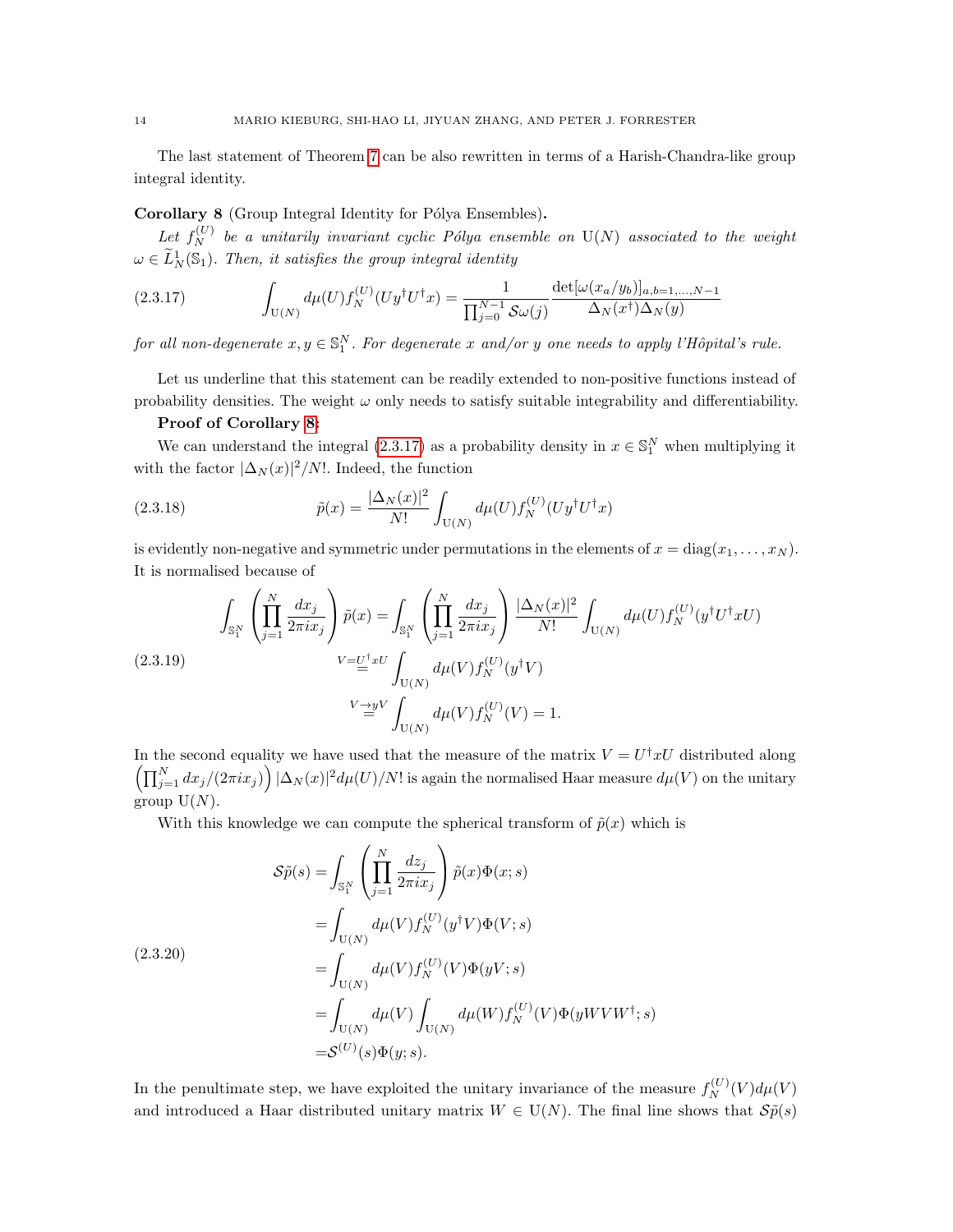agrees with the spherical transform of the random matrix  $V W y W^{\dagger}$  where V is drawn from the distribution  $f_N^{(U)}$ . Comparison with [\(2.3.14\)](#page-12-1) closes the proof.

Remark 9 (Laurent Series of the Weight).

Due to the  $2\pi$  periodicity of the weight  $\omega \in \tilde{L}^1_N(\mathbb{S}_1)$ , we can write it in terms of a Laurent series

(2.3.21) 
$$
\omega(z') = \sum_{s=-\infty}^{\infty} u_s z'^{-s} \text{ with } \mathcal{S}\omega(s) = u_s \in \mathbb{C}.
$$

The differentiability of  $\omega$  on  $\mathbb{S}_1$ , has to be  $(N-2)$ -times continuously differentiable and  $(N-1)$ -times almost everywhere, and the integrability conditions have some consequences for the coefficients  $|u_s|$ . For instance, the condition  $\partial^{N-1}\omega \in L^1(\mathbb{S}_1)$  implies that  $|s^{N-1}u_s|$  is bounded for all  $s \in \mathbb{Z}$ , because

$$
(2.3.22) \t\t |s^{N-1}u_s| = \left|s^{N-1}\int_{\mathbb{S}_1}\omega(z)z^{s-1}\mathrm{d}z\right| \le \int_{\mathbb{S}_1}\left|(z\partial_z)^{N-1}\omega(z)\frac{\mathrm{d}z}{z}\right|
$$

and the right hand side is bounded by a linear combination of the integral of  $|\partial^k w|$  where  $k =$  $1, \ldots, N-1$ . So  $|u_s|$  is bounded from above by a constant times  $|s|^{-N+1}$  for large s so that the absolute convergence of the Laurent series is given at least on the complex unit circle for all  $N \geq 3$ and does not require any regularisation such as a Gaussian in the limit of a diverging variance. Whether the Laurent series converges on a ring or is even entire depends on the explicit form of the Fourier coefficients  $u_s$ .

Moreover, we would like to mention that the property  $[\omega(z')]^* = z'^{N-1}\omega(z')$  for  $z' \in \mathbb{S}_1$  is equivalent to the relation

<span id="page-14-0"></span>
$$
(2.3.23) \t\t u_s^* = u_{N-1-s}.
$$

Additionally, the positivity of the normalisation constant [\(2.1.8\)](#page-5-3) which is for cyclic polynomial ensembles equal to

(2.3.24) 
$$
C_N = \prod_{j=0}^{N-1} j! S \omega(j) = \prod_{j=0}^{N-1} j! u_j > 0
$$

implies that  $u_s \neq 0$  for all  $s = 0, \ldots, N - 1$ . Especially for odd  $N = 2M + 1$ , we even obtain that  $u_M$ is a positive real number, as [\(2.3.23\)](#page-14-0) implies  $C_N = M!u_M \prod_{j=0}^{M-1} j!(2M-j)!|u_j|^2$ . Since the joint probability density is invariant under multiplying  $\omega$  with a positive constant one can set  $u_M = 1$ for odd  $N = 2M + 1$ .

For even  $N = 2M$ , we have even the freedom to rescale the weight  $\omega$  with a non-zero real number so that one can choose the coefficients  $u_{M-1} = u_M^*$  to be a phase in a suitable complex half-plane. We will make use of that later in the proof of Theorem [1,](#page-1-3) when showing that the Laurent series is unique up to a global normalisation factor for a Pólya ensemble. This will be our next main result, already stated in the Introduction.

## Proof of Theorem [1:](#page-1-3)

Let  $p_N^{(1)}$  and  $p_N^{(2)}$  be the joint probability densities that correspond to  $\omega_1$  and  $\omega_2$ , respectively, and  $\mathcal{S}\omega_1(s') = u_{s'}^{(1)}$  $s'$  and  $S\omega_2(s') = u_{s'}^{(2)}$  $s'$  be their Laurent coefficients. Our starting point had been that  $p_N^{(1)} = p_N^{(2)}$  although the weights are different. The uniqueness, up to a normalisation constant, is based on the injectivity of the spherical transform which means

<span id="page-14-1"></span>(2.3.25) 
$$
\prod_{j=1}^{N} \frac{u_{s_j}^{(1)}}{u_{j-1}^{(1)}} = \mathcal{S}p_N^{(1)}(s) = \mathcal{S}p_N^{(2)}(s) = \prod_{j=1}^{N} \frac{u_{s_j}^{(2)}}{u_{j-1}^{(2)}}
$$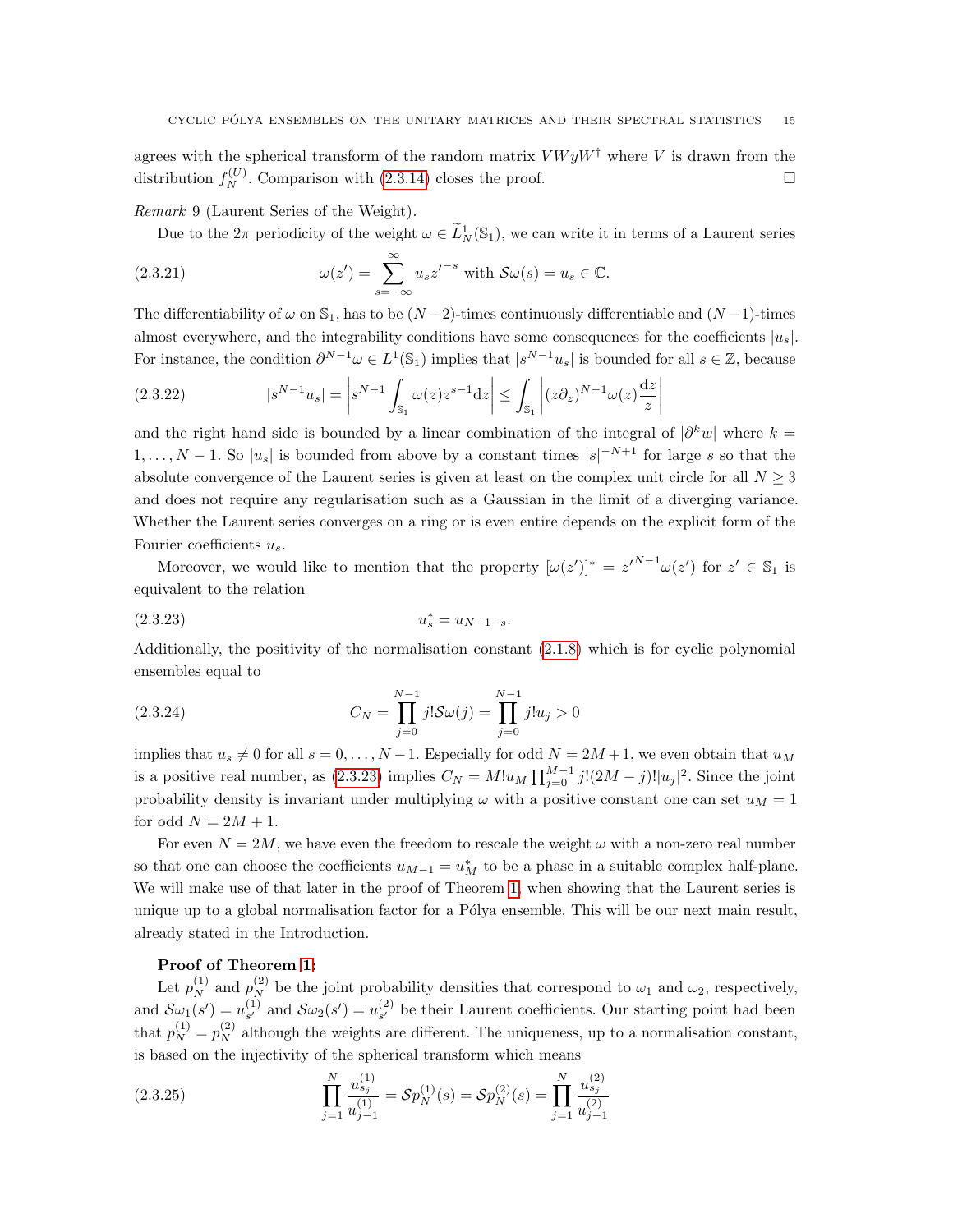for all  $s = diag(s_1, \ldots, s_N) \in \mathbb{I}_N$ .

We choose an integer  $s' \notin \{0, ..., N-1\}$ , an  $l \in \{0, ..., N-1\}$ ,  $s_1 = s'$  and  $(s_2, ..., s_N)$  as a permutation of the set  $\{0,\ldots,N-1\}\setminus\{l\}$ . Then, almost all terms cancel in the ratios of [\(2.3.25\)](#page-14-1) and it simplifies to

(2.3.26) 
$$
\frac{u_{s'}^{(1)}}{u_l^{(1)}} = \frac{u_{s'}^{(2)}}{u_l^{(2)}} \Leftrightarrow u_{s'}^{(1)} = \frac{u_l^{(1)}}{u_l^{(2)}} u_{s'}^{(2)}.
$$

This equation holds for all integers  $s' \notin \{0, \ldots, N-1\}$  and  $l = 0, \ldots, N-1$ .

For  $N = 2M + 1$  odd. We take  $l = M$  and define  $C = u_M^{(1)}/u_M^{(2)} > 0$ , and all coefficients with  $s' \notin \{0, \ldots, N-1\}$  are related in a unified way like  $u_{s'}^{(1)}$  $S_{s'}^{(1)} = Cu_{s'}^{(2)}$ . In the last step, we choose  $s' = s_0$ , where we know that  $u_{s_0}^{(1)} = Cu_{s_0}^{(2)} \neq 0$ , and  $l \in \{0, ..., N-1\}$  anew arbitrary, which yields

$$
(2.3.27) \t\t\t\t\t \frac{Cu_{s_0}^{(2)}}{u_l^{(1)}} = \frac{u_{s_0}^{(1)}}{u_l^{(1)}} = \frac{u_{s_0}^{(2)}}{u_l^{(2)}} \Leftrightarrow u_l^{(1)} = Cu_l^{(2)}.
$$

Combining this knowledge with the Laurent series representation of the weight we have  $\omega_1(z') =$  $C\omega_2(z')$  with  $C = u_M^{(1)}/u_M^{(2)} > 0$ .

<u>For  $N = 2M$  even.</u> We choose  $l = M - 1$  and  $l = M$  yielding the two equations

$$
(2.3.28) \t u_{s'}^{(1)} = \frac{u_M^{(1)}}{u_M^{(2)}} u_{s'}^{(2)} \text{ and } u_{s'}^{(1)} = \frac{u_{M-1}^{(1)}}{u_{M-1}^{(2)}} u_{s'}^{(2)} = \left(\frac{u_M^{(1)}}{u_M^{(2)}}\right)^* u_{s'}^{(2)}.
$$

Either  $u_{s'}^{(1)}$  $s'$  vanishes and so does  $u_{s'}^{(2)}$  $s<sup>(2)</sup>$  or we can divide both equations telling us that the phase

(2.3.29) 
$$
\frac{u_M^{(1)}}{u_M^{(2)}} \left(\frac{u_M^{(2)}}{u_M^{(1)}}\right)^* = 1 \iff \frac{u_M^{(1)}}{u_M^{(2)}} = \left(\frac{u_M^{(1)}}{u_M^{(2)}}\right)^*
$$

is unity. Defining  $C = u_M^{(1)}/u_M^{(2)} \in \mathbb{R} \setminus \{0\}$ , we obtain  $u_{s'}^{(1)}$  $S_{s'}^{(1)} = Cu_{s'}^{(2)}$  for any integer  $s' \notin \{0, \ldots, N-1\}.$ From here it works along the same lines as for odd  $N$ , which concludes the proof.  $\Box$ 

Theorem [1](#page-1-3) is not as trivial as it looks. The condition of a non-vanishing Laurent coefficient  $u_{s_0} \neq 0$  for an integer  $s_0 \neq 0, \ldots, N-1$  is crucial. Actually, it tells us that there is only one cyclic Pólya ensemble which does not satisfy this condition and, hence, for which this proposition is not applicable, which is the Haar measure and will be discussed as the first example of a Pólya ensemble.

### <span id="page-15-1"></span>2.4. Examples for Cyclic Pólya Ensembles.

2.4.1. The Haar Measure. The Haar distributed unitary matrices build a Pólya ensemble because of Corollary [5.](#page-9-4) Equation [\(2.2.23\)](#page-10-3) can be used to backwards-engineer what the corresponding weight  $\omega^{\text{(Haar)}}$  is, i.e., we find the geometric sum

<span id="page-15-3"></span>(2.4.1) 
$$
\omega(z') = \sum_{s=0}^{N-1} z'^{-s} = \frac{1 - z'^{-N}}{1 - z'^{-1}}.
$$

But as already pointed out before, this is not the only sum which leads to the Haar measure.

### <span id="page-15-0"></span>Proposition 10 (Ambiguity of the Weight for the Haar Measure).

Every weight of the form

<span id="page-15-2"></span>(2.4.2) 
$$
\omega(z') = \sum_{s=0}^{N-1} u_s z'^{-s}
$$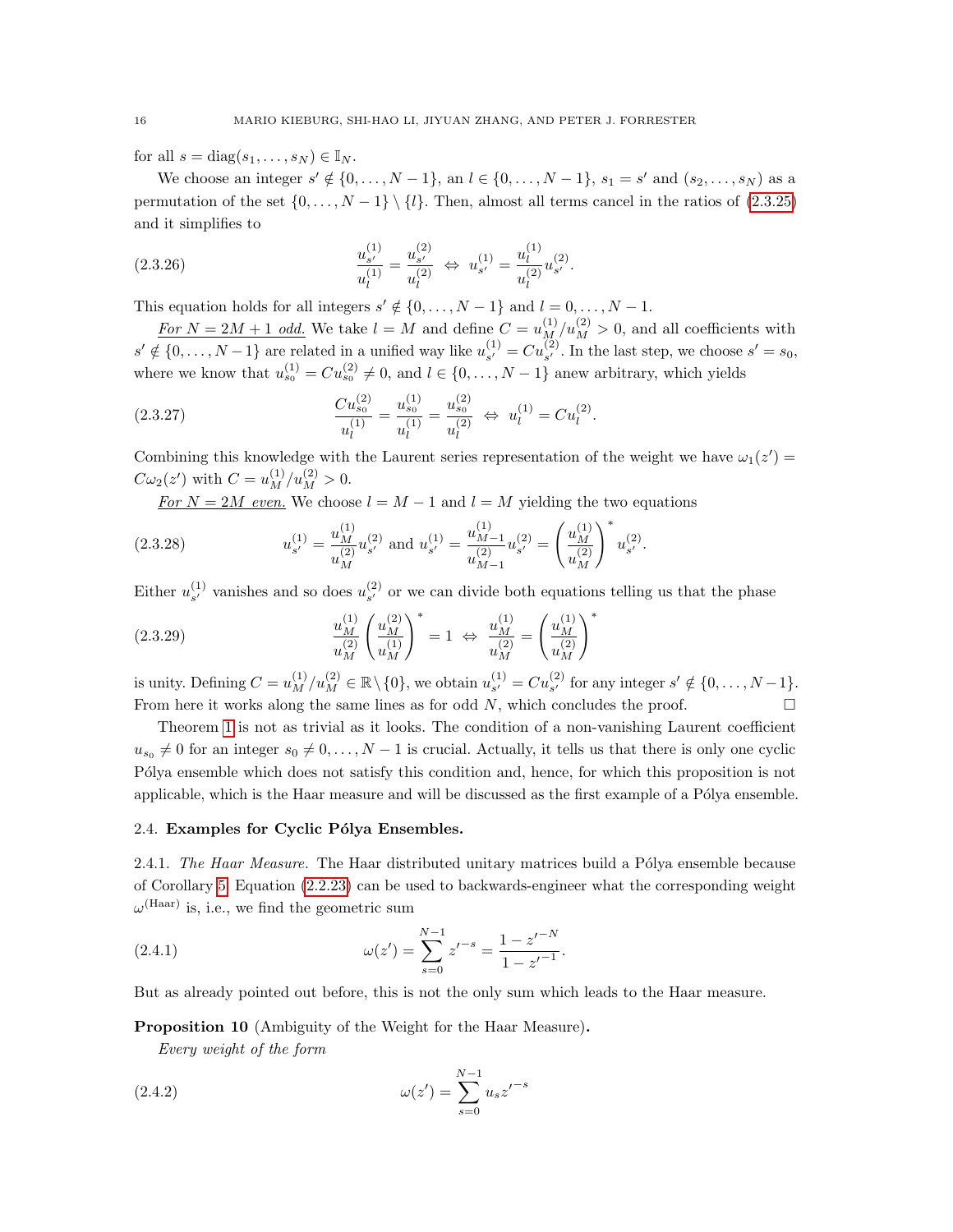with  $u_s = u_{N-1-s}^* \neq 0$ , and  $u_{(N-1)/2} > 0$  if N is odd, yields a cyclic Pólya ensemble that is the Haar measure on  $U(N)$ , in particular it gives the joint probability density function [\(2.3.7\)](#page-11-2).

#### Proof of Proposition [10:](#page-15-0)

Due to the bijectivity of the spherical transform we only need to show that Eq.  $(1.0.2)$  is equal to [\(2.2.23\)](#page-10-3). Certainly, because of  $\mathcal{S}\omega(s') = u_{s'}$  with  $u_{s'}$  being the Laurent coefficient we notice that the finite sum [\(2.4.2\)](#page-15-2) yields that the indices  $s_j$  are restricted to the interval [0, N – 1]. Therefore, we have

(2.4.3) 
$$
\mathcal{S}\omega(s) = \prod_{j=1}^{N} \frac{u_{s_j}}{u_{j-1}} \chi_{[0,N-1]}(s_j)
$$

for all  $s \in \mathbb{I}_N$ . The set  $\mathbb{I}_N$  implies pairwise different components in the multi-index s. However there are only N integers in  $[0, N - 1]$  so that  $(s_1, \ldots, s_N)$  has to be a permutation of  $(0, \ldots, N - 1)$ . This guarantees for the product  $\prod_{j=1}^{N} u_{s_j}/u_{j-1} = 1$  and, thus, we are left with the product of the characteristic functions which is indeed Eq.  $(2.2.23)$ , finishing the proof.

One very suitable weight yielding the Haar measure which we will encounter later on is of a binomial form

<span id="page-16-0"></span>
$$
(2.4.4) \qquad \omega_N^{\text{(Haar)}}(z') = \sum_{j=0}^{N-1} \binom{N-1}{j} z'^{-j} = (1 + z'^{-1})^{N-1} = 2^{N-1} \left[ \cos\left(\frac{\theta}{2}\right) \right]^{N-1} e^{-i(N-1)\theta/2}
$$

for  $z = e^{i\theta}$  with  $\theta \in ]-\pi, \pi[$ .

Remark 11. (1) (Stability of the Haar Measure) From the defining property of the Haar measure on  $U(N)$ , we must have that for  $U_1, U_2 \in U(N)$  with  $U_1$  Haar distributed, the product  $U_1U_2 \in U(N)$ is also Haar distributed. This can be also be seen on the level of the spherical transform which is

$$
(2.4.5) \quad \mathcal{S}^{(U_1 U_2)}(s) = \mathcal{S}^{(U_1)}(s) \mathcal{S}^{(U_2)}(s) = \mathcal{S}^{(U_2)}(s) \prod_{j=1}^{N} \chi_{[0,N-1]}(s_j) = \prod_{j=1}^{N} \chi_{[0,N-1]}(s_j) = \mathcal{S}^{(U_1)}(s).
$$

In the second to last step, we have used that  $(s_1, \ldots, s_N)$  has to be a permutation of  $\{0, \ldots, N-1\}$ so that we can evaluate  $\mathcal{S}^{(U_2)}(s)$  as  $\mathcal{S}^{(U_2)}(0,\ldots,N-1)=1$  due to the normalisation.

(2) Haar distributed compact Lie groups can be considered as the oldest of the random matrix ensembles. The finding and parameterisation of the group invariant measures, in particular in relation to  $U(N)$ , was a topic in mathematics [\[21\]](#page-35-16) when nobody thought about random matrix theory as an independent field; see the review [\[8\]](#page-34-8).

2.4.2. Brownian Motion on a Circle. In [\[33\]](#page-35-15), the Dyson-Brownian motion on a circle has been considered, especially on the unitary group  $U(N)$ . In particular, the heat equation

(2.4.6) 
$$
\partial_t f_N(U;t) = \mathcal{L}_U f_N(U,t)
$$

has been solved for some initial condition  $f_N(U; 0)$  and the Laplace-Beltrami operator  $\mathcal{L}_U$  that corresponds to the unique (up to a normalisation) group invariant Haar metric on  $U(N)$  which also creates the Haar measure. If the initial condition is a Dirac delta function on  $U(N)$  at the point  $U_0$ , then,  $f_N(U;t|U_0)$  describes the probability density of  $U_t$ .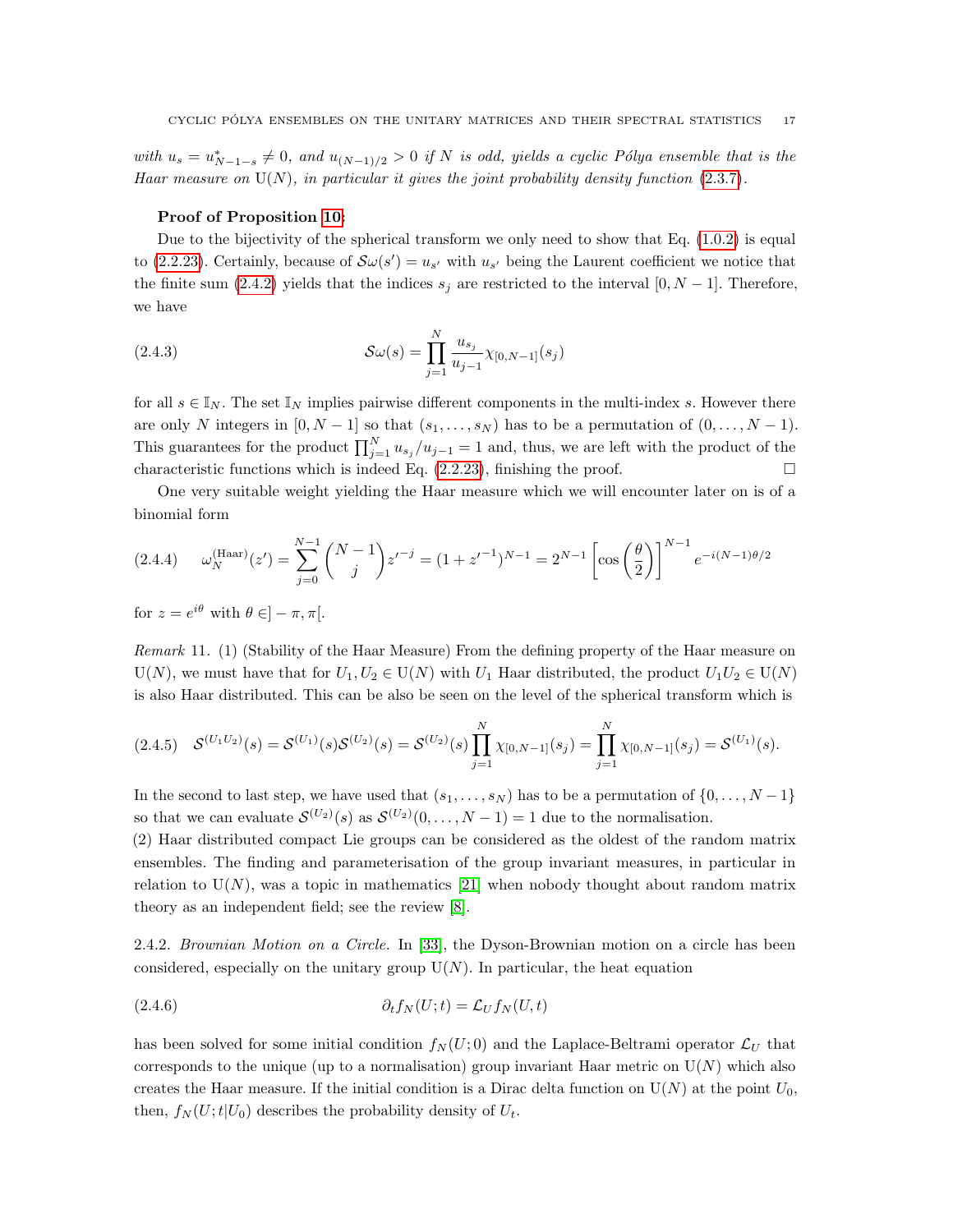The induced Laplace-Beltrami operator  $\mathcal{L}_z$  for the eigenvalues  $z = \text{diag}(z_1, \dots, z_N) \in \mathbb{S}_1^N$  of the matrix  $U$  is explicitly given by

$$
(2.4.7)
$$
\n
$$
\mathcal{L}_z = \frac{1}{|\Delta_N(z)|} \left( \sum_{j=1}^N z_j \partial_{z_j} z_j^* \partial_{z_j^*} \right) |\Delta_N(z)| = \frac{1}{\Delta_N(z^*)} \left( -\sum_{j=1}^N \left[ z_j \partial_{z_j} + \frac{N-1}{2} \right]^2 \right) \Delta_N(z^*).
$$

The fundamental solution  $u(z;t)$  of the heat kernel is the initial boundary value problem

<span id="page-17-1"></span>(2.4.8) 
$$
\partial_t u(z;t) = \mathcal{L}_z u(z;t) \quad \text{for } z \in \mathbb{S}_1^N \quad \text{and} \quad u(z;0) = \prod_{j=1}^N \delta(z_j-1),
$$

where  $\delta(z_i - 1)$  is the Dirac delta function on the complex unit circle with the property

(2.4.9) 
$$
\int_{\mathbb{S}_1} f(z') \delta(z'-z_0) dz' = f(z_0)
$$

for any  $z_0 \in \mathbb{S}_1$  and any function f on  $\mathbb{S}_1$ . The Dirac delta functions in [\(2.4.8\)](#page-17-1) enforce that the initial point of the Brownian motion is at  $U_0 = \mathbf{1}_N$ . The kernel  $u(z;t)$  has been computed in [\[33\]](#page-35-15) and it is given in the following proposition.

## Proposition 12 (Proposition 1.1 in [\[33\]](#page-35-15)).

The fundamental solution  $u(z;t)$  of the heat equation [\(2.4.8\)](#page-17-1) times  $|\Delta_N(z)|^2$  and a proper normalisation is a joint probability density of the eigenvalues of a cyclic Pólya ensemble, which we call cyclic Gaussian ensemble, with the weight

<span id="page-17-2"></span>(2.4.10) 
$$
\omega_N^{\text{(Gauss)}}(z';t) = \sum_{s=-\infty}^{\infty} \exp\left[-t\left(s + \frac{1-N}{2}\right)^2\right]z'^{-s},
$$

which is a Jacobi-theta function [\[37,](#page-35-12) §20.2(i)]. Especially, the joint probability density  $p_N^{\text{(Gauss)}}$  has the form [\(2.3.7\)](#page-11-2).

From the knowledge of the fundamental solution of the heat equation, we can deduce two simple consequences. By Corollary [6](#page-11-1) the cyclic Gaussian ensemble has the spherical transform

(2.4.11) 
$$
\mathcal{S}p_N^{(\text{Gauss})}(s;t) = \prod_{j=1}^N \exp\left[-t\left(s_j + \frac{1-N}{2}\right)^2 + t\left(j-1 + \frac{1-N}{2}\right)^2\right].
$$

We made use of this in our recent work [\[44\]](#page-36-1) and also introduced it in  $(2.2.12)$  to regularise the inverse of the spherical transform.

The second consequence is yielded by Theorem [7](#page-12-0) part (3) implying the transition kernel of the heat equation when the initial condition is not  $U_0 = \mathbf{1}_N$  but an arbitrary  $U_0$  with the eigenvalues  $x = diag(x_1, ..., x_N) \in \mathbb{S}_1^N$ . Then, the distribution  $p_N^{(\text{Gauss})}(y; t|x)$  of the eigenvalues  $y = diag(y_1, \ldots, N) \in \mathbb{S}_1^N$  of  $U_t$  is given as in [\(2.3.14\)](#page-12-1) with  $\omega$  being the Jacobi-theta function  $\omega_N^{\text{(Gauss)}}$ , see [\(2.4.10\)](#page-17-2).

<span id="page-17-0"></span>2.4.3. The Circular Jacobi Ensemble. As a third ensemble, we would like to mention the circular (or cyclic) Jacobi ensemble [\[6,](#page-34-5) [18,](#page-34-0) [43\]](#page-36-2), which has the joint probability density

<span id="page-17-3"></span>
$$
(2.4.12) \t p_N^{(\text{Jac})}(z;\alpha,\gamma) = \frac{|\Delta_N(z)|^2}{\widetilde{C}_N} \prod_{j=1}^N \left| (1+z_j)^{\alpha-2i\gamma} \right| = 2^{\alpha N} \frac{|\Delta_N(e^{i\theta})|^2}{\widetilde{C}_N} \prod_{j=1}^N \left[ \cos\left(\frac{\theta_j}{2}\right) \right]^\alpha e^{\gamma \theta_j},
$$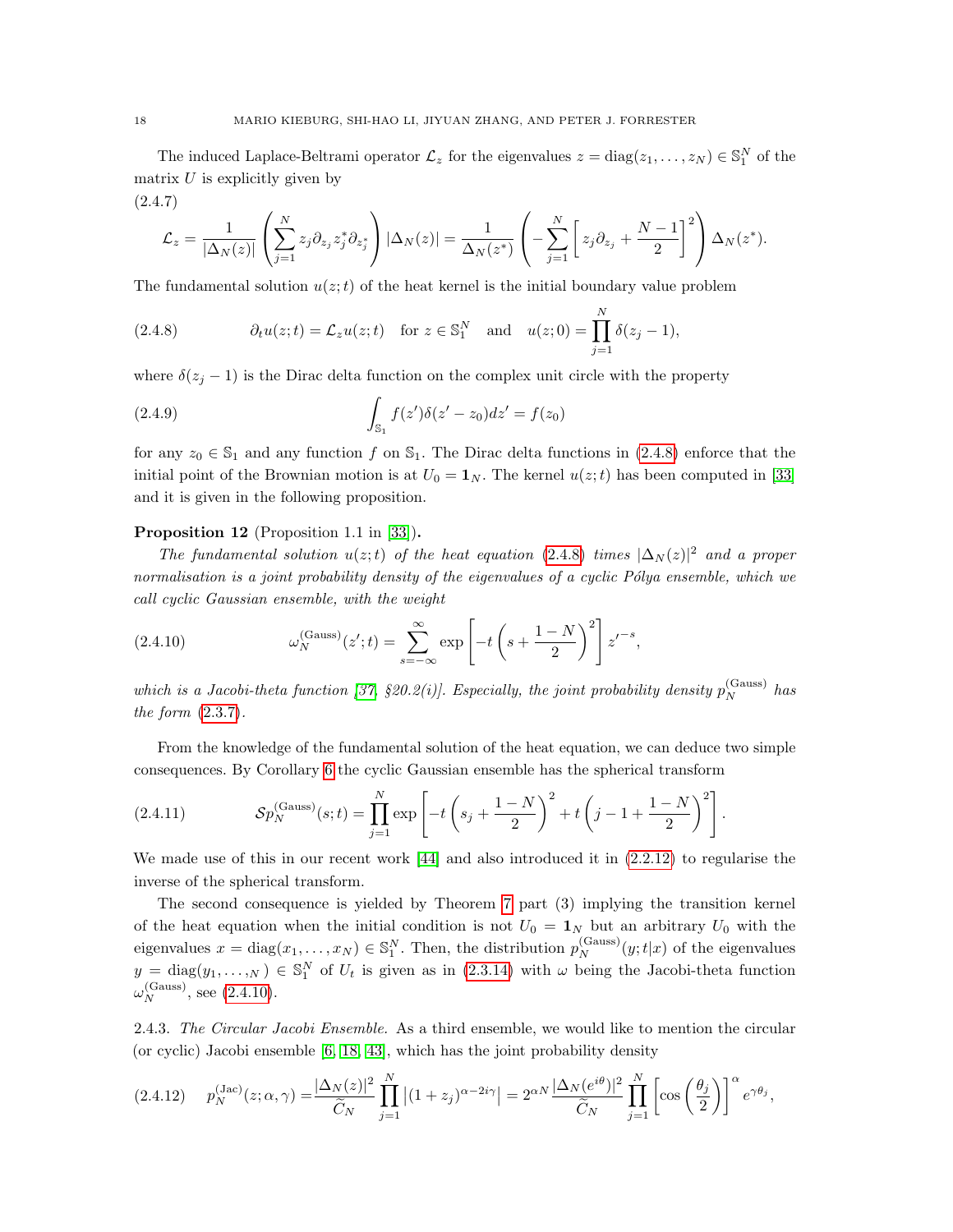where  $\alpha > -1, \gamma \in \mathbb{R}$  are two parameters. This was introduced in [\(1.0.7\)](#page-2-0). To render the square root taken on the right side meaningful, we assume that the cut is taken along the negative real half-axis meaning for the angles  $\theta_j \in ]-\pi, \pi[$  of the complex phases  $z_j = e^{i\theta_j} \in \mathbb{S}_1$ . Indeed, the point  $z_j = -1$ is a Fisher-Hartwig singularity [\[14\]](#page-34-9) as the confining potential may even experience a jump of a finite height-difference when  $\alpha = 0$ , meaning it can mimic a potential step. The asymptotic behaviour of the spectrum close to such a singular point is described by the confluent hypergeometric kernel, see [\[6,](#page-34-5) [18\]](#page-34-0).

The density [\(2.4.12\)](#page-17-3) has been considered in several works, for instance because of its relation to Selberg integrals [\[15,](#page-34-10) §3.9]. In [\[9](#page-34-11)[–11\]](#page-34-12), the authors considered a broader class by choosing  $\alpha, \gamma \in \mathbb{C}$ with  $\text{Re}(\alpha) > -1$ . However, we would like to focus on probability weights.

To see that this ensemble is a cyclic Pólya ensemble we rewrite the term

(2.4.13) 
$$
|1+z|^{\alpha} = z^{-\alpha/2} (1+z)^{\alpha}, \quad z \in \mathbb{S}_1
$$

and observe that

$$
(2.4.14) \det \left[ (-z_a \partial_a)^{b-1} z_a^{\nu} (1+z_a)^{\mu} \right]_{a,b=1,\dots,N} = \Delta_N(z^*) \prod_{j=1}^N \frac{\Gamma[\mu+1]}{\Gamma[\mu-j+2]} z_j^{\nu+N-1} (1+z_j)^{\mu-N+1}
$$

for any two exponents  $\mu, \nu \in \mathbb{C}$ . In this way, we can identify the weight [\(1.0.6\)](#page-2-1) as that for the present Pólya ensemble. When comparing this result with the weight  $(2.4.4)$ , we recognise that the Haar measure is a very particular form of the cyclic Jacobi ensemble namely for  $\alpha = \gamma = 0$ . Indeed, this could be expected from the joint probability density [\(2.4.12\)](#page-17-3), so this is a good consistency check.

The spherical transform easily follows from

<span id="page-18-1"></span>(2.4.15)  

$$
\mathcal{S}\omega_N^{(\text{Jac})}(s';\alpha,\gamma) = \int_{-\pi}^{\pi} \frac{d\theta}{2\pi} e^{is'\theta} e^{-i\alpha\theta/2 - i(N-1)\theta + \gamma\theta} (1 + e^{i\theta})^{\alpha+N-1}
$$

$$
= \frac{\Gamma[N+\alpha]}{\Gamma[N+\alpha/2 - s' + i\gamma]\Gamma[\alpha/2 + s' - i\gamma + 1]},
$$

which is

(2.4.16) 
$$
\mathcal{S}p_N^{(\text{Jac})}(s;\alpha,\gamma) = \prod_{j=1}^N \frac{\Gamma[N+\alpha/2-j+i\gamma+1]\Gamma[\alpha/2+j-i\gamma]}{\Gamma[N+\alpha/2-s_j+i\gamma]\Gamma[\alpha/2+s_j-i\gamma+1]}.
$$

What has been elegantly carried out has been essentially a Selberg integral [\[15\]](#page-34-10). This can be particularly seen for the Morris integral [\[36\]](#page-35-17) which is the normalisation factor

<span id="page-18-0"></span>
$$
(2.4.17)
$$
\n
$$
\widetilde{C}_{N} = \int_{]-\pi,\pi\left[N\right]} |\Delta_{n}(e^{i\theta})|^{2} \prod_{j=1}^{N} e^{\gamma \theta_{j}} |1 + e^{i\theta_{j}}|^{\alpha} \frac{d\theta_{j}}{2\pi}
$$
\n
$$
= \left( \prod_{j=0}^{N-1} \frac{\Gamma[\alpha + N - j]}{\Gamma[\alpha + N]} \right) \int_{\mathbb{S}_{1}^{N}} \left( \prod_{j=1}^{N} \frac{dz_{j}}{2\pi iz_{j}} \right) \Delta_{N}(z^{*}) \det[(-z_{a}\partial_{a})^{b-1} z_{a}^{-\alpha/2 - i\gamma} (1 + z_{a})^{\alpha+N-1}]_{a,b=1,...,N}
$$
\n
$$
= N! \left( \prod_{j=0}^{N-1} \frac{\Gamma[\alpha + N - j]}{\Gamma[\alpha + N]} \right) \left( \prod_{j=0}^{N-1} j! S \omega_{N}^{(\text{Jac})}(j) \right)
$$
\n
$$
= \prod_{j=0}^{N-1} \frac{\Gamma(1 + \alpha + j)\Gamma(j + 2)}{|\Gamma(1 + \alpha/2 + i\gamma + j)|^{2}}.
$$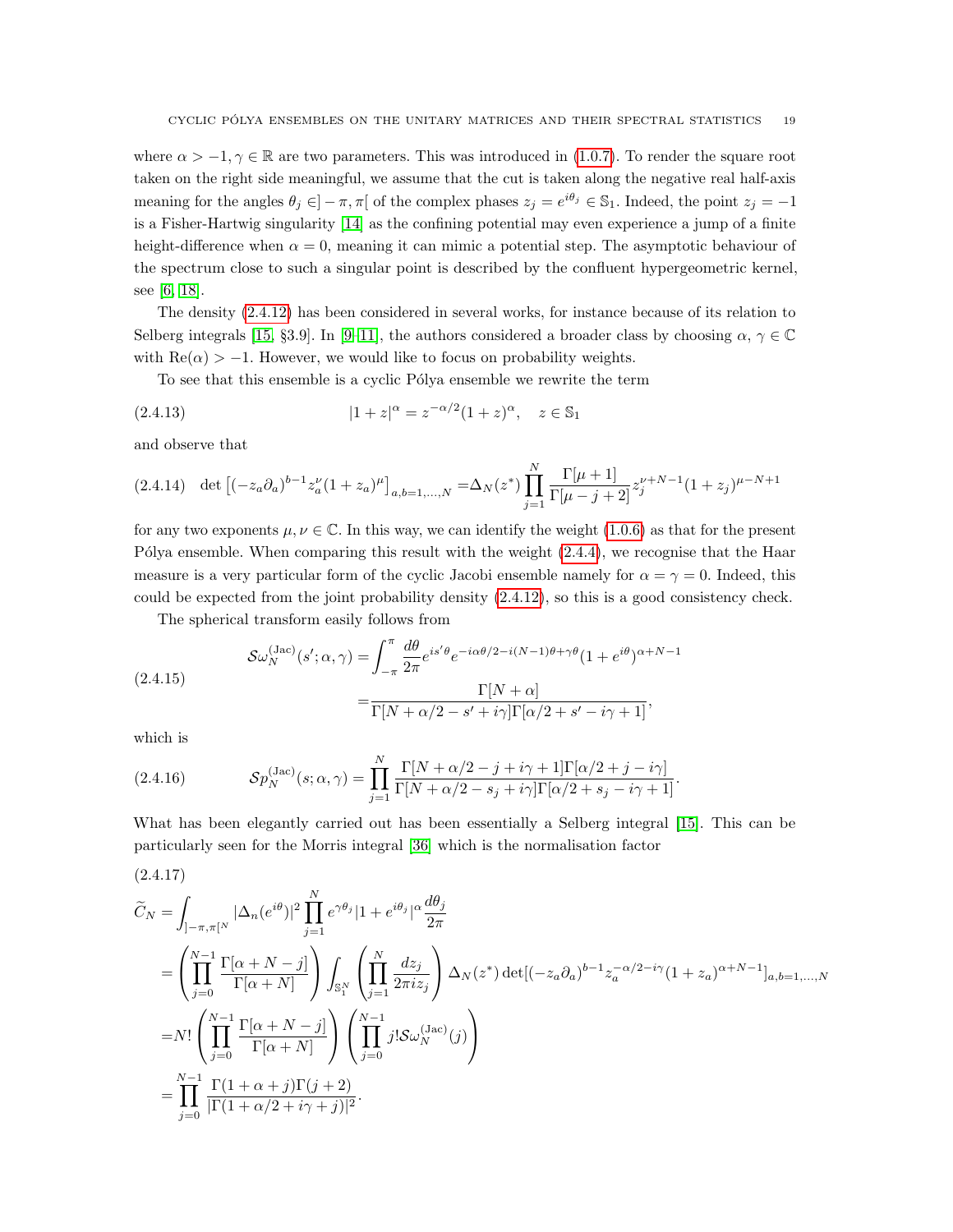2.4.4. Bilateral Hypergeometric Ensemble. We have seen several examples of cyclic Pólya ensemble. In fact, the weights  $(2.4.1)$  and  $(1.0.6)$  are very special cases of the *bilateral hypergeometric series* [\(1.0.4\)](#page-2-2). The full potential of the bilateral hypergeometric function unfolds when studying products of cyclic Jacobi ensembles or similar ensembles. By forming the Fourier series with the help of [\(2.4.17\)](#page-18-0) in the case  $N = 1$ , and from the definition [\(1.0.4\)](#page-2-2), we can identify the cyclic Jacobi weight [\(1.0.6\)](#page-2-1) according to

(2.4.18)  

$$
\omega_N^{(\text{Jac})}(z'; \alpha, \gamma) = \sum_{s=-\infty}^{\infty} \frac{\Gamma[N+\alpha]}{\Gamma[N+\alpha/2-s+i\gamma]\Gamma[\alpha/2+s-i\gamma+1]} z'^{-s}
$$

$$
= \frac{\Gamma[N+\alpha/2+i\gamma]\Gamma[N+\alpha]}{\Gamma[\alpha/2-i\gamma+1]} {}_1H_1 \left[ \begin{array}{c} -N-\alpha/2-i\gamma+1\\ \alpha/2-i\gamma+1 \end{array} \bigg| -z' \right],
$$

where we have exploited Euler's reflection formula for the ratio  $\Gamma[-N-\alpha/2-i\gamma+1]/\Gamma[N+\alpha/2-s+i\gamma]$ . Additionally, we know from Theorem [7.](#page-12-0)2 that the product of two or more circular Jacobi matrices is still a Pólya ensemble with a weight function which is equal to the convolution of all the weight functions. For instance, for the product  $U = U_1U_2\cdots U_k$  where  $U_j \in U(N)$  is drawn from a cyclic Jacobi ensemble with the weight  $\omega_j(z') = \omega^{(\text{Jac})}(z'; \alpha_j, \gamma_j)$  the new Pólya ensemble is associated to the weight

(2.4.19)

$$
\omega(z') = \omega_1 * \omega_2 * \cdots * \omega_k(z') = \left( \prod_{l=1}^k \frac{\Gamma[N + \alpha_l/2 + i\gamma_l]\Gamma[N + \alpha_l]}{\Gamma[\alpha_l/2 - i\gamma_l + 1]}\right) {}_kH_k \left[ \begin{array}{c} a_1, \ldots, a_k \\ b_1, \ldots, b_k \end{array} \bigg| - z' \right]
$$

with  $a_j = -N - \alpha_j/2 - i\gamma_j + 1$  and  $b_j = \alpha_j/2 - i\gamma_j + 1$ . The weight stays a bilateral hypergeometric function only with more indices in keeping with the general relation [\(1.0.5\)](#page-2-3). As remarked in the paragraph containing  $(1.0.5)$ , this shows that cyclic Pólya ensembles with bilateral hypergeometric weights play the role of Pólya ensembles with Meijer-G function weights in the study of unitary invariant products of positive definite Hermitian matrices. Corollary [6](#page-11-1) part (2) shows that also the inverse random matrix  $U^{-1}$  of bilateral hypergeometric random matrix remains in the class. Indeed in  $[41, Eq. (6.1.1.4)],$  we can read off the identity

(2.4.20) 
$$
{}_{p}H_{q}\left[\begin{array}{ccc} a_{1}, & \ldots, & a_{p} \\ b_{1}, & \ldots, & b_{q} \end{array} \right] z' \right] = {}_{q}H_{p}\left[\begin{array}{ccc} 1-b_{1}, & \ldots, & 1-b_{q} \\ 1-a_{1}, & \ldots, & 1-a_{p} \end{array} \right] z'^{-1}\right],
$$

which readily shows this claim.

2.4.5. Constructing Cyclic Pólya Ensembles from Rank 1 Multiplications. Many Pólya ensembles can be created in a very simple way via multiplying specific exponentiated rank-1 unitary matrices. This will be shown in the ensuing paragraphs.

Definition 4 (Cyclic Rank-1 Jacobi Ensemble).

Let  $\gamma \in \mathbb{R}$ . A cyclic rank-1 Jacobi matrix  $U_{\gamma} \in U(N)$  is a random matrix which can be decomposed like

$$
(2.4.21) \t\t\t U_{\gamma} = V \text{diag}(\mathbf{1}_{N-1}, -x)V^{\dagger}
$$

with a complex phase  $x = e^{i\theta} \in \mathbb{S}_1$  distributed by the density (2.4.22)

$$
p_{\gamma}(x) = \frac{|\Gamma[(N+1)/2 + i\gamma]|^2}{(N-1)!} |(1+x)^{N-1-2i\gamma}| = 2^{N-1} \frac{|\Gamma[(N+1)/2 + i\gamma]|^2}{(N-1)!} \left[\cos\left(\frac{\theta}{2}\right)\right]^{N-1} e^{\gamma \theta}
$$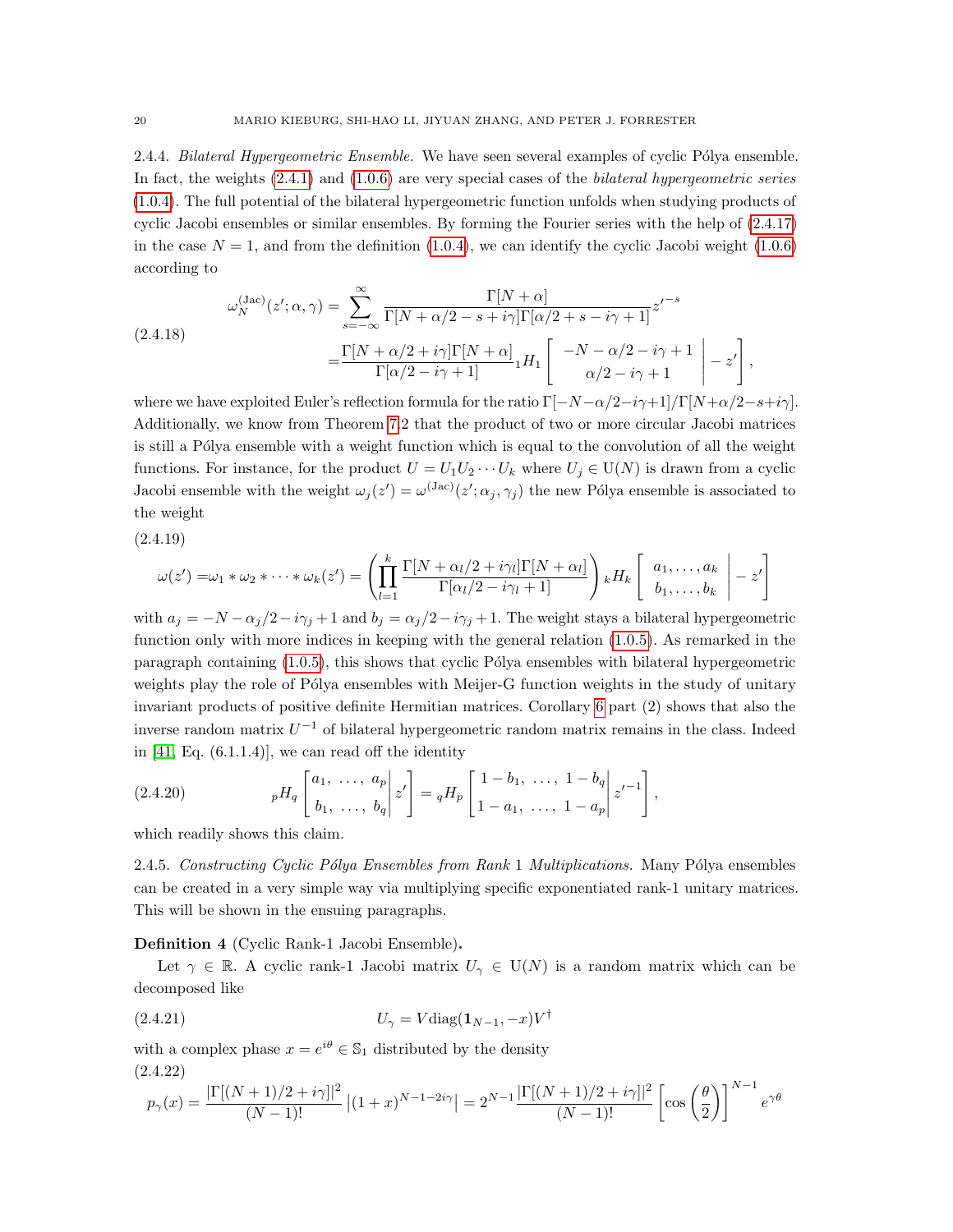with  $\theta \in ]-\pi, \pi[$  and  $V \in U(N)$  a Haar distributed unitary matrix. We denote the set of these matrices by  $\mathcal{R}_1(N)$ .

The chosen name of these ensembles becomes clear when comparing it with the joint probability density [\(2.4.12\)](#page-17-3).

Its spherical transform is the first we will compute as it is the starting point of constructing cyclic Pólya ensembles.

<span id="page-20-0"></span>Proposition 13 (Spherical Transform of Cyclic Rank-1 Jacobi Matrices).

<span id="page-20-1"></span>Let  $\gamma \in \mathbb{R}$ . The spherical transform of a random matrix  $U_{\gamma} \in \mathcal{R}_1(N)$  is

(2.4.23) 
$$
\mathcal{S}^{(U_{\gamma})}(s) = \prod_{j=1}^{N} \frac{(1-N)/2 - i\gamma + j - 1}{(1-N)/2 - i\gamma + s_j}
$$

for all  $s = \text{diag}(s_1, \ldots, s_N) \in \mathbb{I}_N$ . The case for  $\gamma = 0$  and odd N has to be understood via l'Hôpital's rule.

### Proof of Proposition [13:](#page-20-0)

Choosing a  $U_{\gamma} = V \text{diag}(1,\ldots,1,-x)V^{\dagger} \in \mathcal{R}_1(N)$  with a  $\gamma \neq 0$ , we perform the integral

(2.4.24)

$$
\mathcal{S}^{(U_{\gamma})} = \frac{|\Gamma[(N+1)/2 + i\gamma]|^2}{(N-1)!} \int_{\mathbb{S}_1} \frac{dx}{2\pi ix} |(1+x)^{N-1-2i\gamma}| \int_{\mathcal{U}(N)} d\mu(V) \Phi(V \text{diag}(\mathbf{1}_{N-1}, -x)V^{\dagger}; s)
$$
  
= 
$$
\frac{|\Gamma[(N+1)/2 + i\gamma]|^2}{(N-1)!} \int_{\mathbb{S}_1} \frac{dx}{2\pi ix} (1+x)^{N-1} x^{(1-N)/2 - i\gamma} \Phi(\text{diag}(\mathbf{1}_{N-1}, -x); s).
$$

In the last step, we have exploited the unitary invariance of the spherical function  $\Phi$ . We apply l'Hôpital's rule in  $(2.2.3)$  to find

(2.4.25) 
$$
\Phi(\text{diag}(\mathbf{1}_{N-1}, -x); s) = (N-1)! \frac{\det[ \ s_a^{b-1} \ | \ (-x)^{s_a} \ ]_{a=1...,N}}{(1+x)^{N-1} \Delta_N(s)}.
$$

The factor  $(1+x)^{N-1}$  cancels, and the integral over x can be carried out by using

$$
(2.4.26)\quad \int_{\mathbb{S}_1} \frac{dx}{2\pi ix} x^{(1-N)/2 - i\gamma + s_a} = \int_{-\pi}^{\pi} \frac{d\theta}{2\pi} e^{i\theta((1-N)/2 - i\gamma + s_a)} = (-1)^{s_a} \frac{\sin(\pi[(1-N)/2 - i\gamma])}{\pi[(1-N)/2 - i\gamma + s_a]}.
$$

Thus, the sign  $(-1)^{s_a}$  is cancelling and we are left with

$$
(2.4.27) \quad \det \left[ \left. s_a^{b-1} \right| \frac{1}{(1-N)/2 - i\gamma + s_a} \right]_{\substack{a=1...,N \\ b=1,...,N-1}} = (-1)^{N-1} \frac{\Delta_N(s)}{\prod_{j=1}^N ((1-N)/2 - i\gamma + s_j)}.
$$

This kind of determinant has been employed in several other works such as in [\[3,](#page-34-13) [26\]](#page-35-14). Collecting everything, we arrive at the claim [\(2.4.23\)](#page-20-1). The case  $\gamma = 0$  can be found via the limit  $\gamma \to 0$  which works out too for odd N as then the numerator and denominator in [\(2.4.23\)](#page-20-1) vanish like  $\gamma$ .

From Eq.  $(2.4.23)$ , we see that the cyclic rank-1 Jacobi ensembles are essentially Pólya ensembles if we do not care that the joint probability density has to be a function but can be a general distribution. The distribution shows itself in the  $N-1$  fixed eigenvalues of  $U_{\gamma}$  at 1. The corresponding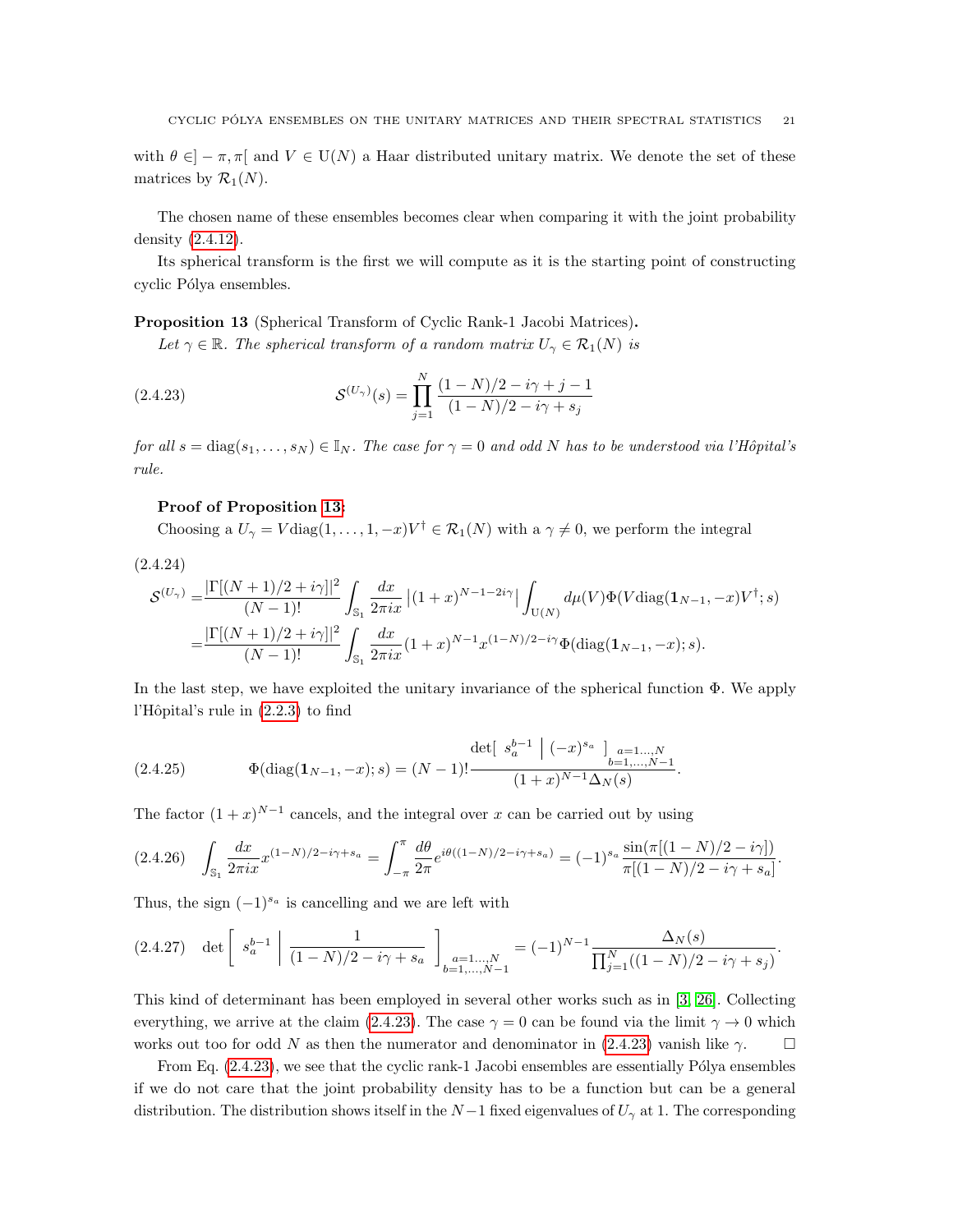weight is

<span id="page-21-0"></span>(2.4.28) 
$$
\omega_N^{(\text{rank})}(z'; \gamma) = \lim_{t \to 0^+} \sum_{s = -\infty}^{\infty} \frac{-i\tilde{\gamma}}{(1 - N)/2 - i\gamma + s} z'^{-s} \exp[-ts^2] \n= \frac{\tilde{\gamma}}{2 \sinh(\pi[\gamma + i(1 - N)/2])} (-z')^{(1 - N)/2 - i\gamma}
$$

with  $\tilde{\gamma} = \gamma$  when N is odd and  $\tilde{\gamma} = 1$  when it is even. This sum can be computed with the help of Poisson's summation rule. The combination  $(-z')$  ensures the that the cut and, hence, the jump of the weight is along the positive real axis of  $z'$  as the root has the cut commonly along the negative one. It is the reason why this weight is not differentiable and how it creates the  $N-1$  eigenvalues at  $z' = 1$  when one interprets the weight as a distribution. The non-analyticity at  $z' = 1$  also guarantees the  $2\pi$ -periodicity of the weight.

The form of the weight [\(2.4.28\)](#page-21-0) upon comparison with [\(1.0.6\)](#page-2-1) is the reason for the name rank-1 Jacobi ensembles. Pólya ensembles with no degenerate eigenvalues can be created by multiplying at least N cyclic rank-1 Jacobi matrices.

## <span id="page-21-1"></span>Corollary 14 (Cyclic Pólya Ensembles from Cyclic Rank-1 Jacobi Matrices).

Let  $L \geq N$  be a positive integer,  $\gamma_1, \ldots, \gamma_L \in \mathbb{R}$  be real constants, and  $U_{\gamma_1}, \ldots, U_{\gamma_L} \in \mathcal{R}_1(N)$ be cyclic rank-1 Jacobi matrices. Then, the product matrix  $U = U_{\gamma_1} U_{\gamma_2} \cdots U_{\gamma_L}$  is equivalent in distribution with a random matrix drawn from a cyclic  $P'_{0}$  ensemble associated to the weight

(2.4.29) 
$$
\omega(z') = L H_L \left[ \begin{array}{c} \frac{1-N}{2} - i\gamma_1, \dots, \frac{1-N}{2} - i\gamma_L \\ \frac{3-N}{2} - i\gamma_1 + 1, \dots, \frac{3-N}{2} - i\gamma_L + 1 \end{array} \bigg| z \right].
$$

### Proof of Corollary [14:](#page-21-1)

Due to the factorisation of the spherical transform  $\mathcal{S}^{(U)} = \prod_{j=1}^{N} \mathcal{S}^{(U_{\gamma_j})}$ , see [\(2.2.15\)](#page-8-1), we can identify the coefficients of the bilateral hypergeometric function because of the relation  $1/a =$  $\Gamma[a]/\Gamma[a+1]$  for any  $a \neq 0$ . The differentiability and integrability of  $\omega$ , see [\(2.3.6\)](#page-10-0), follows from the absolute convergence of the series as the modules of the coefficients drop off like  $1/|s|^L$  for  $|s| \to \infty$ . The non-negativity of the joint probability density follows from the fact that  $U$  is a product of random matrices and that the convolution of probability measures stay probability measures. This closes the proof.  $\square$ 

Remark 15 (Generation of Gamma Functions in the Spherical Transform).

When taking infinite products, we can even generate Gamma functions in the Laurent series via the Weierstrass formula

(2.4.30) 
$$
\Gamma[x+1] = e^{-\gamma_{\rm E}x} \prod_{l=1}^{\infty} \frac{\exp[x/l]}{1+x/l}
$$

with  $\gamma_E \approx 0.58$  the Euler-Mascheroni constant. For instance, when defining the unitary matrices  $V_l = e^{i/l} U_{l+\nu}$  with  $U_{l+\nu} \in \mathcal{R}_1(N)$  for  $l \in \mathbb{N}$  and  $\nu > -1$ , their spherical transform is equal to

(2.4.31) 
$$
\mathcal{S}^{(V_l)}(s) = \prod_{j=1}^N e^{i(s_j - j + 1)/l} \frac{(1 - N)/2 - i(l + \nu) + j - 1}{(1 - N)/2 - i(l + \nu) + s_j}.
$$

Thus, we find for the infinite product  $V = e^{-i\gamma_E} V_1 V_2 \cdots$  the spherical transform

<span id="page-21-2"></span>
$$
(2.4.32) \tS^{(V)}(s) = \lim_{L \to \infty} e^{-i\gamma_E \sum_{j=1}^N (s_j - j + 1)} \prod_{l=1}^L \mathcal{S}^{(V_l)}(s) = \prod_{j=1}^N \frac{\Gamma[\nu + 1 + i(s + [1 - N]/2)]}{\Gamma[\nu + 1 + i(j - [1 + N]/2)]}.
$$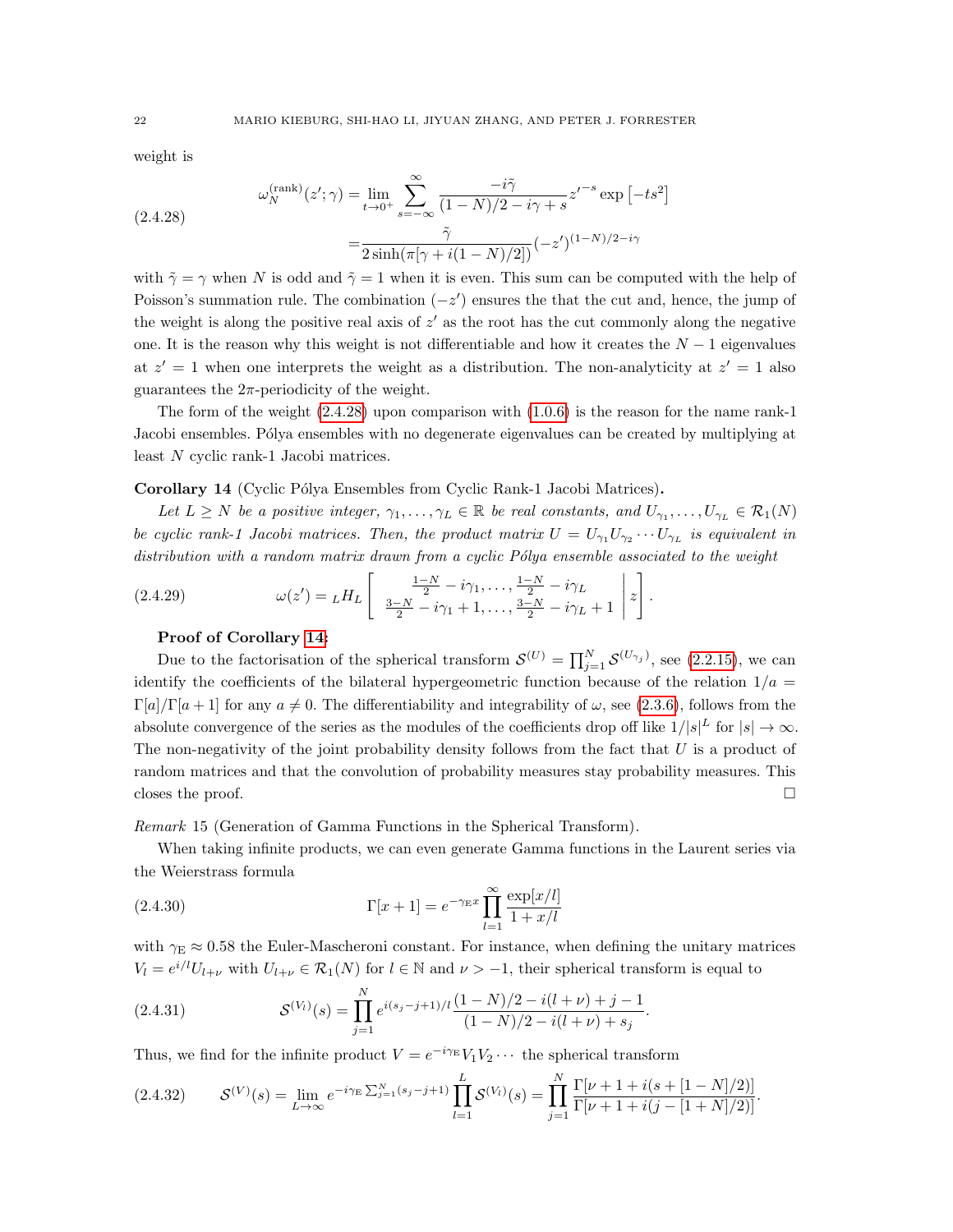The corresponding cyclic Pólya ensemble yielding this spherical transform is the counterpart of the Laguerre (induced Ginibre) ensemble [\[1,](#page-34-3) [27,](#page-35-1) [28\]](#page-35-2) for the multiplicative convolution on  $GL_{\mathbb{C}}(N)$  and a Muttalib-Borodin ensemble [\[19\]](#page-35-0), where the weight function is the Gumble distribution times an exponential factor  $e^{-\nu x}$ , for the additive convolution on the Hermitian matrices. Thence, we coin the corresponding weight as

(2.4.33) 
$$
\omega_N^{(\text{Gin})}(z';\nu) = \sum_{s=-\infty}^{\infty} \Gamma[\nu+1+i(s+[1-N]/2)]z'^{-s}
$$

and call the corresponding ensemble the cyclic Ginibre ensemble. The limit [\(2.4.32\)](#page-21-2) can be indeed carried over to the probability density level as the corresponding series of the inverse transform [\(2.2.19\)](#page-9-0) is absolutely convergent when  $l > 2N$ .

As a side remark, we have exploited the fact that the multiplication of a unitary random matrix  $U \in U(N)$  with a constant phase  $z_0 \in \mathbb{S}_1$  results in the spherical transform

(2.4.34) 
$$
\mathcal{S}^{(z_0 U)}(s) = \mathcal{S}^{(U)}(s) \prod_{j=1}^{N} z_0^{s_j - j + 1}.
$$

This can be readily checked by the definitions [\(2.2.2\)](#page-6-1) and [\(2.2.3\)](#page-6-2).

<span id="page-22-1"></span>2.5. The Positivity and the Relation to Cyclic Pólya Frequency Functions. As we have learned, we can write the weights of cyclic Pólya ensembles in terms of Laurent series. The problem is that not any Laurent series satisfies the requirement that the probability density of the eigenvalues is non-negative. To solve this hurdle we consider Pólya frequency functions on  $\mathbb{S}_1$ .

<span id="page-22-0"></span>**Definition 5** (Pólya Frequency Functions on  $\mathbb{S}_1$ ).

(1) Let  $N = 2M + 1 \in 2\mathbb{N} + 1$  be odd. Then, a function  $g : \mathbb{S}_1 \mapsto \mathbb{R}_+$  satisfying

(2.5.1) 
$$
\frac{\Delta_{2m+1}(x)\Delta_{2m+1}(y^{-1})}{[\det(xy^{-1})]^m} \det [g(x_ay_b^{-1})]_{a,b=1,...,2m+1} \ge 0,
$$

<span id="page-22-2"></span>for all  $x, y \in \mathbb{S}_1^{2m+1}$  and  $m = 0, 1, ..., M$ , is called Pólya frequency function of order  $2M + 1$ (see [\[22,](#page-35-18) [32\]](#page-35-11)). Here det  $[xy^{-1}] := \prod_{j=1}^{N} x_j y_j^{-1}$ 

(2) Let  $N = 2M \in 2\mathbb{N}$  be even. Then, a function  $g : \mathbb{S}_1 \to \mathbb{C}$  satisfying  $[g(z)]^* = zg(z)$  and

(2.5.2) 
$$
\frac{\Delta_{2m}(x)\Delta_{2m}(y^{-1})}{[\det(xy^{-1})]^{m-1}}\det\left[g(x_ay_b^{-1})\right]_{a,b=1,...,2m}\geq 0,
$$

<span id="page-22-3"></span>for all  $x, y \in \mathbb{S}_1^{2m}$  and  $m = 1, ..., M$ , is called Pólya frequency function of order  $2M$ .

Pólya frequency functions for odd orders  $N = 2M + 1$  have been already defined in [\[22,](#page-35-18) [32\]](#page-35-11), while in  $[22, Ch 9]$  the above definition is instead referred to as the extended cyclic Pólya frequency function of order  $2M + 1$ . The subtle difference of the definition for odd and even dimensions is born out the complex conjugation of the Vandermonde determinant, see [\(2.1.9\)](#page-5-4). This is also the reason why the function g needs to be complex. Certainly, the condition  $[g(z)]^* = zg(z)$  only means that  $(z)^{1/2}g(z)$  is real if we cut the complex plane along the negative real axis.

### <span id="page-22-4"></span>Example 1.

Let us give some examples of such cyclic Pólya frequency functions.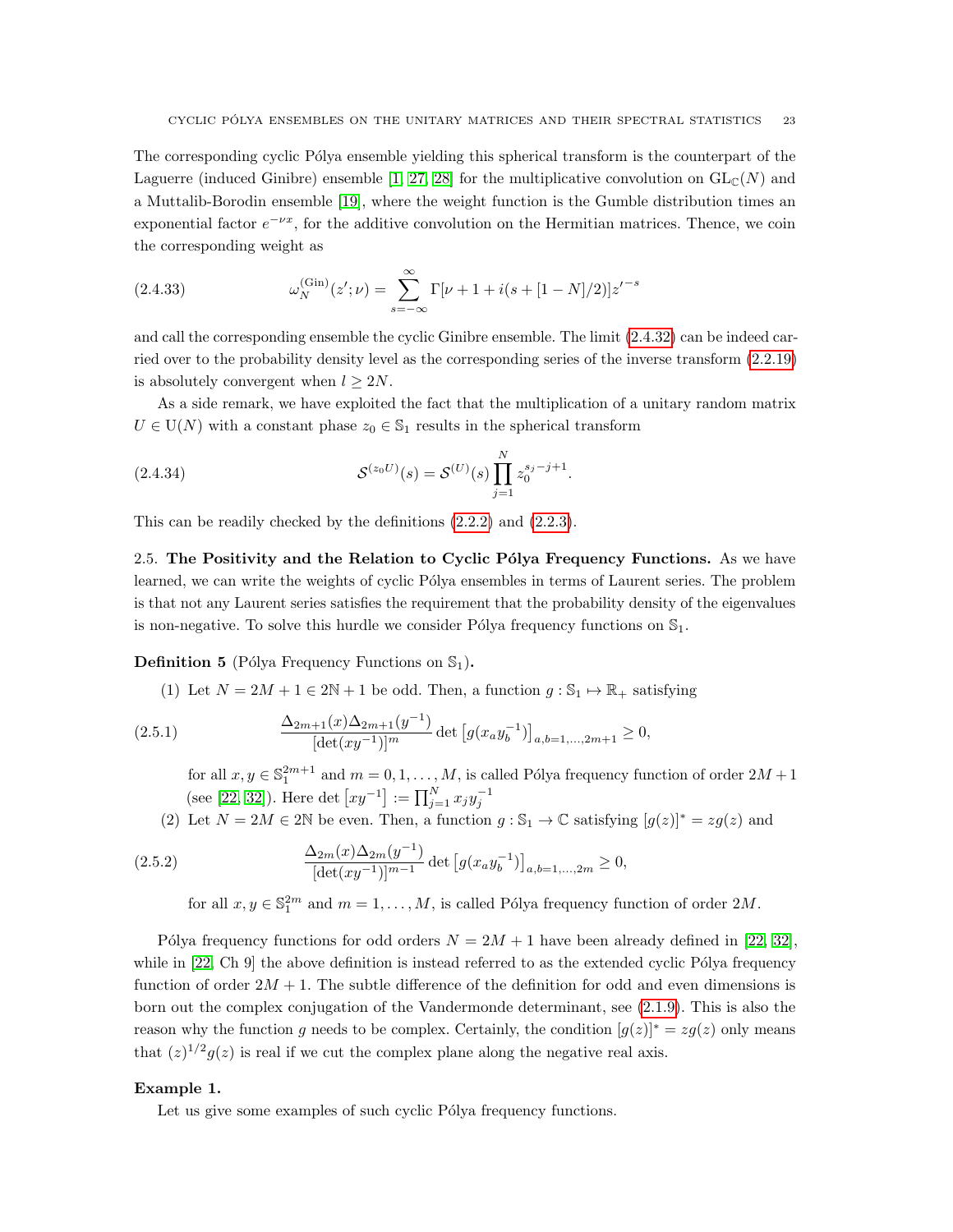(1) The function

$$
(2.5.3)
$$

$$
g_N^{\text{(Haar)}}(z') = \begin{cases} \sum_{j=0}^{2M} \binom{2M}{j} (z')^{M-j} = 2^{2M} \left[ \cos \left( \frac{\theta}{2} \right) \right]^{2M}, & N = 2M + 1, \\ \sum_{j=0}^{2M-1} \binom{2M-1}{j} (z')^{M-1-j} = 2^{2M-1} \left[ \cos \left( \frac{\theta}{2} \right) \right]^{2M-1} e^{-i\theta/2}, & N = 2M, \end{cases}
$$

with  $z' = e^{i\theta} \in \mathbb{S}_1$  with  $\theta \in [-\pi, \pi]$  is a cyclic Pólya frequency function of order N, respectively whether  $N$  is odd or even. Note that we need to cut the complex plane along the negative real axis to match the two ends when  $N = 2M$  is even. The  $N = 2M + 1$  case is referred to as the  $\bf{De}$  la Valle $\acute{\bf{e}}$  Poussin kernel in [\[22,](#page-35-18) Ch 9 §3], and a proof that such kernel is indeed a cyclic Pólya frequency function of order  $2M + 1$  can be also seen in [\[22,](#page-35-18) Ch 9 Thm 3.1].

The superscript is reminiscent of the weight for the Haar measure. Indeed, we have

(2.5.4) 
$$
\omega_{2M+1}^{(\text{Haar})}(z') = z'^{-M} g_{2M+1}^{(\text{Haar})}(z'), \quad \omega_{2M}^{(\text{Haar})}(z') = z'^{1-M} g_{2M}^{(\text{Haar})}(z').
$$

The property of the cyclic Pólya frequency function follows from the the group integral [\(2.3.17\)](#page-13-1) and noticing that

$$
(2.5.5) \quad \omega_{2M+1}^{(Jac)}(z';2M-2m,0) = z'^{m}g_{2M+1}^{(Haar)}(z'), \quad \omega_{2M}^{(Jac)}(z';2M-2m,0)) = z'^{m-1}g_{2M}^{(Haar)}(z')
$$

are the weights of cyclic Jacobi ensembles for any  $m \leq M$  which is known to create a random matrix ensemble and thus its probability density is positive on the left hand side of Eq. [\(2.3.17\)](#page-13-1).

Along the same lines one can show that the functions related to the general cyclic Jacobi weights,

(2.5.6)

$$
g_N^{\text{(Jac)}}(z';\alpha,\gamma) = \left\{ \begin{array}{ll} \displaystyle\sum_{j=-\infty}^{\infty} \frac{(z')^{-j}}{\Gamma[M+\alpha/2-j+i\gamma+1] \Gamma[M+\alpha/2+j-i\gamma+1]}, & N=2M+1, \\ \displaystyle\sum_{j=-\infty}^{\infty} \frac{(z')^{-j}}{\Gamma[M+\alpha/2-j+i\gamma+1] \Gamma[M+\alpha/2+j-i\gamma]}, & N=2M, \end{array} \right.
$$

are cyclic Pólya frequency functions of order  $N + \lceil \alpha \rceil$ , where  $\lceil \cdot \rceil$  is the ceil function yielding the smallest integer which is larger than or equal to  $\alpha$ .

(2) Let  $N = 2M + \chi$  with  $\chi = 0, 1$ , encoding whether N is even or odd. With the help of the group integral [\(2.3.17\)](#page-13-1), one can also show that the Jacobi-theta function

(2.5.7) 
$$
g_{2-\chi}^{(\text{Gauss})}(z';t) = \begin{cases} \sum_{j=-\infty}^{\infty} \exp\left[-tj^{2}\right](z')^{-j}, & \chi = 1, \\ \sum_{j=-\infty}^{\infty} \exp\left[-t\left(j-\frac{1}{2}\right)^{2}\right](z')^{-j}, & \chi = 0, \end{cases}
$$

<span id="page-23-0"></span>is a cyclic Pólya frequency function. This time it is of infinite odd or even order, respectively, as we can create the cyclic Gaussian weight for any dimension via

(2.5.8) 
$$
\omega_{2M+1}^{(\text{Gauss})}(z';t) = z'^M g_1^{(\text{Gauss})}(z';t), \quad \omega_{2M}^{(\text{Gauss})}(z';t) = z'^{M-1} g_2^{(\text{Gauss})}(z';t).
$$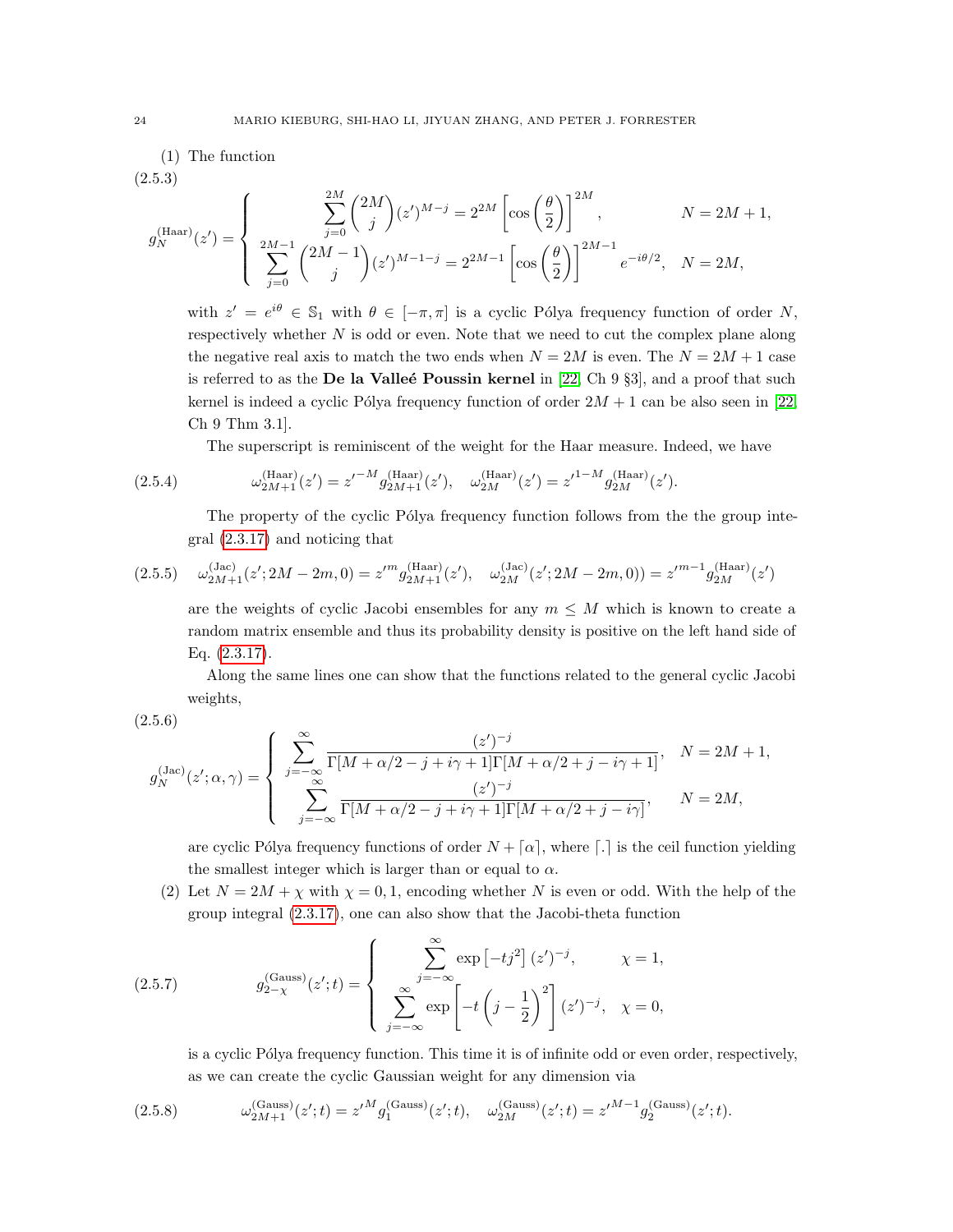(3) Also the weight for the rank-1 Jacobi matrices can be related with the following cyclic Pólya frequency functions

$$
(2.5.9) \qquad g_{2-\chi}^{(\text{rank})}(z';\gamma) = \begin{cases} \qquad (-z')^{-i\gamma} = e^{\gamma\theta}[\cosh(\gamma\pi) - \sinh(\gamma\pi)\text{sign}(\theta)], & \chi = 1, \\ \qquad -i(-z')^{-1/2 - i\gamma} = e^{(\gamma - i/2)\theta}[\sinh(\gamma\pi) + \cosh(\gamma\pi)\text{sign}(\theta)], & \chi = 0, \end{cases}
$$

<span id="page-24-0"></span>where  $z' = e^{i\theta} \in \mathbb{S}_1$  with  $\theta \in ]-2\pi, 2\pi[$  and  $sign(\alpha)$  yields the sign of  $\alpha \in \mathbb{R} \setminus \{0\}$  and vanishes when  $\alpha = 0$ , with the relation

(2.5.10) 
$$
\omega_{2M+1}^{(\text{rank})}(z';\gamma) = z'^{-M} g_1^{(\text{rank})}(z';\gamma), \quad \omega_{2M}^{(\text{rank})}(z';\gamma) = z'^{1-M} g_2^{(\text{rank})}(z';\gamma).
$$

We have chosen the interval  $]-2\pi, 2\pi[$  instead of  $[0, 2\pi[$  to prove that the above function is indeed a cyclic Pólya frequency function, the reason being we encounter differences  $\theta_a - \phi_b$ of two angles  $\theta_a, \phi_b \in [0, 2\pi]$  when choosing the phases  $x_a = e^{i\theta_a}$  and  $y_b = e^{i\phi_b}$  in [\(2.5.1\)](#page-22-2) and [\(2.5.2\)](#page-22-3). We prove this in the following proposition.

### <span id="page-24-1"></span>**Proposition 16** (Cyclic Pólya Frequency Function of Rank-1 Case).

The functions  $(2.5.9)$  are Pólya frequency functions of any odd or even order, respectively.

## Proof of Proposition [16:](#page-24-1)

To check the statement for the odd dimensional case, we compute

<span id="page-24-2"></span>
$$
\frac{\Delta_{2m+1}(x)\Delta_{2m+1}(y^{-1})}{[\det(xy^{-1})]^m} \det \left[g_1^{(\text{rank})}(x_a y_b^{-1}; \gamma)\right]_{a,b=1,\dots,2m+1}
$$
\n
$$
= \left(\prod_{1 \le k < l < 2m+1} 4\sin\left[\frac{\theta_l - \theta_k}{2}\right] \sin\left[\frac{\phi_l - \phi_k}{2}\right]\right) \left(\prod_{l=1}^{2m+1} e^{\gamma(\theta_l - \phi_l)} \cosh(\gamma \pi)\right)
$$
\n
$$
\times \det[1 - \tanh(\gamma \pi) \text{sign}(\theta_a - \phi_b)]_{a,b=1,\dots,2m+1}
$$

for  $\gamma \neq 0$ , as it trivially vanishes for  $\gamma = 0$ . We do not loose generality when assuming an ordering of the angles as follows  $0 \leq \theta_1 < \theta_2 < \ldots < \theta_{2m+1} < 2\pi$  and  $0 \leq \phi_1 < \phi_2 < \ldots < \phi_{2m+1} < 2\pi$ . Indeed, the determinant and the sine functions are zero whenever  $\theta_l = \theta_k$  or  $\phi_l = \phi_k$  for some  $l \neq k$ . Moreover, their product is symmetric under permutation of the angles  $\{\theta_j\}_{j=1,\dots,2m+1}$  as well as of the angles  $\{\phi_j\}_{j=1,\dots,2m+1}$ . Additionally, one can show that whenever two angles  $\phi_l \leq \theta_k < \theta_{k+1} \leq \phi_{l+1}$  or  $\theta_l \le \phi_k < \phi_{k+1} \le \theta_{l+1}$  for some  $l, k \in \{1, \ldots, 2m+1\}$  with  $\theta_{2m+2} = \theta_1 + 2\pi$  and  $\phi_{2m+2} = \phi_1 + 2\pi$ the remaining determinant vanishes as either two rows or two columns become exactly the same. Therefore, the two sets of angles can only satisfy one of the two possible interlacing conditions (2.5.12)

$$
0 \leq \theta_1 \leq \theta_1 \leq \theta_2 \leq \ldots \leq \theta_{2m+1} \leq \phi_{2m+1} < 2\pi \text{ or } 0 \leq \phi_1 \leq \theta_1 \leq \phi_2 \leq \ldots \leq \phi_{2m+1} \leq \theta_{2m+1} < 2\pi.
$$

Due to the symmetry in the two sets of angles we can assume  $0 \leq \theta_1 \leq \phi_1 \leq \ldots$  This implies that the matrix  $T \in \mathbb{R}^{(2m+1)\times (2m+1)}$  with the entries  $T_{ab} = 1 - \tanh(\gamma \pi) \text{sign}(\theta_a - \phi_b)$  is explicitly  $T_{ab} =$  $1-\tanh(\gamma\pi)$  and  $T_{ba} = 1+\tanh(\gamma\pi)$  for all  $a > b$  and on the diagonal we have  $T_{aa} \in \{1, 1+\tanh(\gamma\pi)\}\$ . Whenever there is a  $k \in \{1, \ldots, 2m+1\}$  with  $T_{kk} = 1 + \tanh(\gamma \pi)$  we can subtract the last  $2m-k+2$ columns with the kth and the first k – 1 columns with  $[1 - \tanh(\gamma \pi)]/[1 + \tanh(\gamma \pi)]$  times the k-th one. Thus the determinant of T evaluates to  $\det(T) = [1 + \tanh(\gamma \pi)][\tanh(\gamma \pi)]^{2m} \prod_{j \neq k} [1 - \text{sign}(\theta_j |\phi_j| \geq 0$ . If all diagonal entries are  $T_{aa} = 1$ , the determinant becomes  $\det[T] = [\tanh(\gamma \pi)]^{2m} \geq 0$  as can be readily checked by induction in the dimension  $m$ . Plugging this insight into  $(2.5.11)$  shows our claim for the odd dimensional case.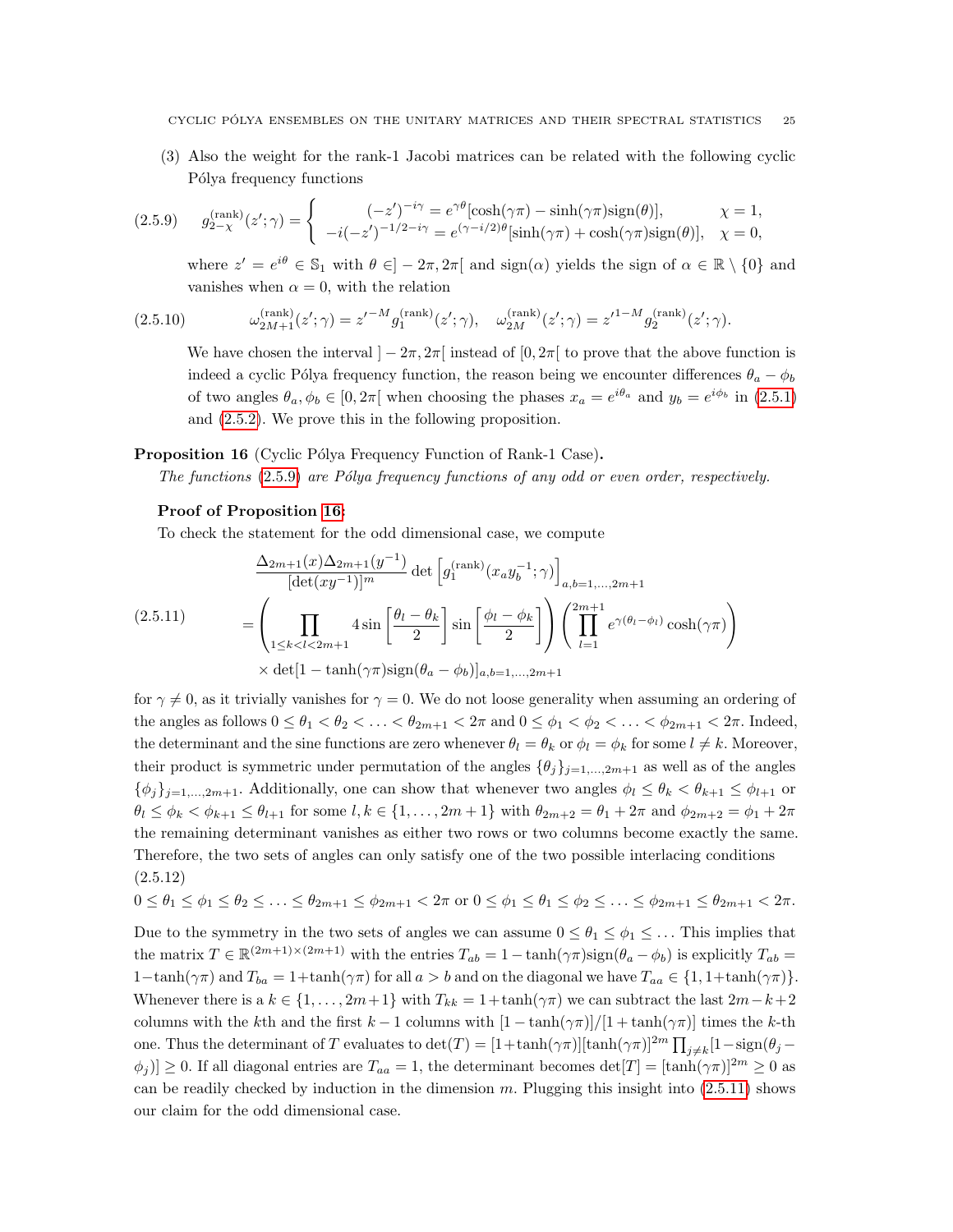Similarly, we approach the even dimensional case where we have

$$
\frac{\Delta_{2m}(x)\Delta_{2m}(y^{-1})}{[\det(xy^{-1})]^{m-1}}\det\left[g_2^{(\text{rank})}(x_ay_b^{-1};\gamma)\right]_{a,b=1,\ldots,2m}
$$
\n
$$
=\left(\prod_{1\leq k\n
$$
\times\det\left[\tanh(\gamma\pi)+\text{sign}(\theta_a-\phi_b)\right]_{a,b=1,\ldots,2m}.
$$
$$

From this expression we can anew read off that we can order the angles without loss of generality and that the interlacing condition is again valid, i.e.,

$$
(2.5.14)
$$

<span id="page-25-0"></span>
$$
0 \leq \theta_1 \leq \phi_1 \leq \theta_2 \leq \ldots \leq \theta_{2m} \leq \phi_{2m} < 2\pi \text{ or } 0 \leq \phi_1 \leq \theta_1 \leq \phi_2 \leq \ldots \leq \phi_{2m} \leq \theta_{2m} < 2\pi.
$$

Since the symmetry between the two sets of angles allows us to choose  $0 \le \theta_1 \le \phi_1 \le \ldots$ , we consider the determinant of the matrix  $T \in \mathbb{R}^{2m \times 2m}$  with the entries  $T_{ab} = \tanh(\gamma \pi) + \text{sign}(\theta_a - \phi_b)$ . This time this means  $T_{ab} = \tanh(\gamma \pi) + 1$  and  $T_{ba} = \tanh(\gamma \pi) - 1$  for all  $a > b$  and on the diagonal we have  $T_{aa} \in {\tanh(\gamma \pi), \tanh(\gamma \pi) - 1}$ . Whenever there is a  $k \in \{1, ..., 2m\}$  with  $T_{kk} = \tanh(\gamma \pi) - 1$ , we subtract the last  $2m - k + 1$  columns with the k<sup>th</sup> one and the first  $k - 1$  columns with the k-th one times  $[\tanh(\gamma \pi) + 1]/[\tanh(\gamma \pi) - 1]$  which leads to

(2.5.15) 
$$
\det[T] = [1 - \tanh(\gamma \pi)] \prod_{j \neq k} [1 - \text{sign}(\theta_j - \phi_j)] \ge 0.
$$

For the case of all diagonal entries  $T_{aa} = \tanh(\gamma \pi)$ , we find  $\det[T] = 1 > 0$ . Plugging this into [\(2.5.14\)](#page-25-0) closes the proof for the even dimensional case.

With the Examples [1,](#page-22-4) we can obtain already a big class of cyclic  $P_0$ olya frequency functions, namely via the multiplicative convolution on the complex sphere. This is the analogue of the convolution theorem for Pólya frequency functions on the real line, see  $[22, Prop 7.1.5]$ , and for the odd case it is also implicitly implied in [\[22,](#page-35-18) Ch. 9 Thm. 4.1])

## <span id="page-25-1"></span>Proposition 17 (Convolution of Cyclic Pólya Frequency Functions).

Let  $g_1$  and  $g_2$  be two cyclic Pólya frequency functions of order N and suitably integrable so that  $g_1(\widetilde{z})g_2(z'\widetilde{z}^{-1})$  is absolutely integrable in  $\widetilde{z} \in \mathbb{S}_1$  for all  $z' \in \mathbb{S}_1$  with respect to the Haar measure on  $\mathbb{S}_1$ . Then, the convolution

(2.5.16) 
$$
g_1 * g_2(z') = \int_{\mathbb{S}_1} \frac{d\widetilde{z}}{2\pi i \widetilde{z}} g_1(\widetilde{z}) g_2(z'\widetilde{z}^{-1})
$$

is also a cyclic Pólya frequency functions of order  $N$ .

### Proof of Proposition [17:](#page-25-1)

Again let  $N = 2M + \chi$  with  $\chi = 0, 1$ . Then, the reality condition can be readily checked

(2.5.17) 
$$
[g_1 * g_2(z')]^* = \int_{\mathbb{S}_1} \frac{d\widetilde{z}}{2\pi i \widetilde{z}} [g_1(\widetilde{z})]^* [g_2(z'\widetilde{z}^{-1})]^*
$$

$$
= \int_{\mathbb{S}_1} \frac{d\widetilde{z}}{2\pi i \widetilde{z}} \widetilde{z}^{1-\chi} g_1(\widetilde{z}) \left(\frac{z'}{\widetilde{z}}\right)^{1-\chi} g_2(z'\widetilde{z}^{-1}) = z'^{1-\chi} g_1 * g_2(z').
$$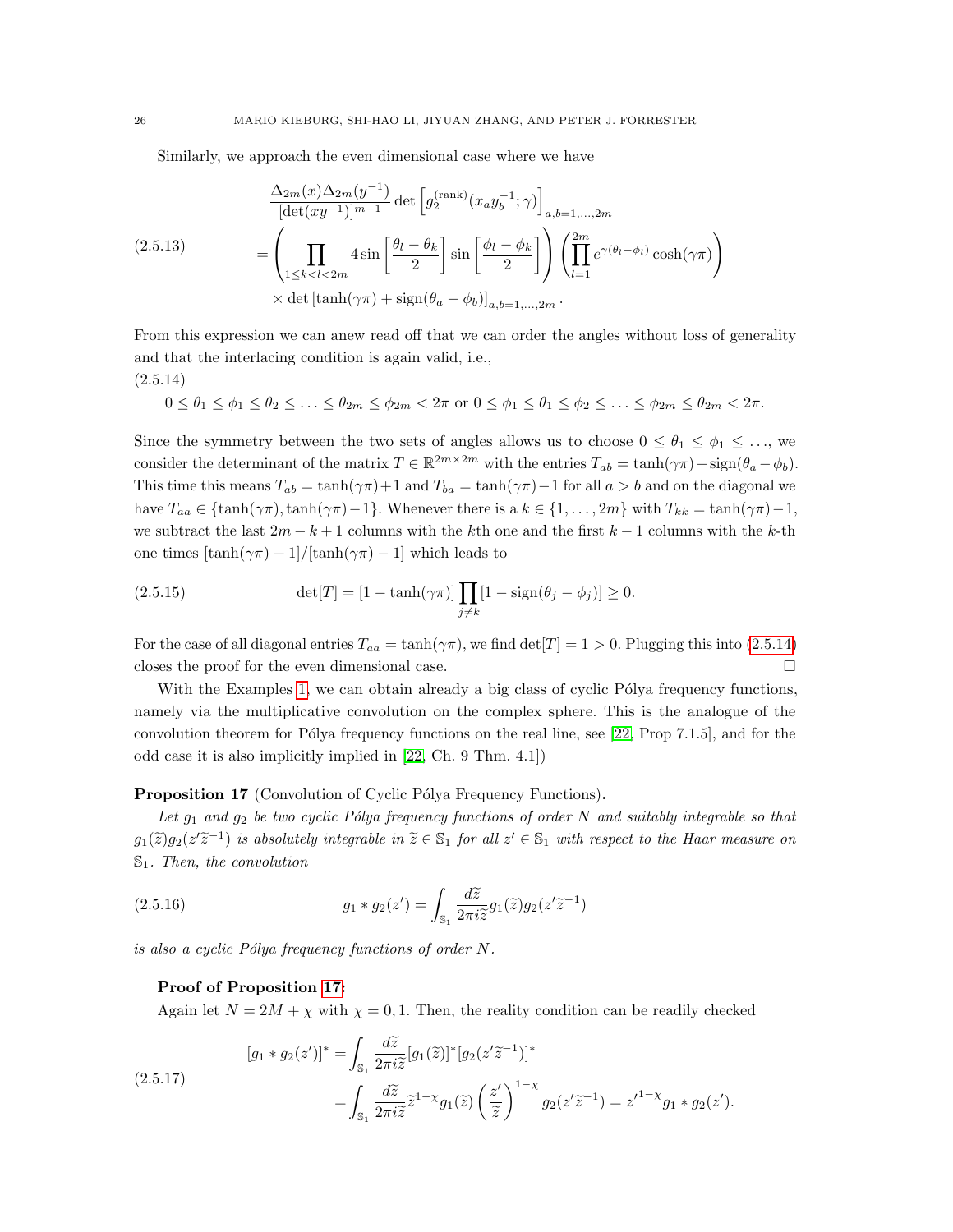Next, we choose two sets of phases  $x, y \in \mathbb{S}_1^{2m+x}$  and  $m = 1, ..., M$  and compute

$$
\frac{\Delta_{2m+\chi}(x)\Delta_{2m+\chi}(y^{-1})}{[\det(xy^{-1})]^{m+\chi-1}} \det \left[ g_1 * g_2(x_a y_b^{-1}) \right]_{a,b=1,...,2m+\chi}
$$
\n
$$
= \frac{\Delta_{2m+\chi}(x)\Delta_{2m+\chi}(y^{-1})}{[\det(xy^{-1})]^{m+\chi-1}} \det \left[ \int_{\mathbb{S}_1} \frac{d\tilde{z}}{2\pi i \tilde{z}} g_1(\tilde{z} y_b^{-1}) g_2(x_a \tilde{z}^{-1}) \right]_{a,b=1,...,2m+\chi}
$$
\n(2.5.18)\n
$$
= \frac{1}{(2m+\chi)!} \int_{\mathbb{S}_1^{2m+\chi}} \left( \prod_{j=1}^{2m+\chi} \frac{dz_j}{2\pi i z_j} \right) \frac{\Delta_{2m+\chi}(x)\Delta_{2m+\chi}(z^{-1}) \det \left[ g_2(x_a z_b^{-1}) \right]_{a,b=1,...,2m+\chi}}{[\det(xz^{-1})]^{m+\chi-1}}
$$
\n
$$
\times \frac{\Delta_{2m+\chi}(z)\Delta_{2m+\chi}(y^{-1}) \det \left[ g_1(z_a y_b^{-1}) \right]_{a,b=1,...,2m+\chi}}{[\det(zy^{-1})]^{m+\chi-1}} \frac{1}{|\Delta_{2m+\chi}(z)|^2} \ge 0.
$$

In the penultimate step, we have employed the Andréief identity [\(2.1.4\)](#page-4-2) with  $k = 0$  and  $N = 2m + \chi$ , and the last inequality follows from the fact that the two functions are cyclic Pólya frequency functions. This closes the proof.

The two Propositions [16](#page-24-1) and [17](#page-25-1) give rise to many other Pólya frequency functions in a very constructive way. For instance the cyclic Ginibre case leads to the functions

(2.5.19) 
$$
g_{2-\chi}^{(\text{Gin})}(z';\nu) = \begin{cases} \sum_{j=-\infty}^{\infty} \Gamma[\nu+1+ij](z')^{-j}, & \chi = 1, \\ \sum_{j=-\infty}^{\infty} \Gamma[\nu+1+i(j-1/2)](z')^{-j}, & \chi = 0, \end{cases}
$$

which are cyclic Pólya ensembles of infinite odd or even order. However, the classification of cyclic Pólya frequency functions is still incomplete with these example. It is reasonable to conjecture that the product of cyclic rank-1 Jacobi functions [\(2.5.9\)](#page-24-0), the cyclic Gaussian function [\(2.5.7\)](#page-23-0) and the multiplication with a constant phase  $z_0$  may yield all cyclic Pólya frequency functions of infinite order, as it is the case for their counterpart on the real line [\[40\]](#page-36-0). A proof of this claim is still an open problem  $[4, p \ 384]$ . Even worse is the situation of the classification of the cyclic Pólya frequency functions at finite order. For instance, the cyclic Jacobi ensemble and here in particular the Haar measure of the unitary group  $U(N)$  are the only Pólya frequency functions of a finite order which have been widely studied. One can expect that there are many more which fall into this class.

Undoubtedly there is a deep relation between cyclic Pólya frequency function and cyclic Pólya ensemble, which is the reason why we have named the ensembles in this way. It is evident, for instance, that a suitably differentiable and integrable cyclic Pólya frequency function gives rise to a respective ensemble on  $U(N)$ . The inverse statement is not so trivial as one needs to check that when  $\omega_N(z')$  gives rise to a cyclic Pólya ensemble on U(N) that  $\omega_{N-2m}(z') = z'^m \omega_N(z')$  corresponds to one on  $U(N-2m)$  for any  $2m < N$ . Although our examples presented above corroborate this statement, a general proof is yet to be found. We content ourselves instead with the following theorem, which will be the last one in the present section.

<span id="page-26-0"></span>Theorem 18 (Relation of Cyclic Pólya Ensembles and Frequency Functions).

Let  $g_{\chi} \in \tilde{L}^1(\mathbb{S}_1)$  be  $(2M + \chi - 1)$ -times differentiable and a cyclic Pólya frequency function of odd  $(\chi = 1)$  or even  $(\chi = 0)$  order. Then,  $\omega_{2M+\chi}(z') = z'^{-M-\chi+1}g_{\chi}(z')$  is a weight associated to a cyclic Pólya ensemble on  $U(2M + \chi)$ .

Proof of Theorem [18:](#page-26-0)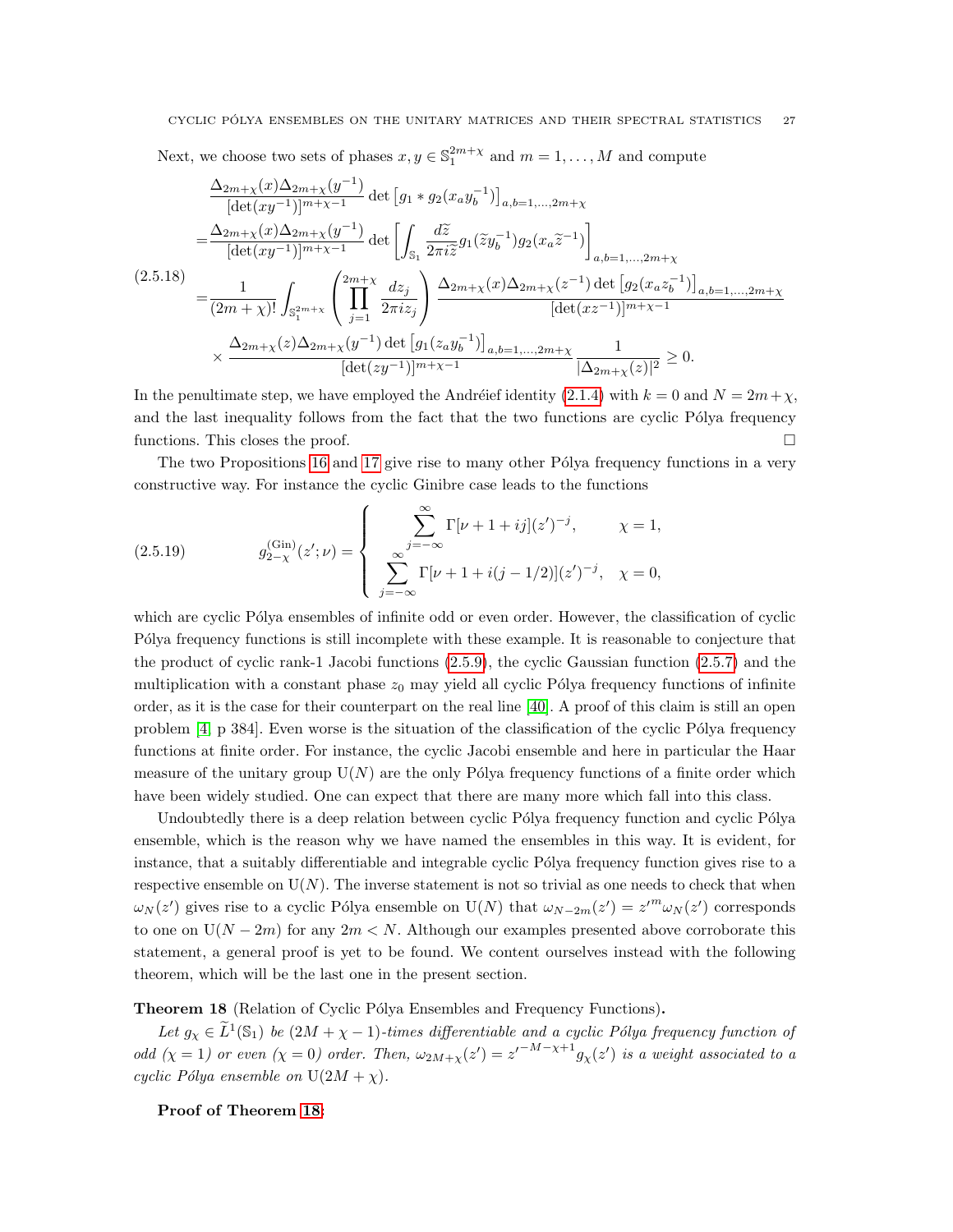The integrability and differentiability conditions stay the same when multiplying  $g<sub>x</sub>$  with the analytic phase factor  $z^{r-M-\chi+1}$ . The identity  $[\omega_{2M+\chi}(z')]^* = z^{2M+\chi-1}\omega_{2M+\chi}(z')$  results from the pre-factor and the realness condition of the cyclic Pólya frequency function  $[g_\chi(z')]^* = z'^{1-\chi} g_\chi(z')$ . Thus, we need to prove the positivity of the joint probability density. For this aim, we divide either Eq. [\(2.5.1\)](#page-22-2) or [\(2.5.2\)](#page-22-3) by  $|\Delta_{2M+\chi}(y)|^2$  and take the limit from a non-degenerate y, say  $y_a = \exp[i\epsilon a]$  with  $\epsilon \to 0$ , to  $y = \mathbf{1}_{2M+\chi}$  via l'Hôpital's rule. What we obtain is the joint probability density [\(2.3.7\)](#page-11-2) up a normalisation constant. This density is indeed positive as it has been the case for any non-degenerate y and  $a = 1, ..., 2M + \chi$ . This shows our claim.

2.6. Relationship with the Derivative Principle. As already commented in the Introduction, there are various recent studies on Pólya ensembles in many other matrix spaces including Hemitian matrix space and positive definite Hermtian matrix space [\[19,](#page-35-0) [27,](#page-35-1) [28,](#page-35-2) [30\]](#page-35-3). One usually introduces those classes of ensembles by giving exact formulae for the eigenvalue distribution, similarly to the present  $U(N)$  case [\(2.3.7\)](#page-11-2). All these representations have similar forms (see [\[19\]](#page-35-0)) in terms of a product of Vandermonde determinant and another determinant with derivatives acting on a weight function  $w$ . The viewpoint taken is that such a structure with two determinants gives a determinantal point process and, hence, allows a study using a bi-orthogonal system to explicitly write down its correlation kernel [\[23,](#page-35-6) [28\]](#page-35-2).

From another viewpoint, Ref. [\[29\]](#page-35-19) shows that matrices in those spaces with a certain group invariance have eigenvalue distributions with a similar structure, assuming only modest analytical requirements. In particular, for  $U \in U(N)$  being invariant under unitary conjugation, there exists a symmetric function  $g : \mathbb{S}^N \mapsto \mathbb{R}$  such that

<span id="page-27-0"></span>(2.6.1) 
$$
p_N^{(U)}(z) = \frac{1}{\prod_{j=1}^N j!} \Delta(z) \prod_{a < b} (z_a \partial_a - z_b \partial_b) g(z_1, \dots, z_N)
$$

This is referred to as the **derivative principle**. The weight function  $g$  is also unique, under some modest analytical requirements (which we believe can be relaxed by using distribution theory), as well as the requirement

<span id="page-27-1"></span>(2.6.2) 
$$
\int_{\mathbb{S}^N} g(z_1, ..., z_N) \prod_{j=0}^N \frac{z_j^{s_j} \, \mathrm{d} z_j}{2\pi i z_j} = 0 \text{ with } s_1, ..., s_N \in \mathbb{Z},
$$

whenever  $s_j = s_k$  for some  $j \neq k \in \{1, 2, ..., N\}$ . It is also given as an existence theorem which shows a way to construct such a weight function as an average on  $U(N)$ , by using a parametrisation of the unitary group [\[29,](#page-35-19) Appendix B].

Comparing  $(2.6.1)$  and  $(2.3.7)$ , we immediately notice that a Pólya ensemble is obtained when the weight function g is replaced by a product of univariate weight functions  $w$  up to a scalar (the functions in the product must be identical because of the symmetry of  $f$ ). This is however not possible as [\(2.6.2\)](#page-27-1) cannot be met for any non-zero weight. Yet, one can add any homogeneous solution  $g_H$  of the differential equation  $\prod_{a to g so that  $g + g_H$$ is such a product of  $w$ . Therefore we say that the structure of Pólya ensemble is a natural choice for determinantal point processes on  $U(N)$ .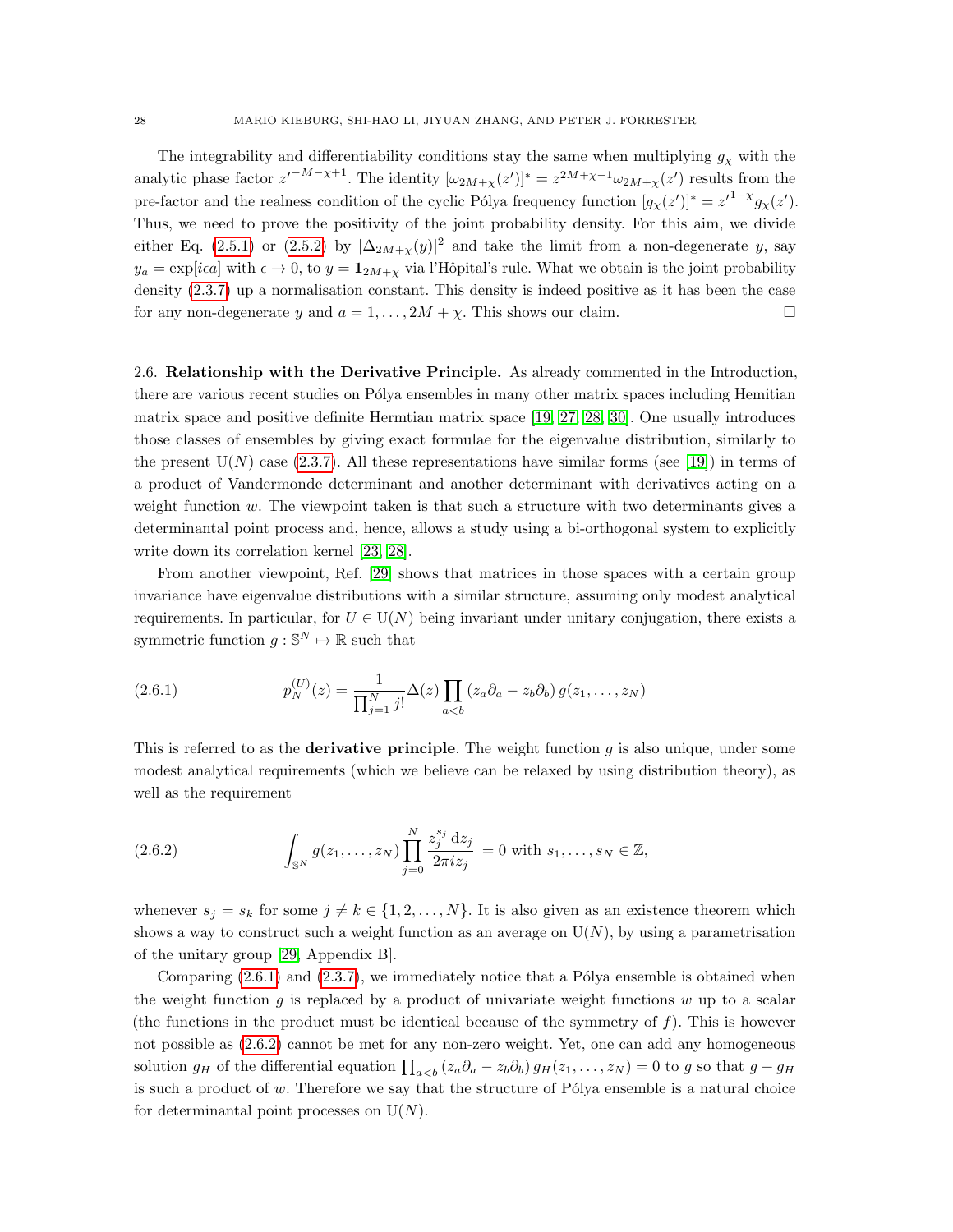Let us also compare the two expressions of the Haar measure in [\[29\]](#page-35-19) and Proposition [10.](#page-15-0) It is given in [\[29\]](#page-35-19) that

<span id="page-28-2"></span>(2.6.3) 
$$
p_N^{\text{(Haar)}}(z) = \frac{1}{\prod_{j=0}^N j!} \Delta(z) \prod_{a < b} (z_a \partial_a - z_b \partial_b) \sum_{\rho \in S_N} \prod_{j=1}^N z_j^{-(\rho(j)-1)},
$$

while Proposition [10](#page-15-0) gives

<span id="page-28-1"></span>(2.6.4) 
$$
p_N^{\text{(Haar)}}(z) = \frac{1}{\prod_{j=0}^N j!} \Delta(z) \prod_{a
$$

with  $u_s$  satisfying the conditions given below  $(2.4.2)$ . It can be checked that these two expressions are equivalent. Thus notice that any function of the form  $h(z_iz_k)$  for any  $j, k = 0, \ldots, N-1$  is a homogeneous solution of the differential equation  $\prod_{a. So after$ expanding the product in [\(2.6.4\)](#page-28-1), the only monomials surviving the action of the Vandermonde differential operator are such that no two  $z_j$  and  $z_k$  would have the same power. As the highest power of a  $z_j$  is  $N-1$ , only the monomials  $z_1^{-(\rho(1)-1)}z_2^{-(\rho(2)-1)}\ldots z_N^{-(\rho(N)-1)}$  for some permutation  $\rho \in S_N$  are surviving the derivative operator  $\prod_{a. Summing over those permutations$ gives exactly [\(2.6.3\)](#page-28-2).

### 3. Eigenvalue Statistics of Products of Unitary Random Matrices

<span id="page-28-0"></span>In this section we derive the kernels of cyclic Pólya ensembles (subsection [3.1\)](#page-29-1) and products of these ensembles with either fixed matrices (subsection [3.2\)](#page-32-0) or cyclic polynomial ensemble (subsection [3.3\)](#page-33-0). We especially aim at simple formula in terms of bi-orthonormal functions. Here, we adapt the approach and notions of [\[23\]](#page-35-6).

### Definition 6 (Bi-orthonormal Pair of Functions).

A set  $\{(P_j, Q_j)\}_{j=0,\ldots,N-1}$  is said to be a bi-orthonormal pair of functions of a cyclic polynomial ensemble associated to the weights  $\{w_j\}_{j=0,\dots,N-1} \subset L^1_N(\mathbb{S}_1)$  if the following three properties are satisfied:

- (1) the linear span of polynomials is  $\text{span}_{j=0,\dots,N-1}\{P_j\} = \text{span}_{j=0,\dots,N-1}\{z^j\},$
- (2) the linear span of weights is  $\text{span}_{j=0,...,N-1}{Q_j} = \text{span}_{j=0,...,N-1}{w_j},$
- (3) for any  $a, b = 0, ..., N 1$  we have  $\int_{\mathbb{S}_1} [dz'/(2\pi i z')] P_a(z') Q_b(z') = \delta_{ab}$ .

With the aid of a bi-orthonormal pair of functions the kernel of a determinantal point process, cf., Eq.  $(2.1.1)$ , takes a very compact form, namely  $[5]$ 

(3.0.1) 
$$
K_N(z_1, z_2) = \sum_{j=0}^{N-1} P_j(z_1) Q_j(z_2).
$$

One reason why we are interested in constructing such functions, and for obtaining corresponding structured forms of the correlation kernel, is for future use to compute asymptotics required in the analysis of double scaling limits. The utility of such developments is well evidenced for other matrix convolutions, e.g., see [\[1,](#page-34-3) [15\]](#page-34-10) and references therein.

One last remark is in order. Evidently, a bi-orthonormal pair of functions is not uniquely given for a specific polynomial ensemble. One could fix this ambiguity by choosing  $P_i$  to be a monic polynomial of order j. However this comes at the price of cumbersome normalisation constants, so is not adopted below.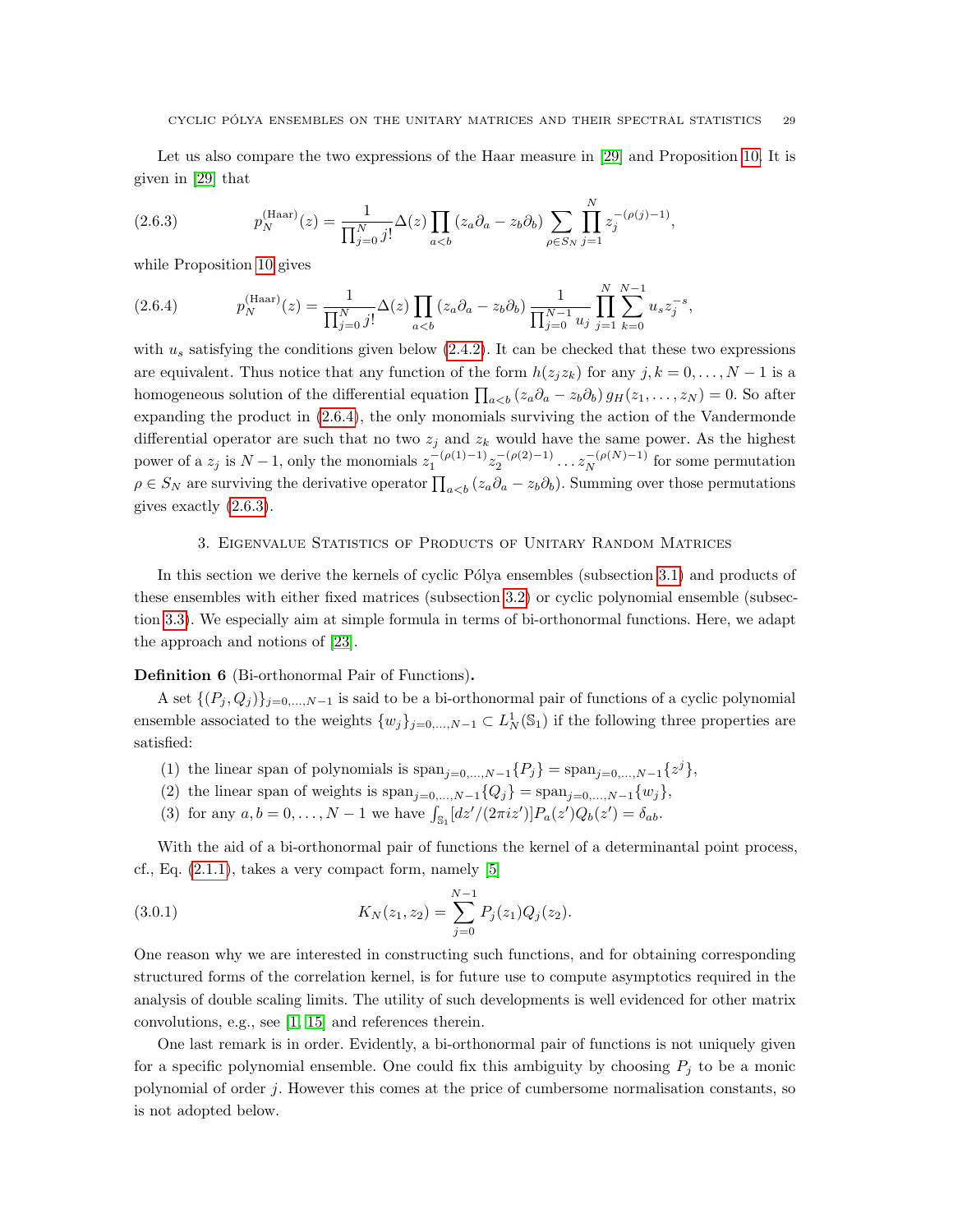<span id="page-29-1"></span>3.1. Eigenvalue Statistics of a Cyclic Pólya Ensemble. As our first ensemble, we consider a cyclic Pólya ensemble. A helpful quantity for the computation of the orthonormal pair of functions is the set  $\mathbb{J}_l = \{0, 1, \ldots, l-1\}$  for  $l > 0$  and  $\mathbb{J}_0 = \emptyset$  the empty set, as well as its complement  $\mathbb{J}_l^{\rm c}=\mathbb{Z}\setminus\mathbb{J}_l$ . We need too the ratio of gamma functions formula

(3.1.1) 
$$
\frac{\Gamma[N-j]}{\Gamma[-j]} = (-1)^{N-1} \frac{\Gamma[j+1]}{\Gamma[j-N+1]}
$$

if j is an integer which is larger than or equal to  $N$ . This allows us to write the result in a compact form.

## <span id="page-29-0"></span>Proposition 19 (Kernel of a Cyclic Pólya Ensemble).

A bi-orthonormal pair of functions  $\{(P_j,Q_j)\}_{j=0,\ldots,N-1}$  of the cyclic polynomial ensemble associated to the weight  $\omega \in \widetilde{L}_N^1(\mathbb{S}_1)$  is

(3.1.2)  

$$
P_j(z_1) = \sum_{k \in \mathbb{J}_{j+1}} \frac{1}{(j-k)!k!} \frac{(-z_1)^k}{\mathcal{S}\omega(k)},
$$

$$
Q_j(z_2) = z_2 \partial_2^j z_2^{j-1} \omega(z_2) = \lim_{t \to 0} \sum_{l \in \mathbb{J}_j^c} \frac{\Gamma[j-l]}{\Gamma[-l]} \mathcal{S}\omega(l) z_2^{-l} e^{-t(l+1-N)l}
$$

for  $j = 0, \ldots, N - 1$ . The kernel is then the double sum (3.1.3)

<span id="page-29-2"></span>
$$
K_N(z_1, z_2) = \sum_{k \in \mathbb{J}_N} (z_1 z_2^{-1})^k + \lim_{t \to 0} \sum_{k \in \mathbb{J}_N} \sum_{l \in \mathbb{J}_N^c} \frac{\Gamma[N-l]}{\Gamma[-l]\Gamma[N-k]\Gamma[k+1]} \frac{\mathcal{S}\omega(l)}{\mathcal{S}\omega(k)} \frac{(-z_1)^k z_2^{-l}}{k-l} e^{-t(l+1-N)l}.
$$

We underline that the formulas for the polynomials and weights imply very simple recurrence relations,

(3.1.4) 
$$
(j - z_1 \partial_1) P_j(z_1) = P_{j-1}(z_1) \text{ and } (j + z_2 \partial_2) Q_j(z_2) = Q_{j+1}(z_2).
$$

Thus, the differential operators in front of the bi-orthonormal functions can be understood as ladder operators and the formula of  $Q_j(z_2)$  in terms of a differential operator is essentially a Rodrigues formula.

### Proof of Proposition [19:](#page-29-0)

The functions  $Q_j$  are in the span of the weights  $\{(-z'\partial)^j \omega(z')\}_{j=0,\dots,N-1}$  because of the identity

(3.1.5) 
$$
z'\partial^j z'^{j-1}\omega(z') = \prod_{l=0}^{j-1} (z'\partial + l)\omega(z').
$$

Moreover, they are linearly independent which can be seen when computing their Fourier transform on  $\mathbb{S}_1$  and using that  $\mathcal{S}\omega(s)$  is at N different points, namely at  $s = 0, \ldots, N-1$ , non-vanishing. The second identity in [\(3.1.3\)](#page-29-2) follows from the Laurent series representation of the weight.

The bi-orthonormality can be readily checked via direct computation. For this aim, we perform an integration by parts which is allowed as  $\omega$  is  $(N-2)$ -times continuous differentiable and  $2\pi$ -periodic. Thus, we find

$$
\int_{\mathbb{S}_1} \frac{dz'}{2\pi i z'} P_a(z') Q_b(z') = (-1)^b \int_{\mathbb{S}_1} \frac{dz'}{2\pi i z'} \sum_{k \in \mathbb{J}_{a+1}} \frac{(-1)^b}{\Gamma[k-b+1](a-k)!} \frac{(-z')^k}{\mathcal{S}\omega(k)} \omega(z')
$$
\n
$$
= \sum_{k \in \mathbb{J}_{a+1}} \frac{(-1)^{k-b}}{\Gamma[k-b+1](a-k)!} = \delta_{ab}.
$$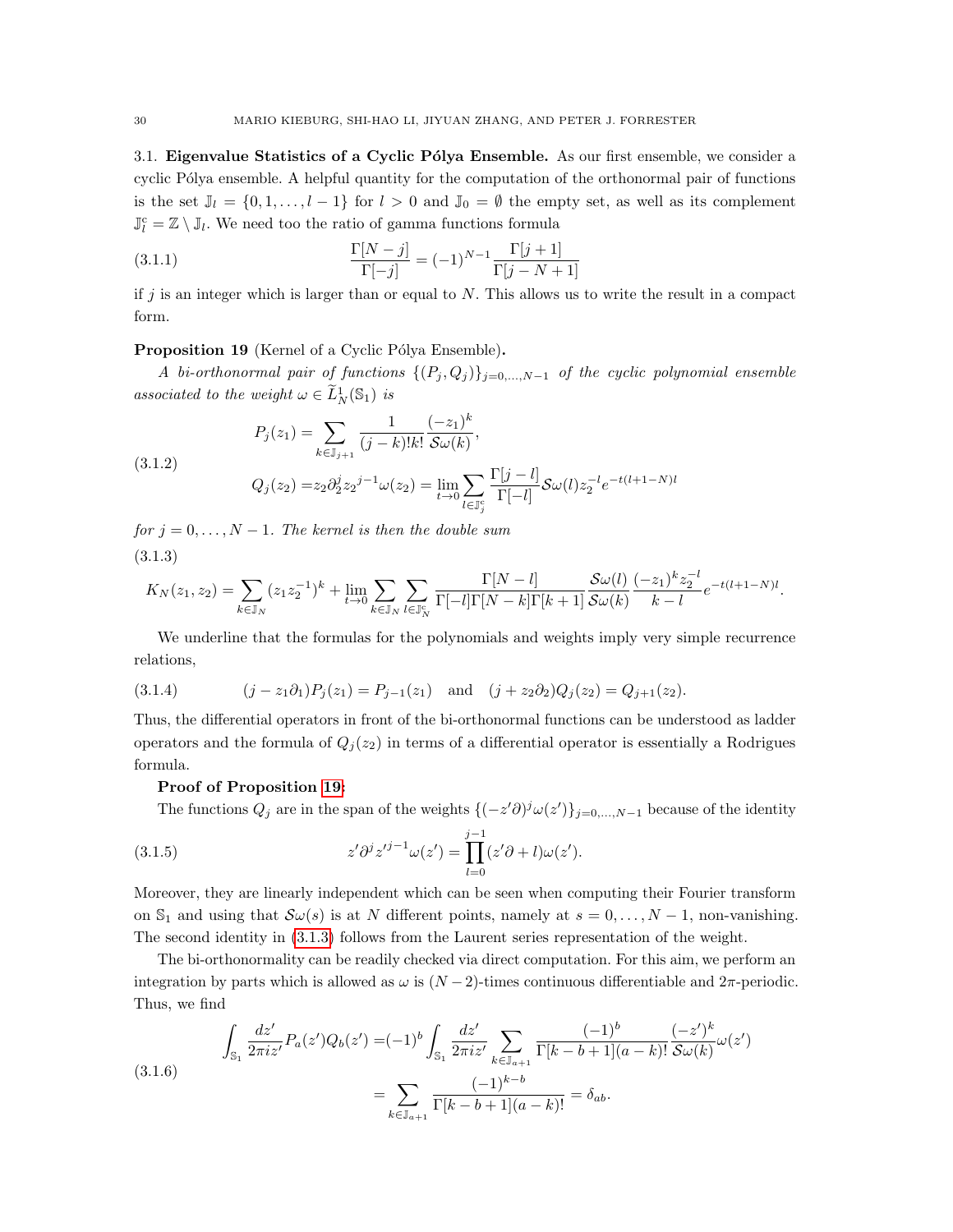Here, we have used that  $1/\Gamma[x+1]$  has zeros at negative integers so that all summands for  $k < b$ are vanishing. This implies that the sum is zero whenever  $a < b$ . For  $a > b$ , we obtain a binomial sum yielding  $(a - b)!$  $(1 - 1)^{a - b} = 0$ , and for  $a = b$  the sum only consists of the term  $k = a = b$ rendering it equal to 1.

For the kernel [\(3.1.3\)](#page-29-2), we start from

$$
K_{N}(z_{1}, z_{2}) = \sum_{j=0}^{N-1} P_{j}(z_{1})Q_{j}(z_{2})
$$
  
\n
$$
= \lim_{t \to 0} \sum_{j=0}^{N-1} \sum_{k=0}^{j} \sum_{l=-\infty}^{-1} \frac{(j-l-1)!}{(j-k)!k!(-l-1)!} \frac{\mathcal{S}\omega(l)}{\mathcal{S}\omega(k)}(-z_{1})^{k} z_{2}^{-l} e^{-t(l+1-N)l}
$$
  
\n
$$
+ \lim_{t \to 0} \sum_{j=0}^{N-1} \sum_{k=0}^{j} \sum_{l=j}^{\infty} (-1)^{j} \frac{l!}{(j-k)!k!(l-j)!} \frac{\mathcal{S}\omega(l)}{\mathcal{S}\omega(k)}(-z_{1})^{k} z_{2}^{-l} e^{-t(l+1-N)l}
$$
  
\n
$$
= \lim_{t \to 0} \sum_{k=0}^{N-1} \sum_{l=-\infty}^{-1} \left( \sum_{j=k}^{N-1} \frac{(j-l-1)!}{(j-k)!} \right) \frac{1}{k!(-l-1)!} \frac{\mathcal{S}\omega(l)}{\mathcal{S}\omega(k)}(-z_{1})^{k} z_{2}^{-l} e^{-t(l+1-N)l}
$$
  
\n
$$
+ \lim_{t \to 0} \sum_{k=0}^{j} \sum_{l=0}^{\infty} \left( \sum_{j=k}^{\min\{N-1,l\}} \frac{(-1)^{j}}{(j-k)!(l-j)!} \right) \frac{l!}{k!} \frac{\mathcal{S}\omega(l)}{\mathcal{S}\omega(k)}(-z_{1})^{k} z_{2}^{-l} e^{-t(l+1-N)l}.
$$

The Gaussian regularisation allows us to interchange the sums as they are all absolutely convergent. The sum over  $j$  can be done via telescopic sums of the form

$$
(k-l)\sum_{j=k}^{N-1} \frac{(j-l-1)!}{(j-k)!} = \frac{(N-l-1)!}{(N-k-1)!} = \frac{\Gamma(N-l)}{\Gamma(N-k)}, \quad \text{for } l < 0,
$$
\n
$$
(k-l)\sum_{j=k}^{N-1} \frac{(-1)^j}{(j-k)!(l-j)!} = \frac{(-1)^N}{(N-k-1)!(l-N)!} = \frac{\Gamma(N-l)}{l!\Gamma(-l)\Gamma(N-k)}, \quad \text{for } l \ge N,
$$

and by the binomial sum for  $l = 0, \ldots, N - 1$ 

(3.1.9) 
$$
\sum_{j=k}^{l} \frac{(-1)^j}{(j-k)!(l-j)!} = (-1)^k \delta_{lk}.
$$

Note that the latter sum is by definition zero when  $l < k$ . Putting everything together we find [\(3.1.3\)](#page-29-2).  $\Box$ 

The kernel can be cast into a simpler form of a one-fold integral as it has been done in sums and products with the following formula

<span id="page-30-2"></span>(3.1.10) 
$$
\int_0^{2\pi} \frac{d\varphi}{2\pi} i\varphi e^{ik\varphi} = \frac{1}{k} \text{ for } k \in \mathbb{Z} \setminus \{0\}.
$$

This yields a Christoffel-Darboux-like formula.

## <span id="page-30-0"></span>Corollary 20 (Christoffel-Darboux-like Formula).

The kernel of the Pólya ensemble of Proposition [19](#page-29-0) can be rewritten into the form (3.1.11)

<span id="page-30-1"></span>
$$
K_N(z_1, z_2) = P_{N-1}(z_1)Q_{N-1}(z_2) + i \int_0^{2\pi} \frac{d\varphi}{2\pi} \varphi P_{N-2}(z_1 e^{i\varphi}) Q_{N-1}(z_2 e^{i\varphi}) + \frac{1 - (z_1 z_2^{-1})^{N-1}}{1 - z_1 z_2^{-1}}.
$$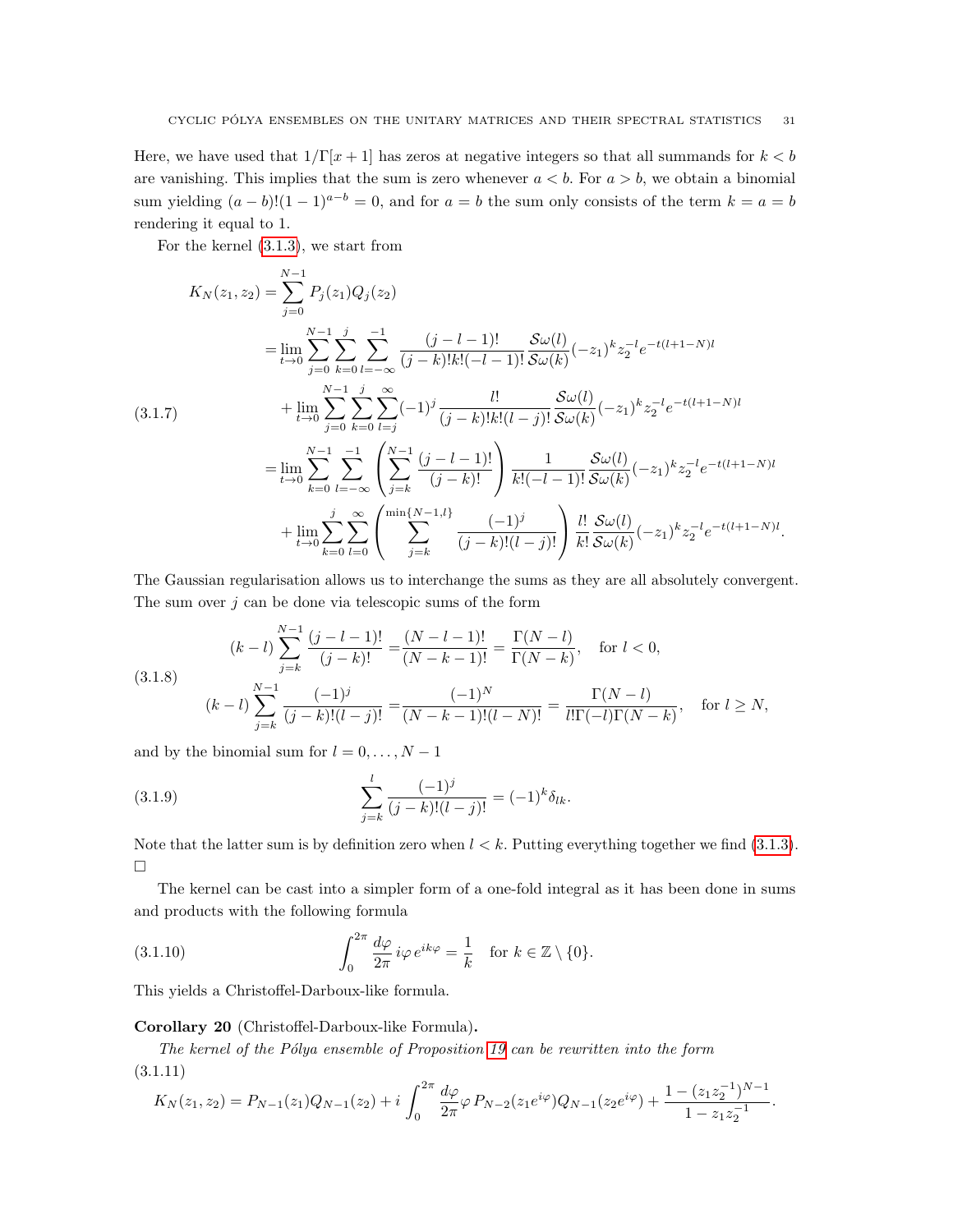When the weight satisfies  $\omega \in \tilde{L}_{N+1}^1(\mathbb{S}_1)$  this can be further reduced to [\(1.0.8\)](#page-2-4). Note that in the  $latter Q_N(z') = (z'\partial + N - 1)Q_{N-1}(z').$ 

Note, that for the Haar measure in [\(1.0.8\)](#page-2-4) we have  $Q_N(z_2) = 0$  because we take then the N-th derivative of a polynomial of order  $N-1$ .

Proof of Corollary [20:](#page-30-0)

We only need to check that

$$
(3.1.12) \t K_{N-1}(z_1, z_2) = i \int_0^{2\pi} \frac{d\varphi}{2\pi} \varphi P_{N-2}(z_1 e^{i\varphi}) Q_{N-1}(z_2 e^{i\varphi}) + \frac{1 - (z_1 z_2^{-1})^{N-1}}{1 - z_1 z_2^{-1}}
$$

as Eq. [\(3.1.11\)](#page-30-1) follows from  $K_N(z_1, z_2) = P_{N-1}(z_1)Q_{N-1}(z_2) + K_{N-1}(z_1, z_2)$  and Eq. [\(1.0.8\)](#page-2-4) from the step  $N - 1 \rightarrow N$ . Essentially, we need only to argue that the integral [\(3.1.10\)](#page-30-2) for  $k \rightarrow k - l$ in [\(3.1.3\)](#page-29-2) can be interchanged with the sums. We underline that the regularisation can be omitted for  $K_{N-1}(z_1, z_2)$  as then the summands drop off at least like  $1/l^2$  because of the  $(N-2)$ -times continuous differentiability of the weight  $\omega$ . The interchange with the sum, then, results from the absolute integrability and convergence of the series leading to the desired form.

Let us illustrate the results with the help of the cyclic Jacobi ensemble from subsection [2.4.3.](#page-17-0) The polynomials and weights are in this case equal to

$$
(3.1.13)
$$

$$
P_{j}(z_{1}; \alpha, \gamma) = \sum_{k=0}^{\infty} \frac{\Gamma[N + \alpha/2 - k + i\gamma]\Gamma[\alpha/2 + k - i\gamma + 1]}{\Gamma[j - k + 1]\Gamma[N + \alpha]} \frac{(-z_{1})^{k}}{k!}
$$
  
\n
$$
= \frac{\Gamma[N + \alpha/2 + i\gamma]\Gamma[\alpha/2 - i\gamma + 1]}{j!\Gamma[N + \alpha]} {}_{2}F_{1} \left[ \begin{array}{c} -j, 1 + \alpha/2 - i\gamma \\ 1 - N - \alpha/2 - i\gamma \end{array} \Big| - z_{1} \right]
$$
  
\n
$$
= \frac{(N + \alpha)\Gamma[\alpha/2 - i\gamma + 1]\Gamma[N - j + \alpha/2 + i\gamma]}{j!\Gamma[N - j + \alpha + 1]} {}_{2}F_{1} \left[ \begin{array}{c} -j, 1 + \alpha/2 - i\gamma \\ N - j + \alpha + 1 \end{array} \Big| 1 + z_{1} \right],
$$
  
\n
$$
Q_{j}(z_{2}; \alpha, \gamma) = z_{2}\partial_{2}^{j}z_{2}^{j - \alpha/2 - i\gamma - N} (1 + z_{2})^{\alpha + N - 1}
$$
  
\n
$$
= \sum_{l=0}^{j} {j \choose l} \frac{\Gamma[j - \alpha/2 - i\gamma - N + 1]\Gamma[\alpha + N]}{\Gamma[j - \alpha/2 - i\gamma - N + 1 - l]\Gamma[\alpha + N - j + l]} z_{2}^{j - \alpha/2 - i\gamma - N + 1 - l} (1 + z_{2})^{\alpha + N - 1 - j + l}
$$
  
\n
$$
= \frac{\Gamma[N + \alpha]}{\Gamma[N - j + \alpha]} |(1 + z_{2})^{\alpha - 2i\gamma}| (1 + z_{2}^{*})^{N - 1 - j} {}_{2}F_{1} \left[ \begin{array}{c} -j, N - j + \alpha/2 + i\gamma \\ N - j + \alpha \end{array} \Big| 1 + z_{2}^{*} \right],
$$

cf., Eq. [\(2.4.15\)](#page-18-1) with  $\alpha > -1$  and  $\gamma \in \mathbb{R}$ . For the polynomials, we have employed [\[37,](#page-35-12) Eq. (15.8.7)], and note that the infinite sum expression of  $P_j$  is actually truncated to  $k = j$ , because the coefficients of the remaining terms vanishes. Hence, both sets of functions are expressible in terms of the hypergeometric functions [\[37,](#page-35-12) Eq. (16.2.1)]

(3.1.14) 
$$
{}_{p}F_{q}\left(\begin{array}{c} a_{1}, \cdots, a_{p} \\ b_{1}, \cdots, b_{q} \end{array} \bigg| x\right) = \frac{\prod_{j=1}^{q} \Gamma[b_{j}]}{\prod_{j=1}^{p} \Gamma[a_{j}]} \sum_{l=0}^{\infty} \frac{\prod_{j=1}^{p} \Gamma[a_{j}+l]}{\prod_{j=1}^{q} \Gamma[b_{j}+l]} \frac{x^{l}}{l!}.
$$

The polynomial  $P_j$  is comparable to the Routh-Romanovski polynomial appearing in the same ensemble in the work [\[18\]](#page-34-0).

In the case of the Haar-measure ( $\alpha = \gamma = 0$ , see [\(2.4.4\)](#page-16-0)), we obtain highly non-trivial biorthonormal functions instead of the usually employed monomials. In the light of this, one may ask why we go through a more complicated expression. Here, we would like to emphasise that the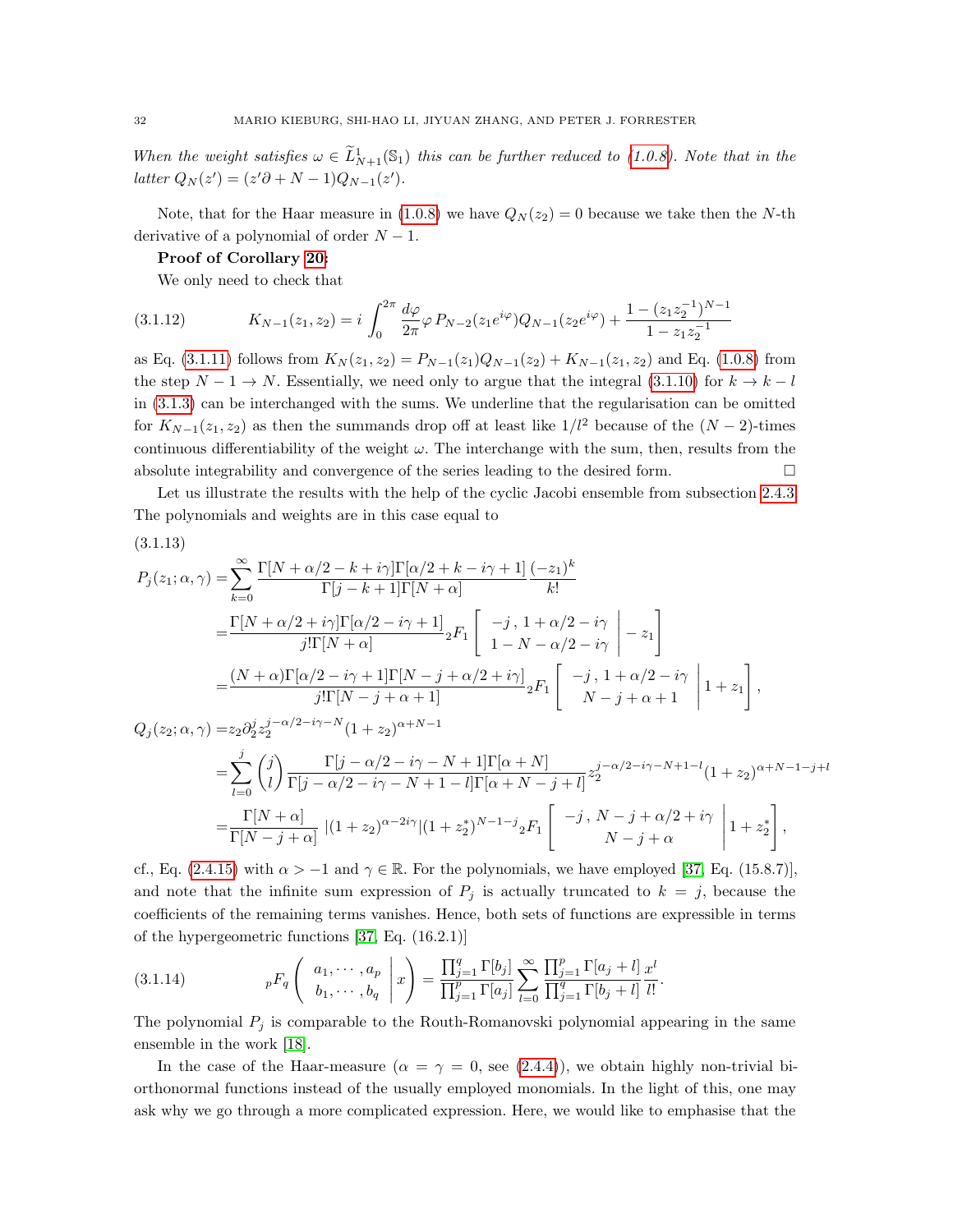results above hold for all cyclic Pólya ensembles on  $U(N)$  and not only for the Haar measure. This has not been possible before without the technique outlined by us.

<span id="page-32-0"></span>3.2. Eigenvalue Statistics of a Product comprising a Fixed Matrix. Next we want to study the eigenvalue statistics of a product  $U = U_1U_2$  of a cyclic Pólya random matrix  $U_2 \in U(N)$  that is associated to a weight  $\omega \in \tilde{L}^1_N(\mathbb{S}_1)$  and with a fixed unitary matrix  $U_1 \in U(N)$ . As we have seen in Theorem [7](#page-12-0) part  $(3)$  and in the proof of Corollary [8,](#page-13-0) the eigenvalue statistics of U is not affected by whether the eigenvectors of  $U_1$  are also fixed or randomly distributed as  $U_2$  is unitarily invariant. What matters are only the eigenvalues  $x = diag(x_1, ..., x_N) \in \mathbb{S}_1^N$  of  $U_1$ .

Before we come to the bi-orthonormal pair of functions corresponding to the polynomial ensembles that is given by  $U = U_1 U_2$ , we need to introduce the polynomial

<span id="page-32-3"></span>.

(3.2.1) 
$$
\chi_{\omega}(z') = \sum_{l=0}^{N-1} \frac{z'^l}{\mathcal{S}\omega(l)}
$$

A similar polynomial has already been exploited in [\[23\]](#page-35-6).

<span id="page-32-1"></span>**Proposition 21** (Kernel of a Cyclic Pólya Ensemble times a Fixed Matrix).

Considering the setting of Theorem [7](#page-12-0) part (3), especially that the eigenvalues  $x = diag(x_1, \ldots, x_N) \in$  $\mathbb{S}_1^N$  of  $U_1$  are pairwise-different, the bi-orthonormal pair of functions  $\{(P_j, Q_j)\}_{j=0,\dots,N-1}$  that describe the eigenvalue statistics of  $U = U_1U_2$  are given by

(3.2.2) 
$$
P_j(z_1) = \int_{\mathbb{S}_1} \frac{dz'}{2\pi z'} \chi_{\omega}(z'^{-1}) \prod_{\substack{l=1,\ldots,N \\ l \neq j+1}} \frac{z'z_1 - x_l}{x_{j+1} - x_l}, \quad Q_j(z_2) = \omega\left(\frac{z_2}{x_{j+1}}\right)
$$

for  $j = 0, \ldots, N-1$ . Assuming that the Laurent series of  $\omega$  converges in a ring containing the complex unit circle, the kernel simplifies to the form of a double contour integral

<span id="page-32-2"></span>
$$
(3.2.3) \t K_N(z_1, z_2) = \int_{\mathbb{S}_1} \frac{dz'_1}{2\pi z'_1} \int_{\mathcal{C}} \frac{dz'_2}{2\pi z'_2} \frac{\chi_{\omega}(R^{-1}z'_1^{-1})\omega\left(z_2 z'_2^{-1}\right)}{Rz'_1 - z'_2} \prod_{l=1}^N \frac{Rz'_{12}}{z'_2 - x_l},
$$

where we choose a radius  $R > 1$  and a contour  $C$  encircling all eigenvalues  $x = diag(x_1, \ldots, x_N) \in \mathbb{S}_1^N$ counter-clockwise and close enough such that  $|z_2|$  < R and stays in the ring of convergence of the Laurent series of  $\omega$ .

## Proof of Proposition [21:](#page-32-1)

<span id="page-32-4"></span>The bi-orthonormality follows from the double contour integral identity

(3.2.4) 
$$
\int_{\mathbb{S}_1} \frac{d\widetilde{z}}{2\pi \widetilde{z}} \int_{\mathbb{S}_1} \frac{dz'}{2\pi z'} \chi_{\omega}(z'^{-1}) \omega(\widetilde{z}) p(z'\widetilde{z}) = p(1),
$$

which holds for any polynomial p of order  $N-1$ . Indeed, for a monomial  $p(z') = z'^{j}$  we create a factor  $1/\mathcal{S}\omega(j)$  from the z'-integral and a factor  $\mathcal{S}\omega(j)$  in the  $\tilde{z}$ -integral which obviously cancel. Thence, it is

$$
(3.2.5) \qquad \int_{\mathbb{S}_1} \frac{d\widetilde{z}}{2\pi \widetilde{z}} P_a(\widetilde{z}) Q_b(\widetilde{z}) = \int_{\mathbb{S}_1} \frac{d\widetilde{z}}{2\pi \widetilde{z}} \int_{\mathbb{S}_1} \frac{dz'}{2\pi z'} \chi_{\omega}(z'^{-1}) \omega(\widetilde{z}) \prod_{\substack{l=1,\ldots,N \\ l \neq a+1}} \frac{x_{b+1} z' \widetilde{z} - x_l}{x_{a+1} - x_l} = \delta_{ab}.
$$

The last equality sign is evident because the quotient  $\prod_{\substack{l=1,\ldots,N}} (x_{b+1} - x_l)/(x_{a+1} - x_l)$  vanishes whenever  $l = b + 1$ .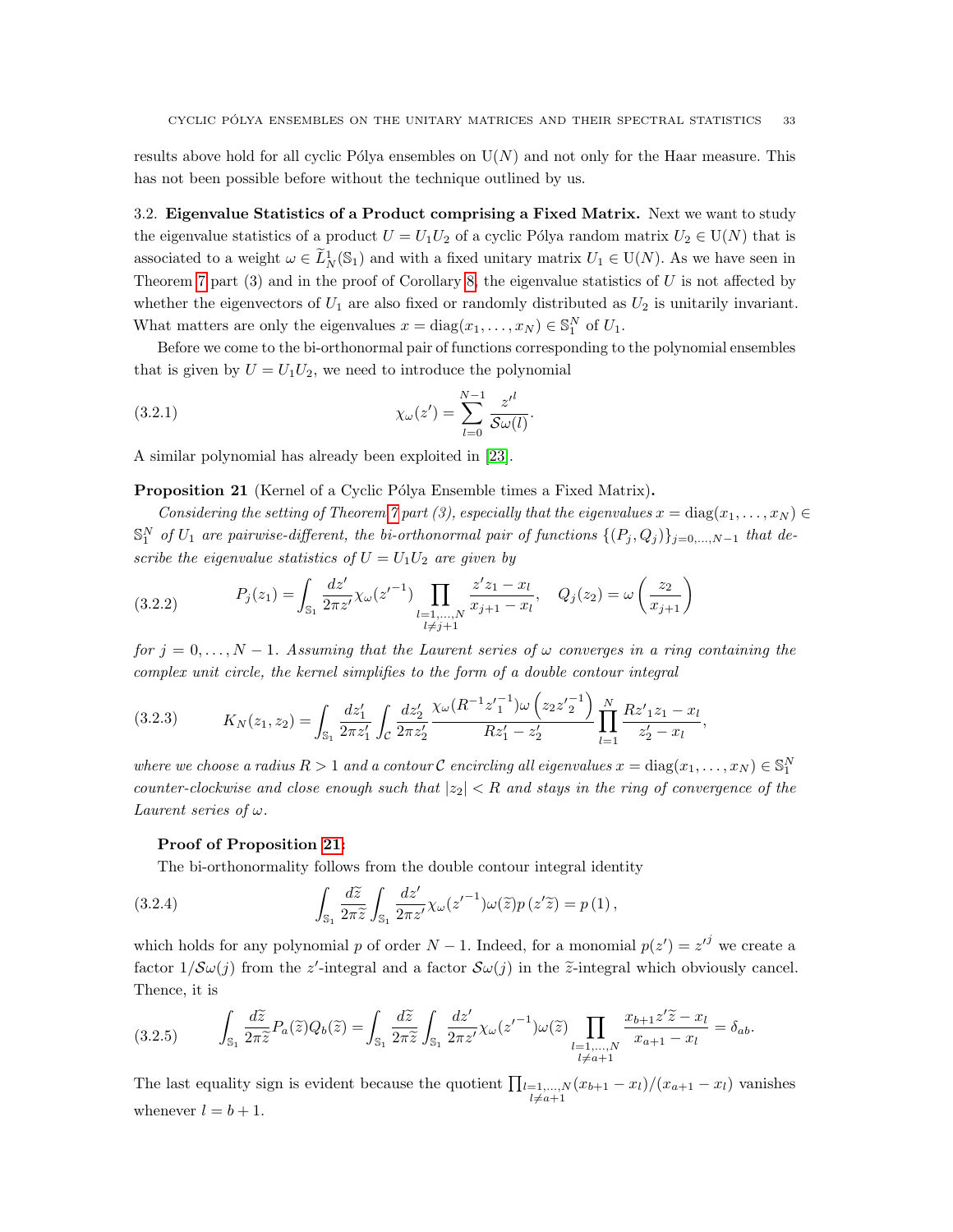For the kernel [\(3.2.3\)](#page-32-2), we rescale the z'-integral in the definition of  $P_j$  by  $R > 1$ . This is essential so that when carrying out the  $z_2'$ -integral in [\(3.2.3\)](#page-32-2) by the residue theorem we only pick up the contributions at the N poles  $x_1, \ldots, x_N$ . Each pole yields one summand  $P_i(z_1)Q_i(z_2)$  as can be readily checked. This concludes the proof.

<span id="page-33-0"></span>3.3. Eigenvalue Statistics of a Product comprising a Cyclic Polynomial Ensemble. At last we consider the case from Theorem [7](#page-12-0) part (2) where  $U_1 \in U(N)$  is drawn from a polynomial ensemble. We will anew make use of the polynomial [\(3.2.1\)](#page-32-3) when answering the question about the eigenvalue statistics at finite matrix dimension.

## <span id="page-33-1"></span>Proposition 22 (Kernel of a Cyclic Pólya Ensemble times a Cyclic Polynomial Ensemble).

Let us consider the setting of Theorem [7.](#page-12-0)2 and let  $\{\widetilde{P}_j,\widetilde{Q}_j\}_{j=0,\ldots,N-1}$  be a bi-orthonormal pair of functions of the cyclic polynomial random matrix  $U_1 \in U(N)$ . The bi-orthonormal pair of functions  $\{(P_j, Q_j)\}_{j=0,\dots,N-1}$  for the product matrix  $U = U_1U_2$  is then given by

(3.3.1)

$$
P_j(z_1) = \chi_\omega * \widetilde{P}_j(z_1) = \int_{\mathbb{S}_1} \frac{dz'_1}{2\pi z'_1} \chi_\omega(z'_1) \widetilde{P}_j\left(\frac{z_1}{z'_1}\right), \quad Q_j(z_2) = \omega * \widetilde{Q}_j(z_2) = \int_{\mathbb{S}_1} \frac{dz'_2}{2\pi z'_2} \omega(z'_2) \widetilde{Q}_j\left(\frac{z_2}{z'_2}\right)
$$

for  $j = 0, \ldots, N-1$  and the corresponding kernel has the following relation to the kernel  $\bar{K}_N$ corresponding to  $U_1$ :

<span id="page-33-2"></span>(3.3.2) 
$$
K_N(z_1, z_2) = \int_{\mathbb{S}_1} \frac{dz'_1}{2\pi z'_1} \int_{\mathbb{S}_1} \frac{dz'_2}{2\pi z'_2} \chi_\omega(z'_1) \omega(z'_2) \widetilde{K}_N\left(\frac{z_1}{z'_1}, \frac{z_2}{z'_2}\right).
$$

#### Proof of Proposition [22:](#page-33-1)

The functions  $Q_j$  are inside the span of  $\{\omega * w_j\}_{j=0,\dots,N-1}$  because the convolution on  $\mathbb{S}_1$  is linear and the functions  $\tilde{Q}_j$  are a basis of the span of  $\{w_j\}_{j=0,\dots,N-1}$ . Their linear independence can be checked by applying the Fourier transform on  $Q_j = \omega * Q_j$  and exploiting the fact that at least N frequencies, namely  $s = 0, \ldots, N-1$ ,  $S(s)$  is invertible.

The bi-orthonormality of the pair of functions is again a direct consequence of [\(3.2.4\)](#page-32-4) as we have

(3.3.3)  

$$
\int_{\mathbb{S}_1} \frac{d\widetilde{z}}{2\pi \widetilde{z}} P_a(\widetilde{z}) Q_b(\widetilde{z}) = \int_{\mathbb{S}_1} \frac{d\widetilde{z}}{2\pi \widetilde{z}} \int_{\mathbb{S}_1} \frac{dz'_1}{2\pi z'_1} \int_{\mathbb{S}_1} \frac{dz'_2}{2\pi z'_2} \chi_{\omega}(z'_1) \omega(z'_2) \widetilde{P}_a\left(\frac{z'_2 \widetilde{z}}{z'_1}\right) \widetilde{Q}_b(\widetilde{z})
$$

$$
= \int_{\mathbb{S}_1} \frac{d\widetilde{z}}{2\pi \widetilde{z}} \widetilde{P}_a(\widetilde{z}) \widetilde{Q}_b(\widetilde{z}) = \delta_{ab},
$$

where eventually have employed the bi-orthonormality of  $\{\widetilde{P}_j, \widetilde{Q}_j\}_{j=0,\ldots,N-1}$ .

The formula of the kernel [\(3.3.2\)](#page-33-2) is obtained by switching the two integrals over  $z'_1$  and  $z'_2$  by the sum over the index  $j = 0, \ldots, N - 1$  in [\(2.1.1\)](#page-3-2). This is allowed as the sum is one over finite summands in the integrands are absolutely integrable because they consist of polynomials in one of the two integration arguments and of a convolution of a linear combination of  $L<sup>1</sup>$  functions in the second argument. This finishes the proof of our claims.  $\square$ 

#### **ACKNOWLEDGMENTS**

This work is part of a research program supported by the Australian Research Council (ARC) through the ARC Centre of Excellence for Mathematical and Statistical frontiers (ACEMS). Related to this, JZ acknowledges the support of a Melbourne postgraduate award and an ACEMS top up scholarship. Furthermore, PJF and MK acknowledge support from the ARC grant DP210102887. SL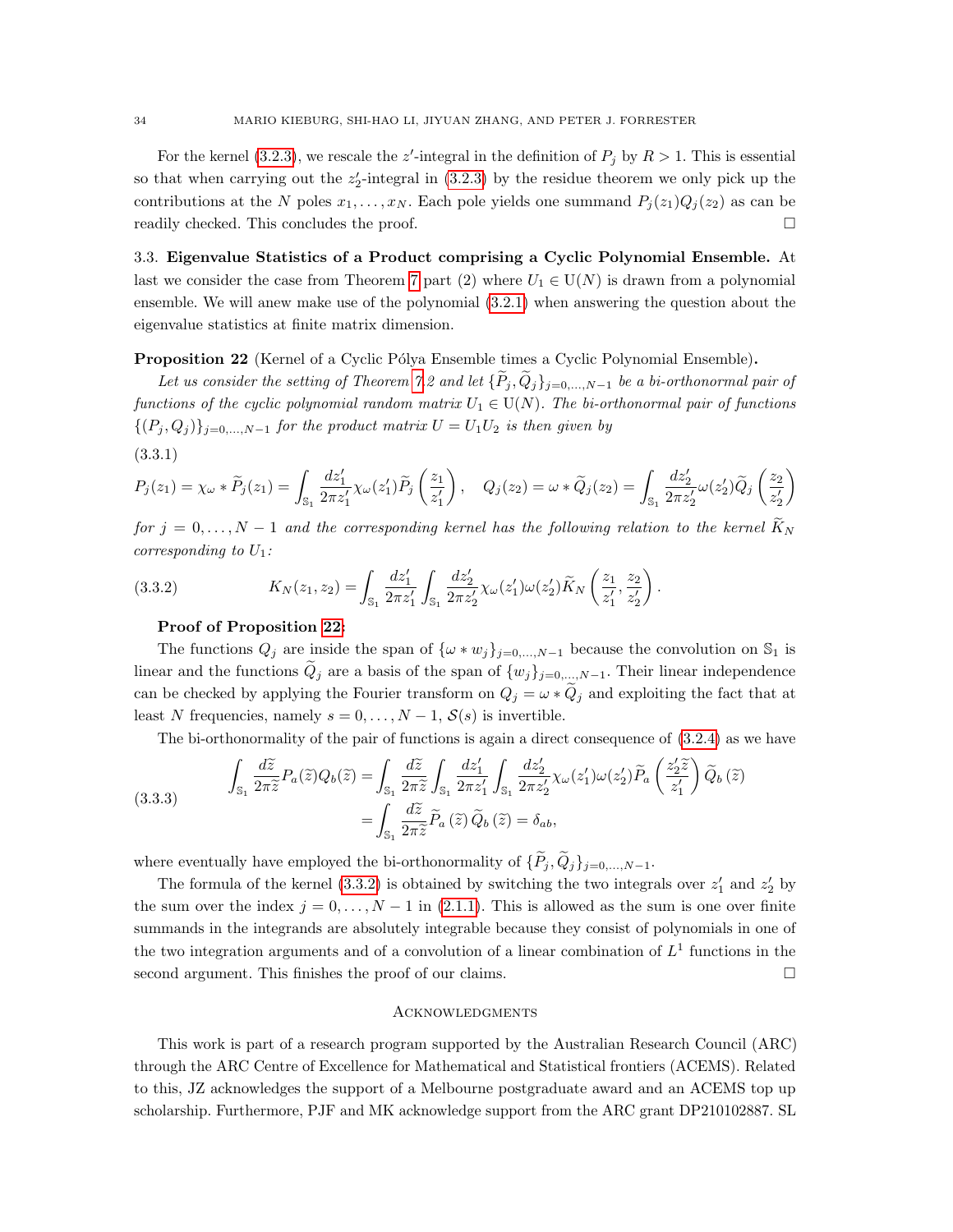acknowledges the support from the National Nature Science Foundation of China (No. 12175155). We are very grateful to the referees for the detailed reports and valuable comments.

## **REFERENCES**

- <span id="page-34-3"></span>[1] G. Akemann and J. R. Ipsen (2015): Recent exact and asymptotic results for products of independent random matrices, Acta Phys. Polon. B 46, no.9 1747-1784. [arXiv:1502.01667]
- <span id="page-34-7"></span>[2] K. A. Andréief (1886): Notes sur une relation les intégrales définies des produits des fonctions, Mém. de la Soc. Sci., Bordeaux 2, 1–14.
- <span id="page-34-13"></span>[3] E. L. Basor and P. J. Forrester (1994): Formulas for the evaluation of Toeplitz determinants with rational generating functions, Math. Nach. 170, 5-18.
- <span id="page-34-14"></span>[4] D. Boor (1988): IJ Schoenberg selected papers, Springer Science&Business Media.
- <span id="page-34-5"></span><span id="page-34-4"></span>[5] A. Borodin (1998): *Biorthogonal ensembles*, Nucl. Phys. B536, 704–732 [arXiv:math/9804027]
- [6] A. Borodin and P. Deift (2002): Fredholm determinants, Jimbo-Miwa-Ueno τ -functions and representation theory, Comm. Pure Appl. Math., 55, 1160–1230. [arXiv:math-ph/0111007]
- [7] T. Claeys, A. B. J. Kuijlaars, and D. Wang (2015): Correlation kernels for sums and products of random matrices, Random Matrices: Theory Appl.04, 1550017 [arXiv:1505.00610]
- <span id="page-34-8"></span>[8] P. Diaconis and P.J. Forrester, Hurwitz and the origin of random matrix theory in mathematics, Random Matrix Th. Appl. 6 (2017), 1730001.
- <span id="page-34-11"></span>[9] P. Deift, A. Its, and I. Krasovski (2011): Asymptotics of Toeplitz, Hankel, and Toeplitz+Hankel Determinants with Fisher-Hartwig Singularities, Ann. of Math. (2) 174, no. 2, 1243–1299. [arXiv:0905.0443]
- [10] P. Deift, A. Its, and I. Krasovski (2012): Eigenvalues of Toeplitz Matrices in the Bulk of the Spectrum, Bull. Inst. Math. Acad. Sin. (N.S.) 7, no. 4, 437–461. [arXiv:1110.4089]
- <span id="page-34-12"></span>[11] P. Deift, I. Krasovsky, and J. Vasilevska (2011): Asymptotics for a determinant with a confluent hypergeometric kernel, Int. Math. Res. Not. IMRN, no. 9, 2117–2160. [arXiv:1005.4226]
- <span id="page-34-6"></span>[12] F. J. Dyson (1962): The Threefold Way. Algebraic Structure of Symmetry Groups and Ensembles in Quantum Mechanics, J. Math. Phys. 3, 1199.
- [13] F. J. Dyson (1962): A Brownian-motion model for the eigenvalues of a random matrix, J. Math. Phys.3, 1191-1198.
- <span id="page-34-9"></span>[14] T. Ehrhardt and B. Silbermann (1997): Toeplitz Determinants with One Fisher-Hartwig Singularity, J. Funct. Anal. 148, 229–256.
- <span id="page-34-10"></span>[15] P. J. Forrester: Log-gases and random matrices, Princeton University Press, Princeton, NY, 2010.
- <span id="page-34-2"></span>[16] P. J. Forrester, J. R. Ipsen, and D.-Z. Liu (2018): Matrix product ensembles of Hermite-type and the Hyperbolic Harish-Chandra–Itzykson–Zuber Integral, Annales Henri Poincaré 19, 1307–1348 [arXiv:1702.07100].
- <span id="page-34-1"></span>[17] P. J. Forrester, J. R. Ipsen, D.-Z. Liu, and L. Zhang (2019): Orthogonal and symplectic Harish-Chandra integrals and matrix product ensembles, Random Matrices Theory Appl. , DOI: https://doi.org/10.1142/S2010326319500151 [arXiv:1711.10691]
- <span id="page-34-0"></span>[18] P. J. Forrester, S.-H. Li, and A. K. Trinh (2021): Asymptotic Correlations with Corrections for the Circular Jacobi β-Ensemble, J. Approx. Theory 271, Paper No. 105633, 24 pp.[arXiv:2008.13124]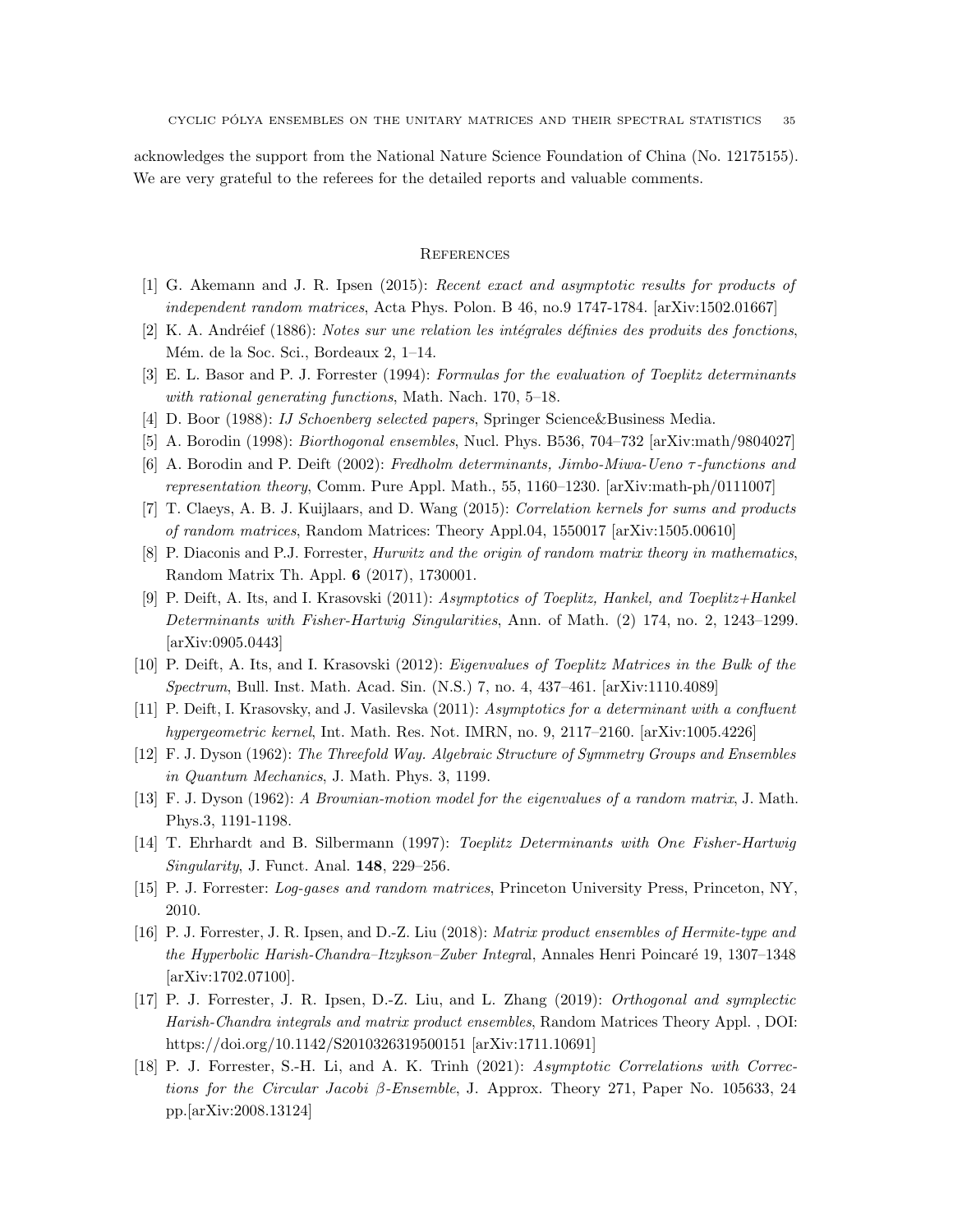- <span id="page-35-0"></span>[19] Y.-P. Försters, M. Kieburg and H. Kösters (2020): Polynomial Ensembles and Pólya Frequency Functions, Journal of Theoretical Probability, 1–34. [arXiv:1710.08794].
- <span id="page-35-10"></span>[20] S. Helgason (2000): Groups and Geometric Analysis. Integral geometry, invariant differential operators, and spherical functions, Corrected reprint of the 1984 original, Mathematical Surveys and Monographs, vol.83, American Mathematical Society, Providence, RI.
- <span id="page-35-16"></span> $[21]$  A. Hurwitz: *Über die Erzeugung der Invarianten durch Integration*, Nachr. Ges. Wiss. Göttingen (1897), 71–90
- <span id="page-35-18"></span><span id="page-35-6"></span>[22] S. Karlin (1968): Total Positivity, volume I, Stanford University Press, Stanford, CA.
- [23] M. Kieburg (2019): Additive Matrix Convolutions of Pólya Ensembles and Polynomial Ensembles, Random Matrices: Theory and Applications 09, 2150002. [arXiv:1710.09481]
- <span id="page-35-8"></span>[24] M. Kieburg (2020): Products of Complex Rectangular and Hermitian Random Matrices, Adv. Pure Appl. Math. 11, no. 1, 33–65. [arXiv:1908.09408]
- <span id="page-35-7"></span>[25] M. Kieburg, P. J. Forrester, and J. Ipsen (2019): Multiplicative convolution of real asymmetric and real anti-symmetric matrices, Advances in Pure and Applied Mathematics, DOI: https://doi.org/10.1515/apam-2018-0037 [arXiv:1712.04916].
- <span id="page-35-14"></span>[26] M. Kieburg, and T. Guhr (2010): Derivation of determinantal structures for random matrix ensembles in a new way, J. Phys. A 43, 075201. [arXiv:0912.0654]
- <span id="page-35-1"></span> $[27]$  M. Kieburg and H. Kösters  $(2016)$ : *Exact relation between the singular value and eigenvalue* statistics, Random Matrices:Theory Appl.05, 1650015. [arXiv:1601.02586].
- <span id="page-35-2"></span>[28] M. Kieburg and H. Kösters (2019): Products of random matrices from polynomial ensembles, Ann. Inst. Henri Poincaré Probab. Stat. 55, no. 1, 98–126. [arXiv:1601.02586 [math.CA]]
- <span id="page-35-19"></span>[29] M. Kieburg and J. Zhang (2020): Derivative principles for invariant ensembles. [arXiv:2007.15259]
- <span id="page-35-3"></span>[30] A. B. J. Kuijlaars and P. Román (2019): Spherical functions approach to sums of random Hermitian matrices, Int. Math. Res. Not. IMRN, no. 4, 1005–1029. [arXiv:1611.08932 [math.PR]]
- <span id="page-35-13"></span>[31] A. B. J. Kuijlaars and L. Zhang (2014): Singular values of products of Ginibre random matrices, multiple orthogonal polynomials and hard edge scaling limits, Commun. Math. Phys.332, 759-781. [arXiv:1308.1003]
- <span id="page-35-11"></span>[32] G. Kurth, S. Ruschieweyh, and L. C. Salinas (1994): On Cyclic Variation-Diminishing Transforms, J. Approx. Theory 79, 17–39.
- <span id="page-35-15"></span>[33] K. Liechty and D. Wang: Nonintersecting Brownian Motion on the Unit Circle, Ann. Prob. 44, (2016), 1134–1211. [arXiv:math.PR/1312.7390]
- <span id="page-35-9"></span>[34] D.-Z. Liu (2017): Spectral statistics for product matrix ensembles of Hermite type with external source, [arXiv:1706.06189].
- <span id="page-35-5"></span>[35] D.-Z. Liu, D. Wang, and L. Zhang, Bulk and soft-edge universality for singular values of products of Ginibre random matrices. Ann. Inst. H. Poincaré Probab. Stat. 52 (2016) 1734.
- <span id="page-35-17"></span>[36] W.G. Morris (1982): Constant Term Identities for Finite and Affine Root Systems: Conjectures and Theorems, Ph.D. thesis, Univ. Wisconsin–Madison.
- <span id="page-35-12"></span>[37] F.W.J. Olver, D.W. Lozier, R. F. Boisvert and C. W. Clark (eds.): NIST Handbook of Mathematical Functions, Cambridge University Press, Cambridge, 2010. https://dlmf.nist.gov/
- <span id="page-35-4"></span>[38] G. Pólya (1913): Uber Annäherung durch Polynome mit lauter reellen Wurzeln, Rend. di Palermo 36, 279-295.